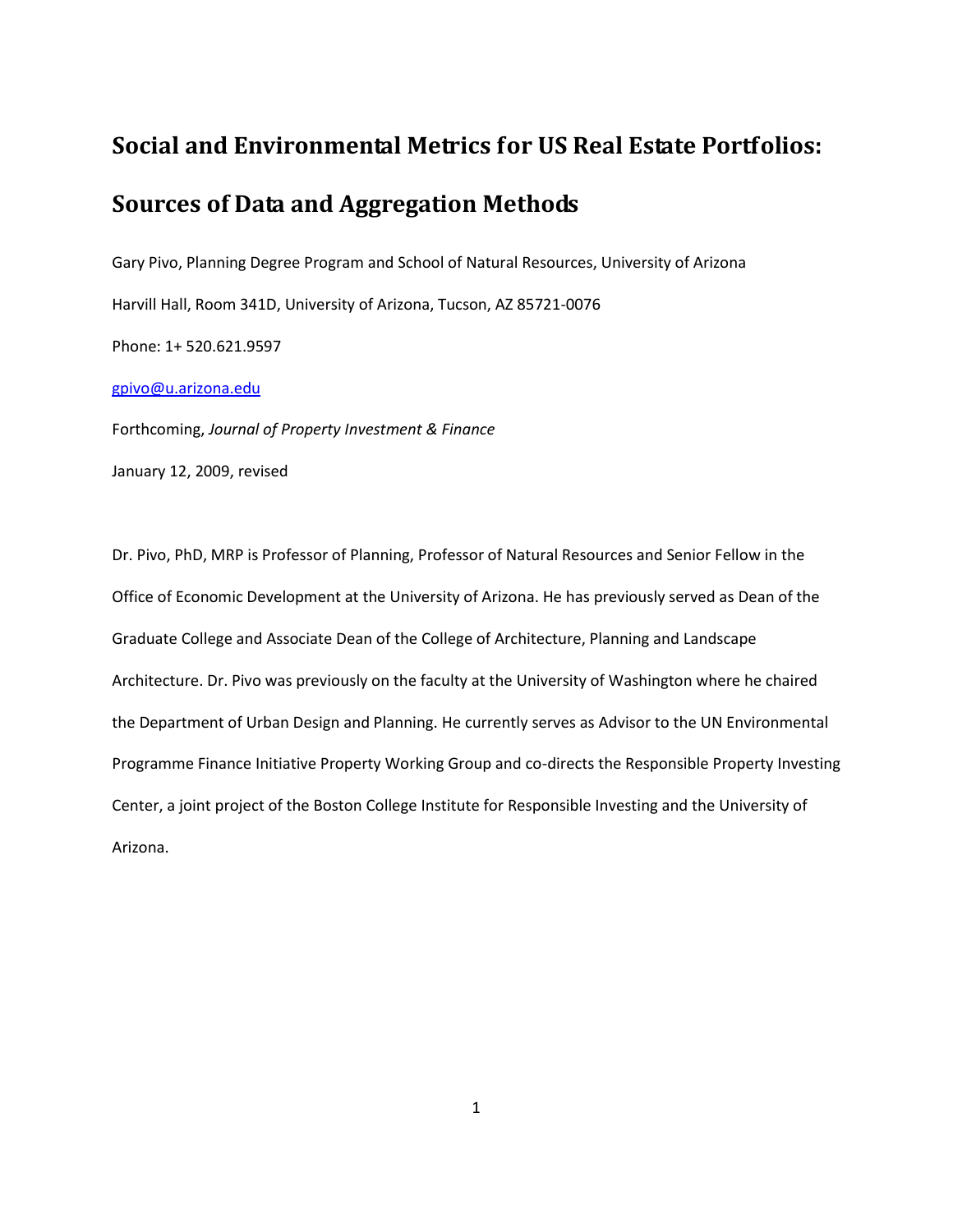# **Social and Environmental Metrics for US Real Estate Portfolios: Sources of Data and Aggregation Methods**

### *Abstract*

- Purpose: To assesses the availability of information in the US for measuring the social and environmental performance of real estate portfolios.
- Design/methodology/approach: A search was conducted for relevant indicator data sources using internet, library and government resources. Priority was placed on information that could be accessed on line, by any user, free of charge, from reputable sources, using available search parameters, for all types of properties and for any properties anywhere in the USA. Useful sources were identified and assessed using data quality indicators. Information gaps were also identified. A previously published method was adapted for comparing the social and environmental performance of properties and portfolios and data collected from identified sources were used to illustrate the construction of indices useful for making comparisons.
- Findings: Nationwide data sources are available for most important dimensions with greater availability for the most important ones. There are, however, important data gaps related to such issues as water use, day light and ventilation, aesthetics, and others. Most sources only require a property address for queries but do not support batch processing. There are no data quality problems for most data sources but a substantial minority of the sources does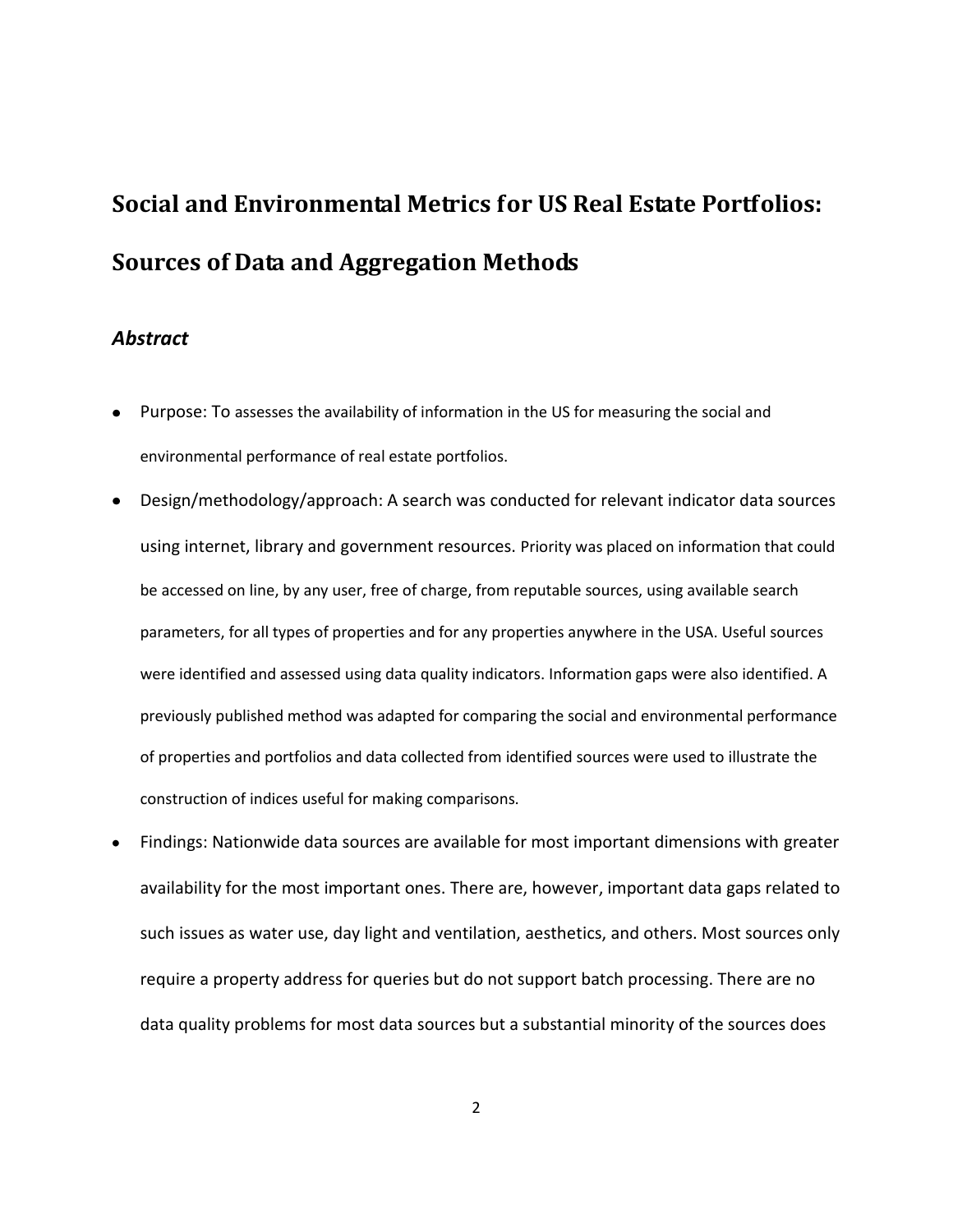have at least one data quality issue. Available data can be used to construct indices useful for comparing properties and portfolios.

- Practical implications: Fund managers can use these results to compile extra-financial information  $\bullet$ on sustainability and corporate social responsibility and socially responsible investors can use them to evaluate investment opportunities.
- Originality/value: This is the first effort to identify and assess data sources needed for creating responsible and sustainable metrics and indices and responds to demand for better metrics in the field of sustainable and responsible property investing.

### *Keywords*

Sustainability, Responsible Property Investing, Corporate Social Responsibility, Social Metrics, Environmental Metrics

# *Classification*

Research Paper

## *1.0 Introduction*

This paper assesses the availability of information in the USA for measuring the social and environmental performance of real estate portfolios. It also demonstrates how this information can be aggregated into indices useful for comparing properties and portfolios. It is intended to assist fund managers who want to compile extra-financial information on sustainability and corporate social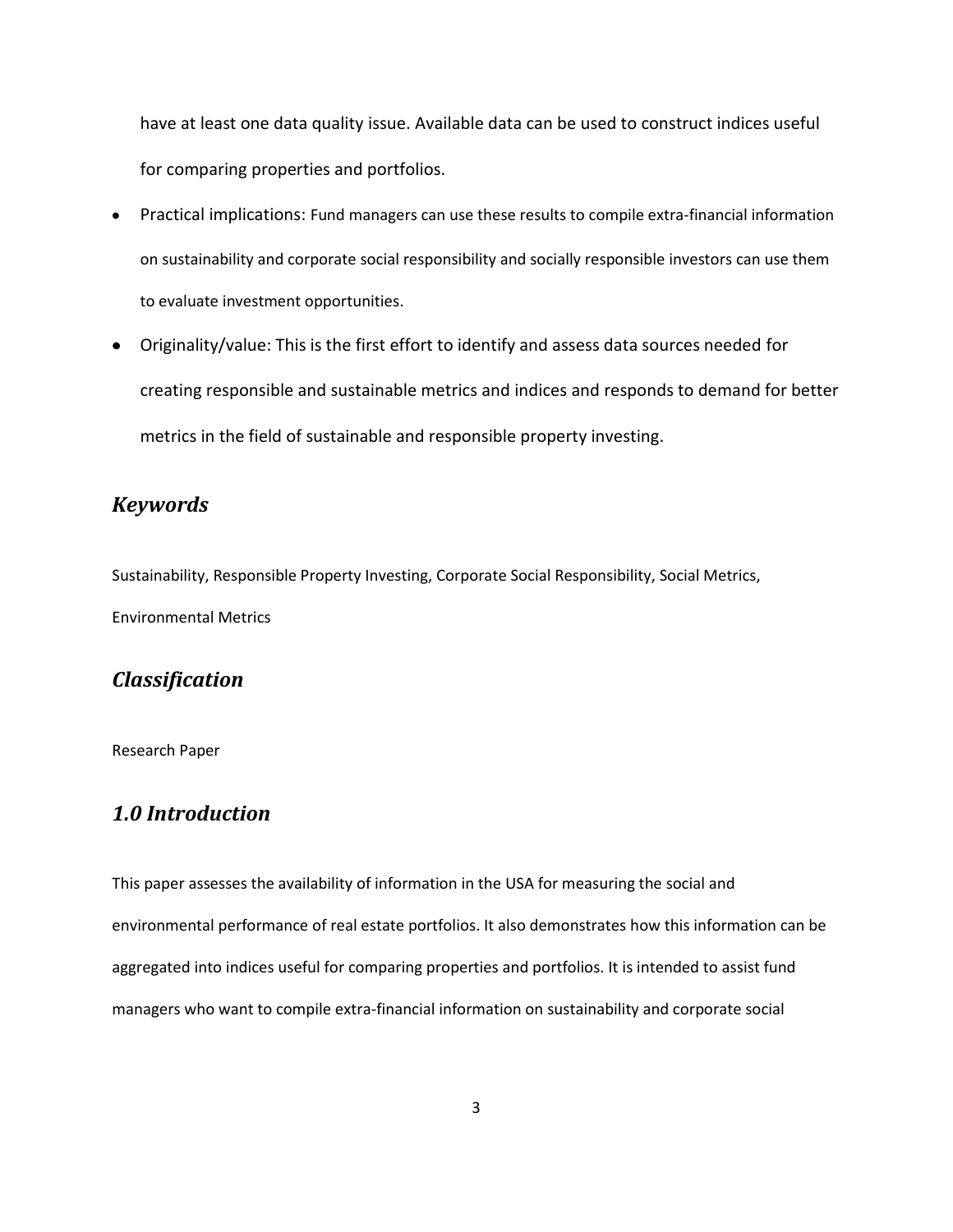responsibility and socially responsible investors and researchers who want to evaluate the social and environmental merits of property investment opportunities.

#### **1.1 Responsible Property Investing**

Almost a decade ago, Mansley (2000) predicted that property would join the main debate on socially responsible investing because "it is at the frontline of many social and environmental debates..." Since then, research on the built environment has only served to reinforce its significance for various contemporary issues. For example, according to the Intergovernmental Panel on Climate Change, just over half the total energy related greenhouse gas emissions produced worldwide in 2004 came from operating residential and commercial buildings (including related electrical production) and the road transport of people and goods between them (IPCC 2007). Evidence is growing that buildings affect the social and environmental footprints of individuals and organizations. For example, Junilla (2004) estimates that as much as 82% of the environmental impact per employee of service sector companies is associated with the design, location, and operation of their premises.

Scholars, organizations, and practitioners have begun developing a field that merges the disciplines of property investing, building science, and urban planning into what is being called Responsible Property Investing (RPI). Academic editorial writers and book reviewers have called attention to the topic (Sayce 2003, Jayne 2003, McAllister 2005) and research papers have examined its dimensions. So far, studies have focused on the role of property in socially managed funds (Newell and Acheampong, 2002), metrics for measuring the responsibility of property portfolios (Sayce and Ellison 2003, Kimmet and Boyd 2004, Boyd 2005, Boyd and Kimmet 2005, Pivo 2008), the impact of social and environmental issues on property valuation (Sayce *et al.* 2004, Lutzkendorf and Lorenz 2005, Pivo and Fisher 2008), the emergence of RPI as a business strategy (Pivo and McNamara 2005, Pivo 2005, Rapson *et al*. 2007), and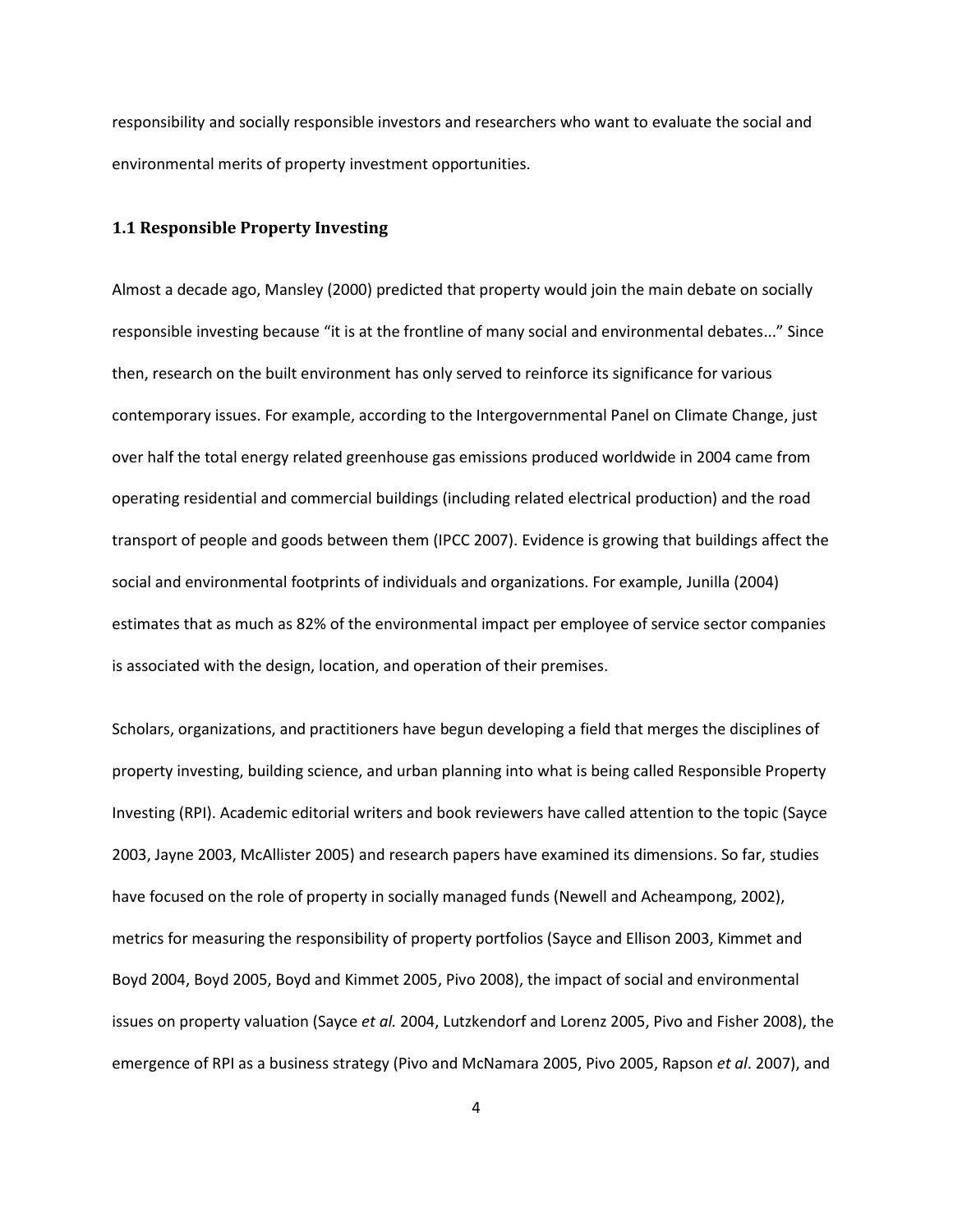the attitudes of investors toward RPI (Pivo 2007, Sayce *et al*. 2007). Property investment practitioners have also been leaders in the field, creating viable and innovative investment opportunities and management practices (UNEP FI 2007, Responsible Property Investing Center 2007, UNEP FI 2008).

The issue of finding good metrics to measure RPI runs throughout the literature. In a series of annual conferences on RPI, the need for metrics to gauge the responsibility of property investments was emphasized repeatedly as an important priority for the further development of the field (Pivo and Wood 2006, Arnaud 2007, Wood 2008). In a national survey of senior American property executives, 90 percent agreed "it would be useful to know more about the social and environmental merits of our activities and investments" (Pivo 2007). Unfortunately there have been no scientific surveys published in the academic literature on the attitudes of property executives in other countries toward metrics.

While some investment firms have begun to develop such measures (UNEP FI 2008), RPI metrics is still in its infancy. Szekely and Knirsch (2005) have identified a variety of approaches used by European corporations to measure social and environmental performance. They studied several business sectors excluding property. They concluded that "the assessment of environmental performance is still very limited" and the assessment of social performance is "much less developed than the assessment of economic and environmental performance". More research is needed to determine if that is an accurate description of the property sector and whether RPI metrics are being used by more than just the leaders in the field (UNEP FI 2007, 2008).

#### **1.2 Social and Environmental Accounting**

RPI can be viewed as a branch of corporate sustainability and social responsibility (CSR). As Perrini and Tencati (2006) observed, "a sustainability-oriented company is one that develops over time by taking into consideration the economic, social, and environmental dimensions of its processes and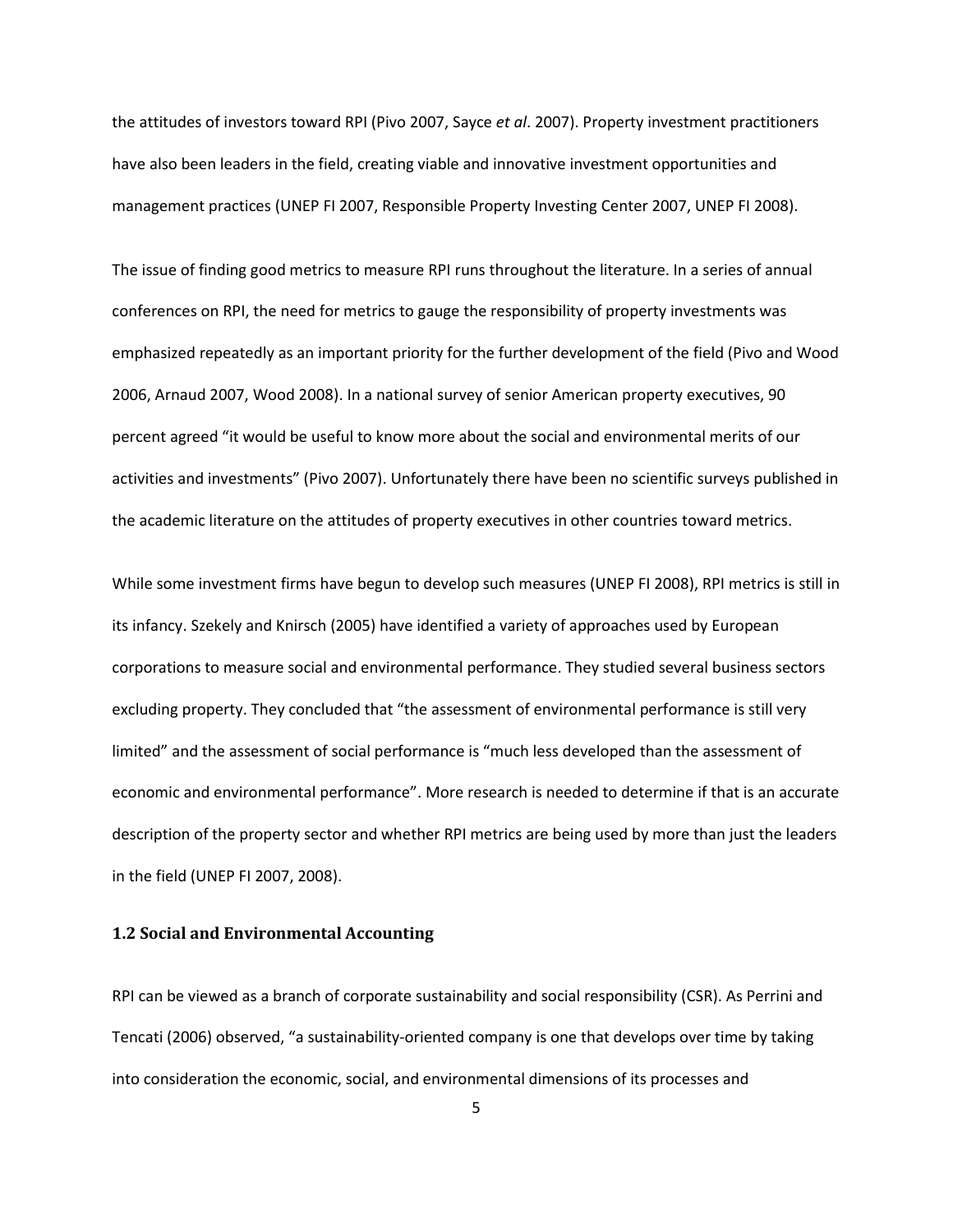performance". Even though dozens of definitions of CSR have been published, they consistently refer to the relationship between business and the environment, society, economics, stakeholder groups, and ethical or voluntary conduct (Dahlsrud, 2008).

There is growing agreement that corporations have social and environmental responsibilities, though less clarity on what those responsibilities should be and what information they should provide about their performance and activities (Atkinson 2000, Joyner and Raiborn 2005). Several authors have called for better tools to measure sustainability and social responsibility (Atkinson 2000, Olsthoorn *et al*. 2000, Tencati *et al*. 2004, Joyner and Raiborn 2005, Xie and Hayase 2007). A variety of frameworks for such tools have been proposed. Many published before 2000 were reported by Dias-Sardinha and Reijnders (2001). More proposals have been published since then (Szekely and Knirsch 2005, Brown and Fraser 2006, Hubbard 2006, Perrini and Tencati 2006, Tam *et al*. 2006, Xie and Hayase 2007, Bebbington *et al*. 2007 and Isenmann *et al*. 2007). The key recommendations from all of work can be summarized as follows:

- Adoption of strategic objectives such as regulatory compliance, eco-efficiency, or sustainability.
- Adoption of key performance indicators, which can pertain to management activities (e.g., executive commitment, disclosure, tracking systems, etc.) and/or operational inputs and outputs (e.g., water use, waste disposal, etc.).
- Collecting data for the indicators through an information system that draws useful information from various sources.
- Aggregation of results into overall indices of organizational performance by converting individual indicators into common units and weighting the relative importance of individual indicators.

6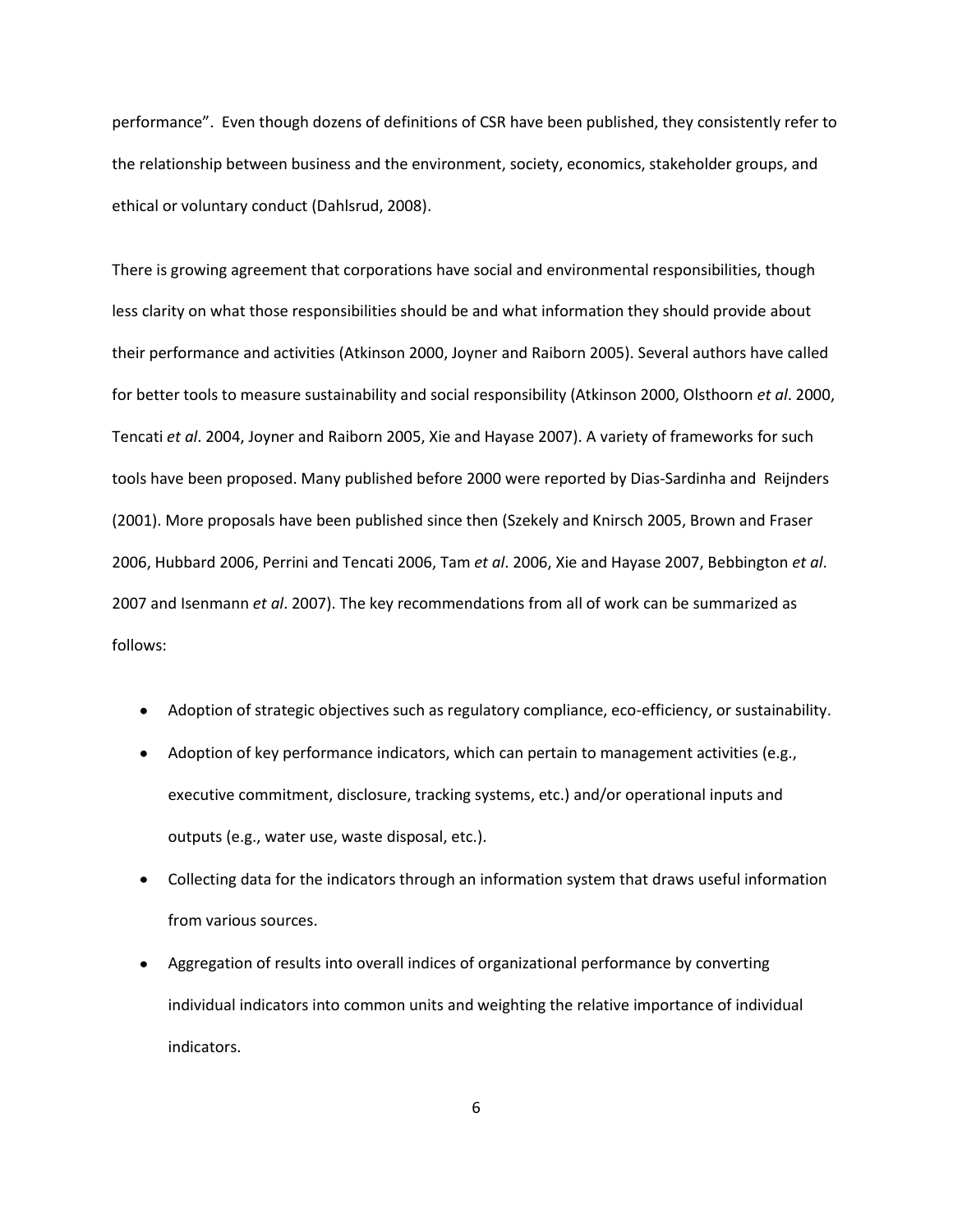- Benchmarking against past performance, best practices, peers, minimum standards or longer range objectives.
- Engaging stakeholders in the selection of indicators and the interpretation of their results.
- Monitoring trends over time.
- Reporting results as part of the company annual report, special reports, or websites.

All these recommendations would improve the measurement of social or environmental results in order to better characterize corporate performance. Even though they were not developed with the property sector in mind, they can be applied to property. For example, the innovative Hermes Real Estate RPI program is consistent with all these recommendations (Hermes 2008).

Epstein and Roy (2001) developed a theoretical framework for understanding "the drivers of corporate social performance, the actions managers can take to affect that performance and the consequences of those actions on both corporate social and financial performance". Their work goes beyond metrics of social and environmental performance by conceptually linking them to corporate financial outcomes such as economic value added, return on investment and return on capital employed. In their framework, corporate sustainability actions (e.g., plans and programs) affect sustainability performance (e.g., product safety and environmental impacts), which in turn affects stakeholder reactions (e.g., customers and investors), which drive long term financial performance (e.g., economic value added, etc.). Unfortunately, they did not demonstrate the feasibility of using their approach in actual practice. As with the recommendations pertaining to metrics, their framework depends upon the development of an appropriate set of measures or performance indicators that can actually be implemented.

Metrics lie at the heart of these measurement and reporting systems. Olsthoorn *et al*. (2000) and Joyner and Raiborn (2005) have offered guidance for choosing good metrics. In their view, they should be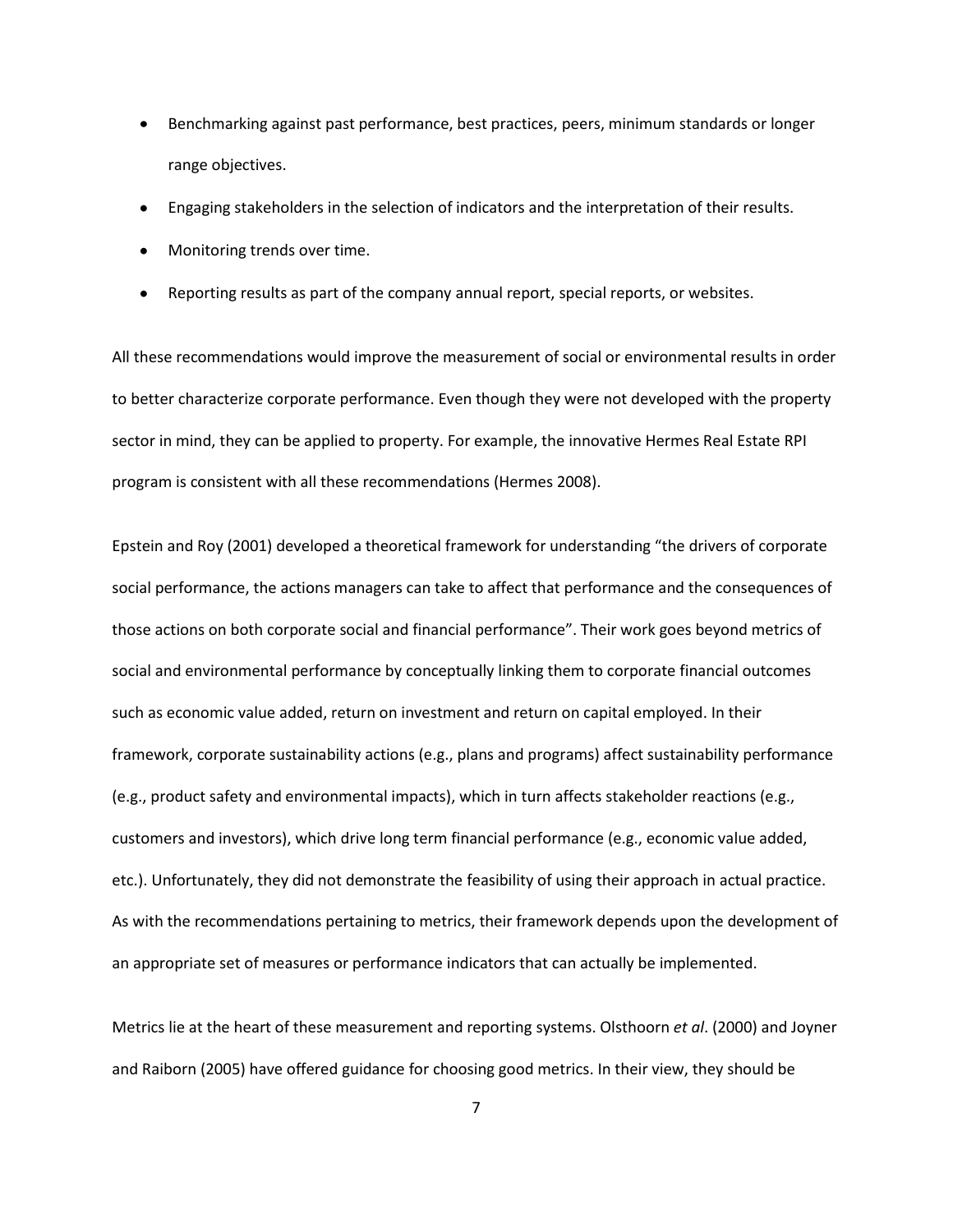clearly defined and understandable, measurable and objective, acceptable and responsive to stakeholders, consistent with organizational missions and objectives, cost-effective, comparable over time, and manageable in number. They should also be collectible and workable by using available data sources. Unfortunately, as noted by Koellner *et al*. (2005), compared to financial information, corporate environmental and social accounts are uncommon, making it difficult for companies to find the needed information. This becomes even more difficult when data about firms are being sought by third parties for the purpose of independent research, which requires either firms to have and share social and environmental metrics or the existence of third party or governmental databases. This paper addresses this problem of data supply by identifying public and proprietary data sources that are available and can be used by firms or third parties so long as they have some limited information to begin with, such as the name of a property firm and the address of the properties they own. Once data are identified that can be accessed by external stakeholders, and especially if these data are collected, organized and widely disseminated, firms may be pressured into producing and releasing their own accounts. It may also encourage them to participate in voluntary or governmental programs for sharing information and producing industry benchmarks. Examples of this include the National Council of Real Estate Investment Fiduciaries in the USA , which benchmarks the financial performance of data contributing members and is considering doing the same for environmental metrics, the US Environmental Protection Agency Energy Star program, which helps firms benchmark the energy efficiency of their properties against survey data collected by the US Department of Energy, BOMA International's Experience Exchange Report program, which benchmarks income and expenses, and the Property Environment Group in the UK, which benchmarks the environmental performance of shopping centres.

Not all researchers recommend settling for existing information though. In the field of environmental indicators, work has focused on both data-driven and theory-driven approaches (Niemeijer, 2002). Data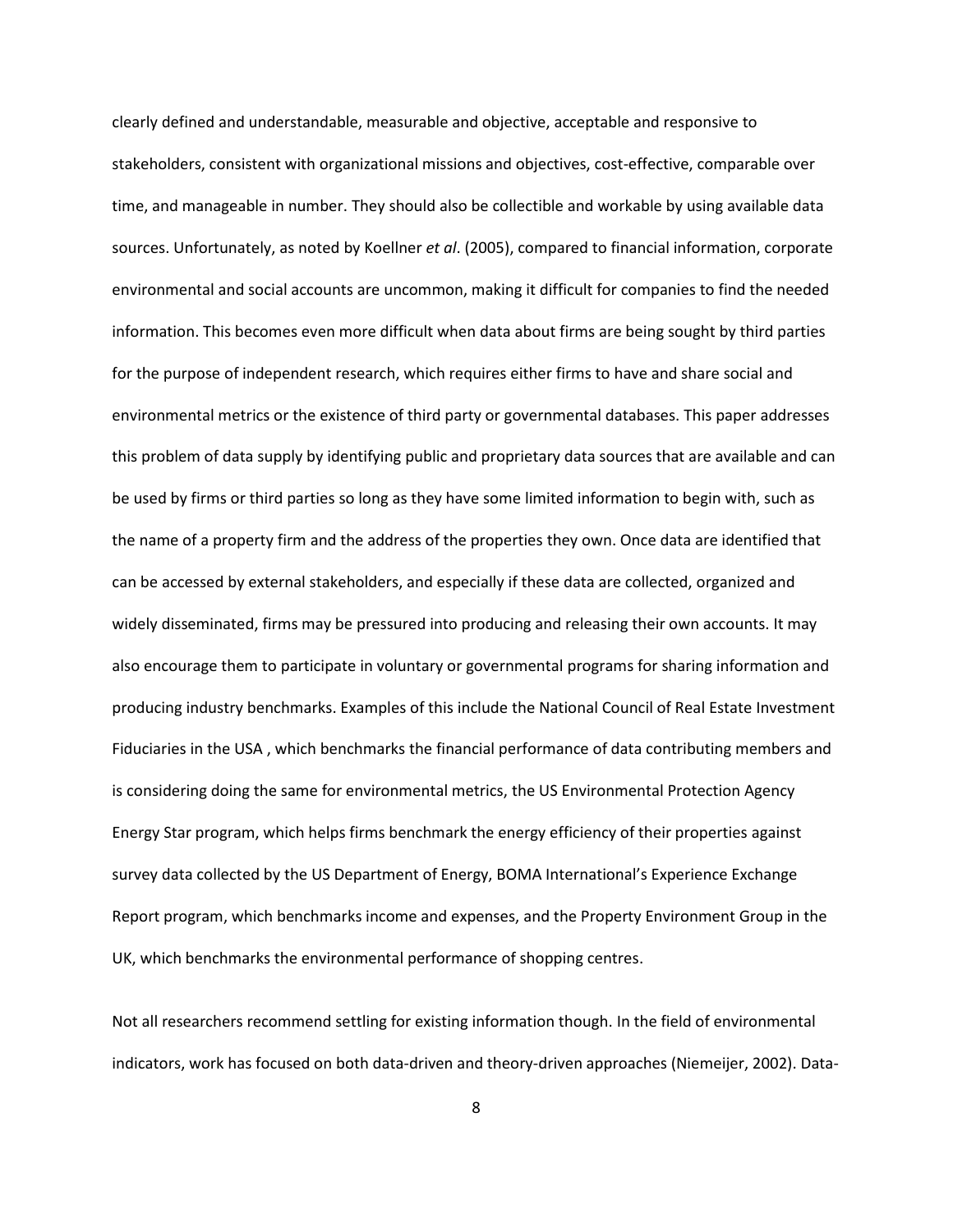driven work exploits existing data sets to best measure environmental performance, while theory-driven approaches establish the theoretically optimal approach for future data collection. Nonetheless, any system of metrics depends on finding useable data if it is to be implemented.

#### **1.3 Property Metrics**

As with any sector, sustainability and responsibility in real estate will require metrics of social and environmental performance. So far, a standard set of appropriate metrics has not been defined (Pivo 2005). Before that occurs, agreement must be reached on what constitute the most important criteria for assessing responsibility in the property sector. Initial work on this was undertaken by the author in a previously published study (Pivo 2008) using the Delphi method to rank possible criteria.

The Delphi method has been used since the 1950s to gather and refine expert opinion in order to obtain consensus (Linstone and Turoff 1975). It employs a structured group interaction that proceeds through rounds of opinion collection and feedback. It has been used recently in the property field, for example, to develop site selection criteria (Park and Kahn 2005), to assess land use compatibility (Taleai et al 2007) and to select the most cost-beneficial urban renewal projects (Wey and Wu 2008). Examples of its use for developing assessment metrics can be found in the fields of computers science (*e.g.*, Lenz *et al.* 2000 and Valerdi et al. 2004), quality assurance (Moore 2005), surgery (Satava *et al.* 2003), wireless communication systems (Petitto 2003), and forestry (Egan and Jones 1997). In the Delphi process, each round is composed of a written survey followed by feedback to the respondents of the statistical scores summarizing the responses to each survey question. After each round the respondents are surveyed again to determine whether their opinions have shifted after seeing the results from the prior round(s). As these rounds proceed, there is typically a convergence of opinions.

9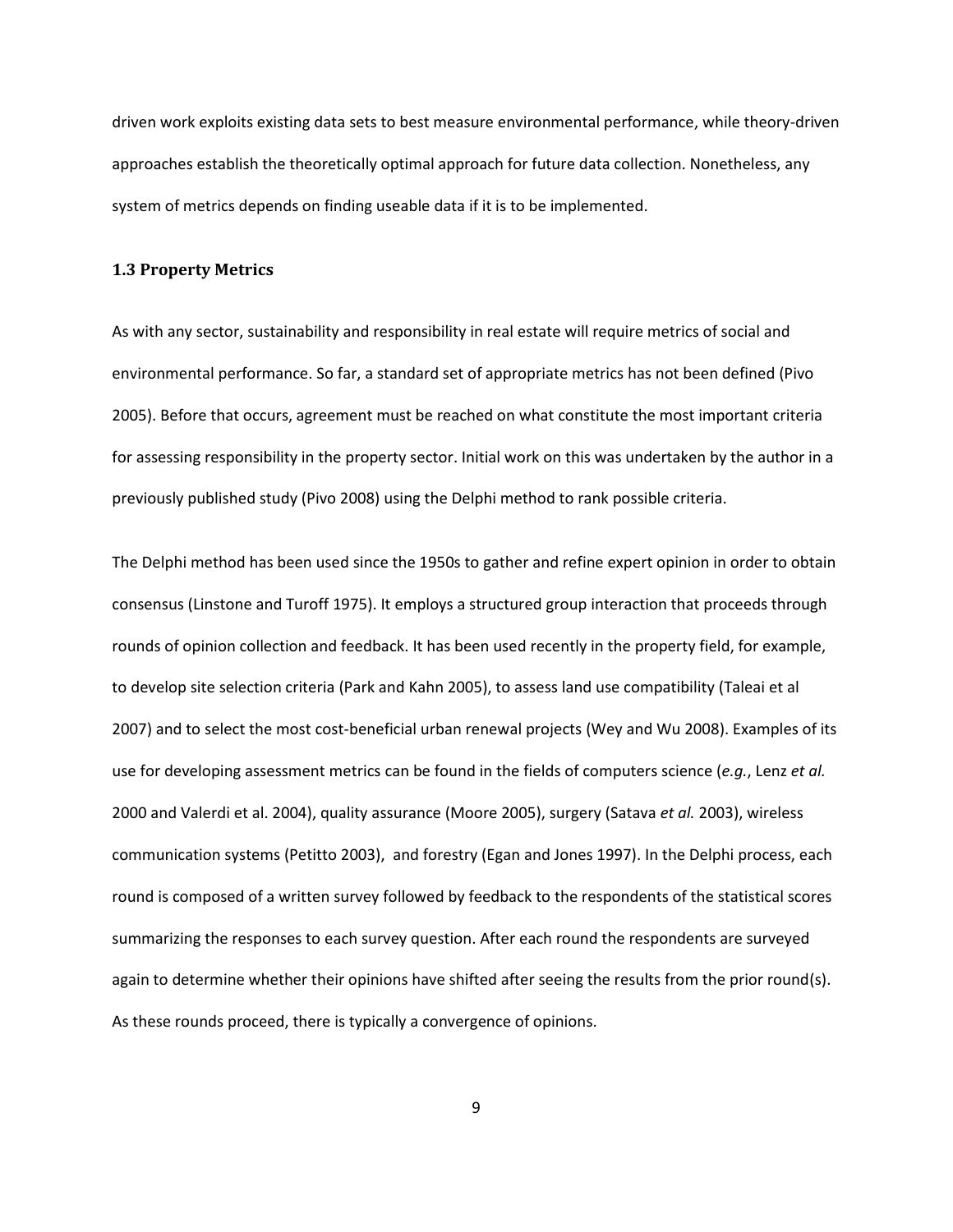In the author's Delphi project to develop RPI metrics, a survey asked the panellists to rate a list of criteria both in terms of importance to materiality and the public interest. Materiality was defined as importance to investors when making their investment decisions. Public Interest was defined as importance to ethical issues and externalities relevant to the general public welfare. Ratings were performed on a scale of 1 to 5. The 56 criteria that were ranked were largely drawn from existing sources on sustainability or social responsibility in property including Mansley (2000), Sayce and Ellison (2003a, b), Sayce *et al.* (2004), St. Lawrence (2004), Kimmet and Boyd (2004), Upstream (2004), Boyd (2005a, b) Boyd and Kimmet (2005), Pivo and McNamara (2005), the Sustainable Property Appraisal Project (2005), and Hermes Real Estate (2006). Rankings were done by an international panel from the real estate and social investing sectors. The panel included 51 experts purposely selected to represent a high level of expertise, a variety of professional backgrounds, gender balance, and national and ethnic diversity. Most members had backgrounds in real estate (40%) or socially responsible investing (35%) and most were US citizens, however very few differences were observed in the final ratings between panel subgroups defined in terms of professional background, nationality, or gender. The Delphi process produced a ranked set of criteria, grouped under ten broad dimensions, which were also ranked by importance. Overall, the panel put the greatest weight on measures that promoted less auto-dependent and energy efficient cities where worker well-being and urban revitalization are priorities. Table 1 summarizes the results of that study which were previously published elsewhere (Pivo 2008). Dimensions are listed in order of importance as are the indicators within them.

One major conclusion of that project was that once there is agreement on the criteria, databases and collection methods will be needed to provide the information necessary to evaluate the thousands of properties of interest to investors. Methods that collect and analyze data on many buildings at once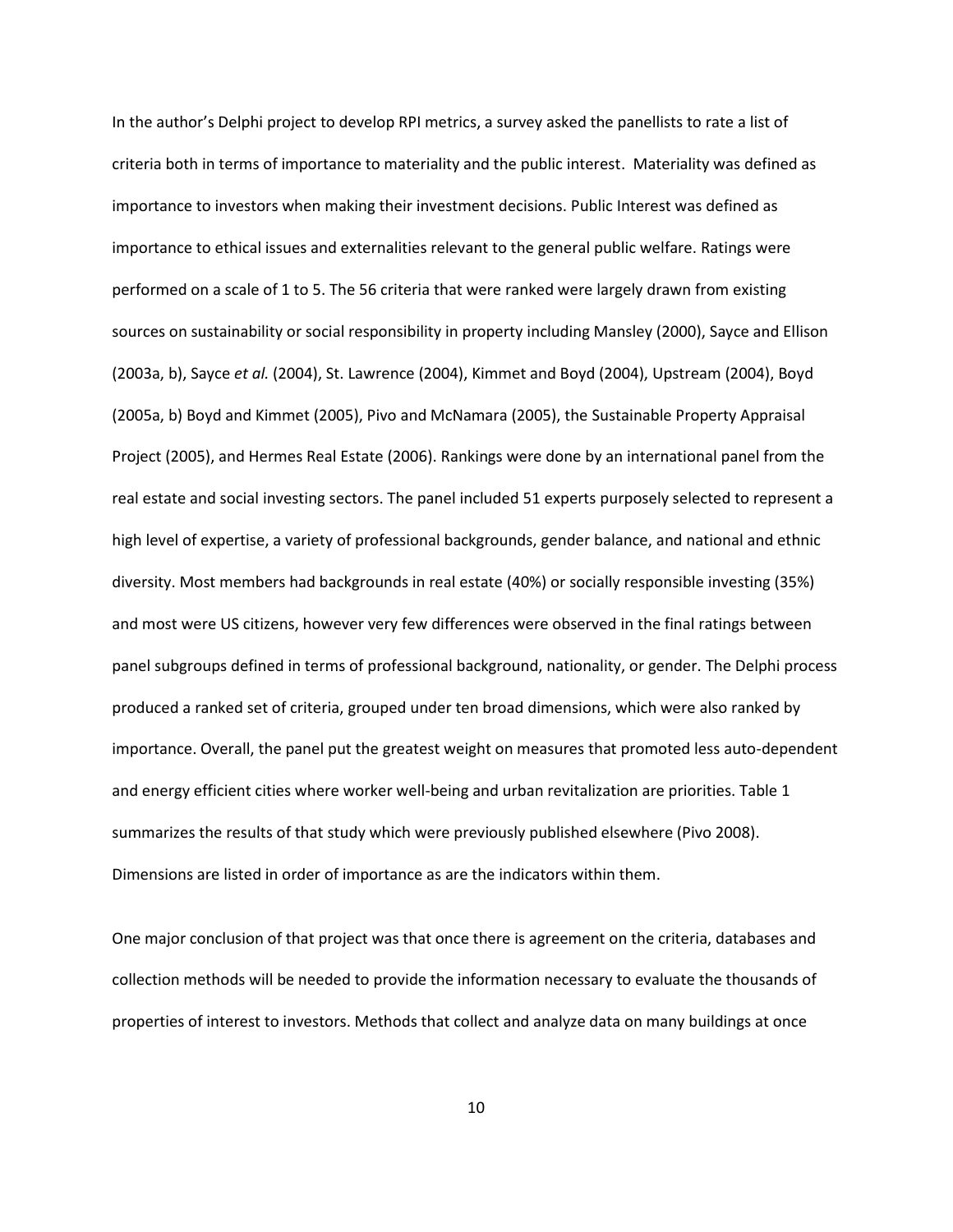must be developed as well as means for comparing buildings and portfolios to one another and industry benchmarks.

The Delphi process was consistent with the call by Fraser *et al*. (2006) for participatory approaches to identifying sustainability indicators. In their view, methods for choosing indicators to measure progress toward social and environmental goals "abound in both the academic and practitioner literature" and range from "top-down" approaches, where managers and experts choose what they see as the most relevant indicators, to "bottom-up" participatory processes, where communities and stakeholders identify their own indicators. They argue that the failings of top-down approaches, which can alienate community stakeholders and ignore important factors, have caused the emphasis to shift toward bottom-up, participatory techniques, such as the Delphi method that was used to select the indicators examined in this study.

This present work builds on the findings and conclusions of the prior Delphi study cited above. In particular, it shows where useful data can be found to measure properties according to the recommended criteria and how those data can be combined into an RPI index suitable for property- and portfolio-level comparisons. The emphasis, however, is not on which process should be used to select the indicators, but the supply of data available to implement the selected indicators and means of combining the collected data into useful composite indices.

# *2.0 Data Sources and Qualities*

For each of the criteria listed in Table 1, a search was conducted for relevant indicator data sources. Resources used for the search included university library databases (e.g., Lexis-Nexis Academic Universe and the University of Michigan's *Statistical Resources on the Web*), internet search engines (e.g., Google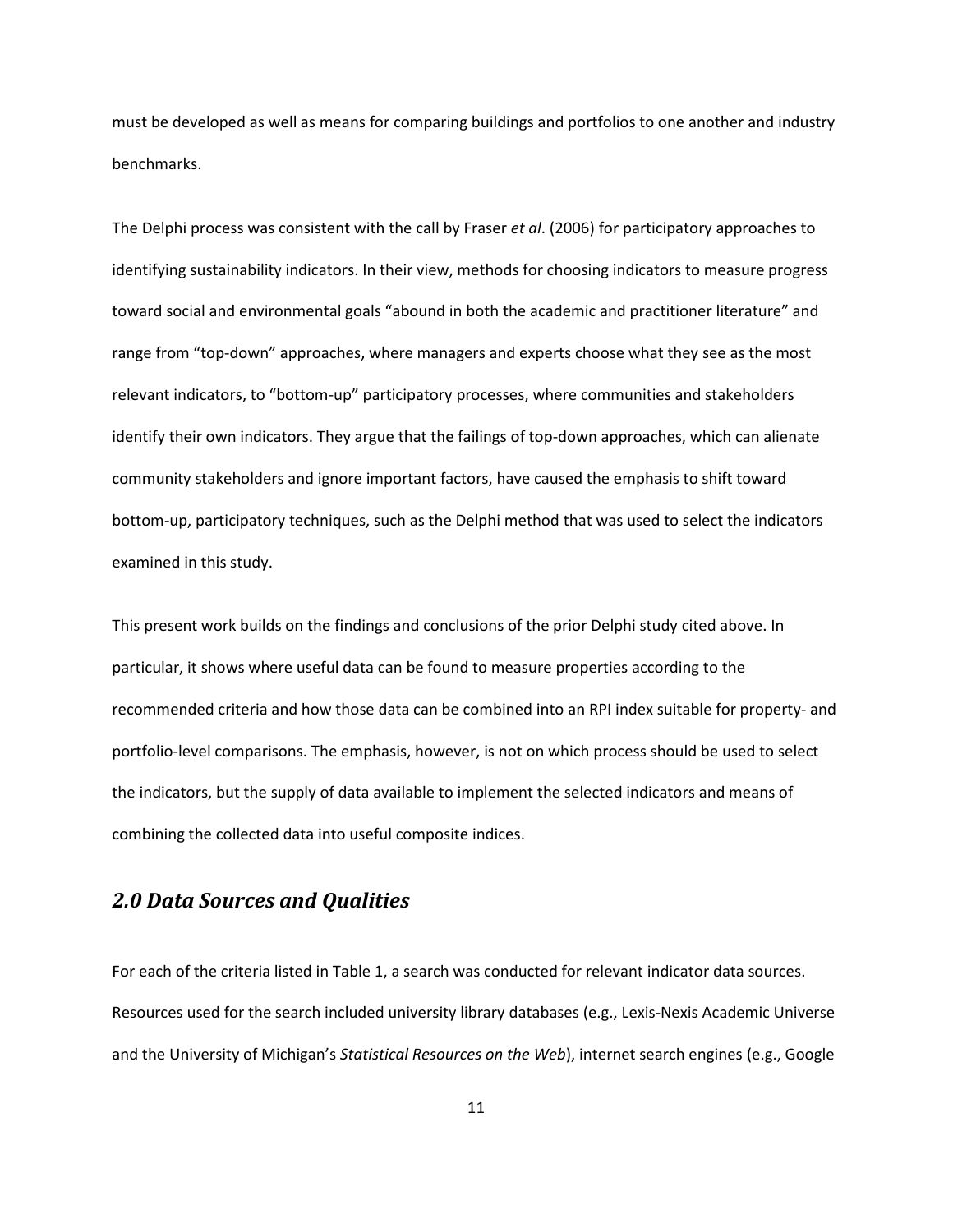and Yahoo! ), federal information clearinghouses (e.g., the National Geospatial Information Clearinghouse and FedStats) and federal agency websites. Priority was placed on information that could be accessed 1) on line, 2) by any user, 3) free of charge, 4) from a reputable source such as the federal government, a university research center or a widely used private data provider, 5) using search parameters available to most individuals (e.g., a property address), 6) for all types of properties (e.g., office, industrial, etc.) and 7) for any properties anywhere in the USA. Information was collected on all potential sources, whether or not they met these priorities.

Free and public information was emphasized so all kinds of individuals and organizations could participate in the evaluation process, from corporations to individuals, regardless of their financial resources. Atkinson (2000) has pointed out the reticence of corporate decision makers to divulge environmentally sensitive information. As he says, "corporations have little incentive to reveal environmental data…or to reveal 'bad news' in general." More recently, however, Hasseldine *et al.* (2007) have argued that disclosure is affected by the degree of market, social and political pressure for information. Such pressure could be increasing on property firms, especially in countries where there is demand for such information from corporate stakeholders. However, despite the "steadily growing trickle" of social and environmental disclosure and accounting (Gray 2005), no studies have been published on trends in disclosure practices specific to the property sector. And since there appears to be an industry effect that determines the kind of information that is being disclosed (Sweeney and Coughlan 2008), valid studies are needed before making generalizations about the state of disclosure in the property field. Nonetheless, even if, as Atkinson points out, a company may want this information for its own internal purposes, it is important for external stakeholders to have access to information about property portfolios so they can make their own investment decisions. Prior research on corporate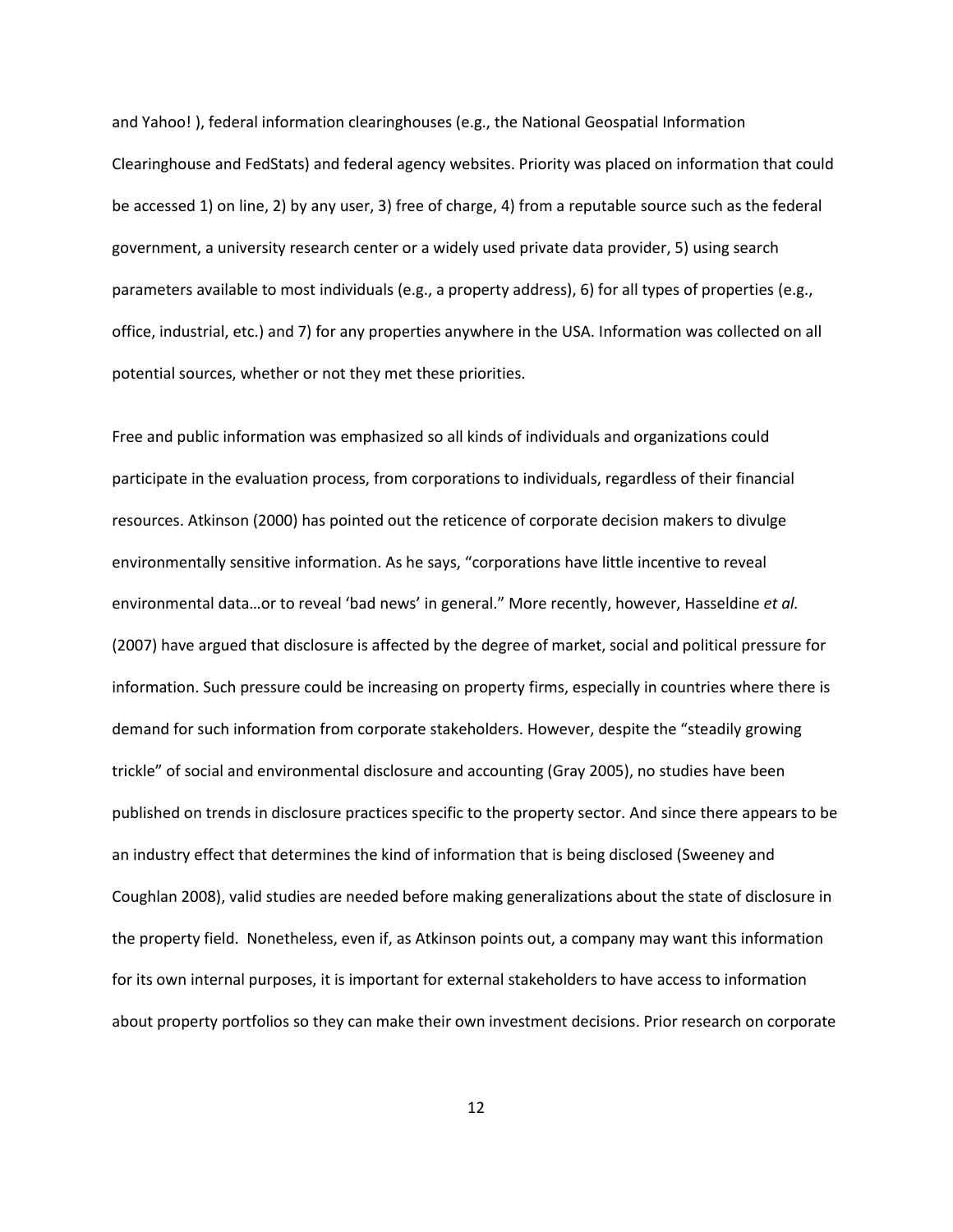disclosure suggests that they cannot rely on property firms to fully disclose all the information that is pertinent to RPI metrics.

Table 2 lists the sources that were found and related details. All together, workable sources for 64 indicators were identified. In Table 2, the first two columns list the indicators, their source and their location on the World Wide Web (without http and www prefixes). Columns 3-7 give further details about the data. Column 3 indicates whether or not it is free to the public, Column 4 lists the information needed to query the database, Column 5 indicates whether batch processing is available (i.e. whether queries can be run for more than one property at one time), Column 6 shows which types of properties are covered, and Column 7 indicates whether data are available for all US locations. Column 8 categorizes the indicator according to whether the indicator describes a characteristic of a property or a property owner and whether property-level indicators pertain to location, use, performance, design, or management practices. Column 9 examines five specific data qualities, discussed below.

Several overall observations can be made about the results:

- 1) At least one indicator is available for all but one of the dimensions listed in Table 1. Local Citizenship and Social Equity/Community Development have the fewest available, with none or one. Several indicators are available for the most important dimensions (those with highest Grand Mean scores on Table 1 and listed first in Table 2).
- 2) As the importance rating for criteria increases, as indicated by quartile groupings in Table 1, the supply of indicators increases as well. In particular, useable indicators were found for 57%, 44%, 12%, and 2% of the 4<sup>th</sup>, 3<sup>rd</sup>, 2<sup>nd</sup> and 1<sup>st</sup> quartile criteria, respectively, listed on Table 1. Overall, useable indicators were found for nearly 30% of the criteria.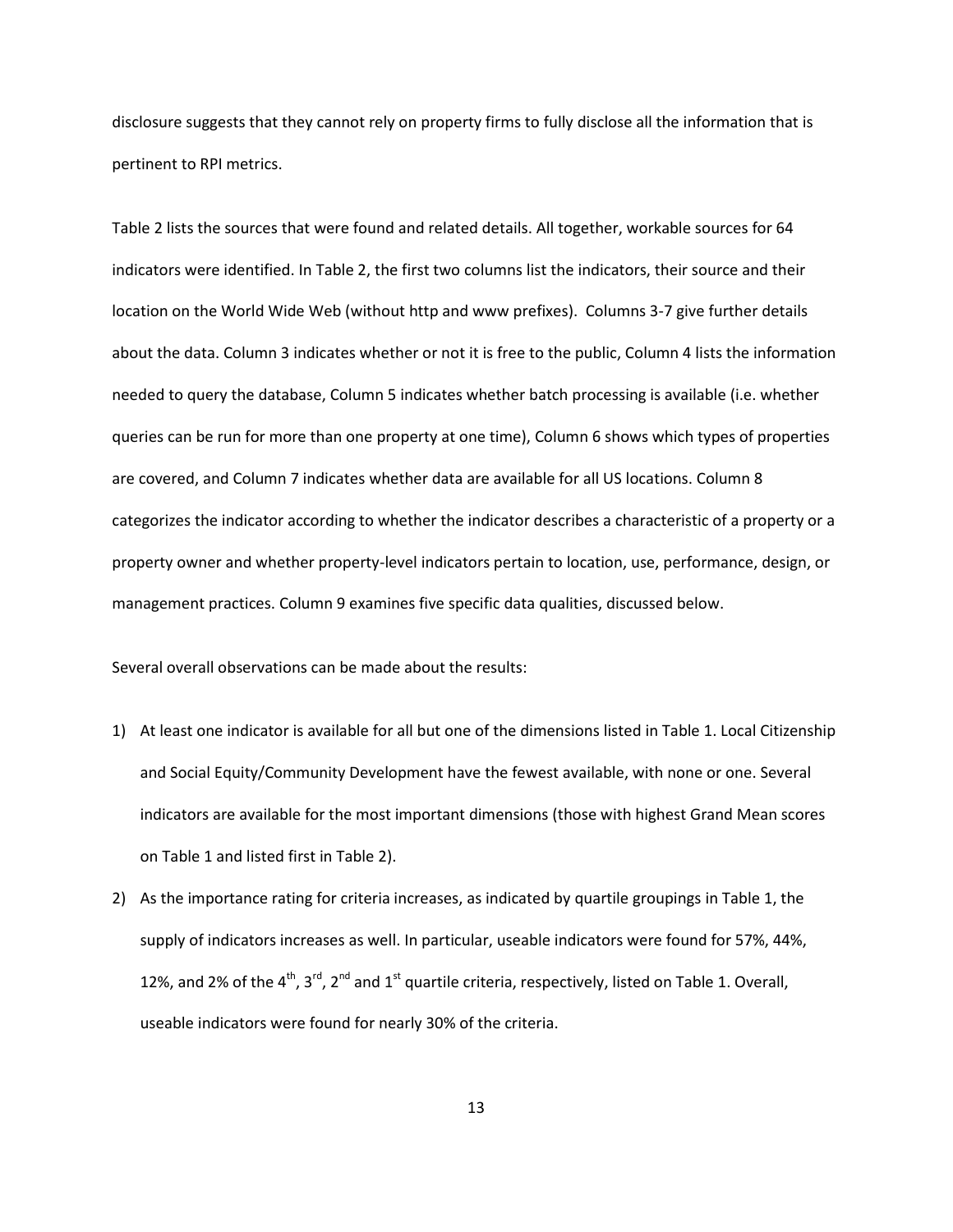- 3) National datasets are unavailable for many of the criteria given in Table 1. Table 3 lists those for which a useful national database could not be found. The relative importance of these criteria is indicated by the ranking quartiles from Table 1, given in parentheses. The most highly rated criteria without national data included daylighting and ventilation, flexibility to adapt to changing uses, regulatory compliance, water conservation, recycling, and aesthetics. Much of the information needed for a comprehensive set of priority indicators is not yet available from easily accessible national sources.
- 4) There were three types of sources: federal sources (e.g., US Census Bureau), free non-federal websites (e.g., Walk Score and Google Earth), and subscription-based information services (e.g., CoStar Group). There are free sources (either federal or non-federal) for nearly every dimension.
- 5) Most sources simply require an address (or company name) to query the database. Occasionally a latitude/longitude or census tract or block group number is required. Free online sources are available for obtaining these required inputs for any known address. They are listed at the end of the table.
- 6) Only a few sources support batch processing. Without batch processing, data queries must be done one property at a time, increasing the time required to collect the information.
- 7) Most of the information is available for office, industrial, retail, and multifamily buildings. Where there are gaps, multifamily housing is most commonly affected.
- 8) Full national coverage is available for most of the reported indicators.
- 9) The most information is available for features that pertain to property location. It is much more difficult to find online information about building design features and owners' management practices. This limits the options for property managers to improve their ratings using just these indicators. While portfolio managers can do so by acquiring and disposing of properties with poor locational attributes (which of course still leaves these properties extant in the property market and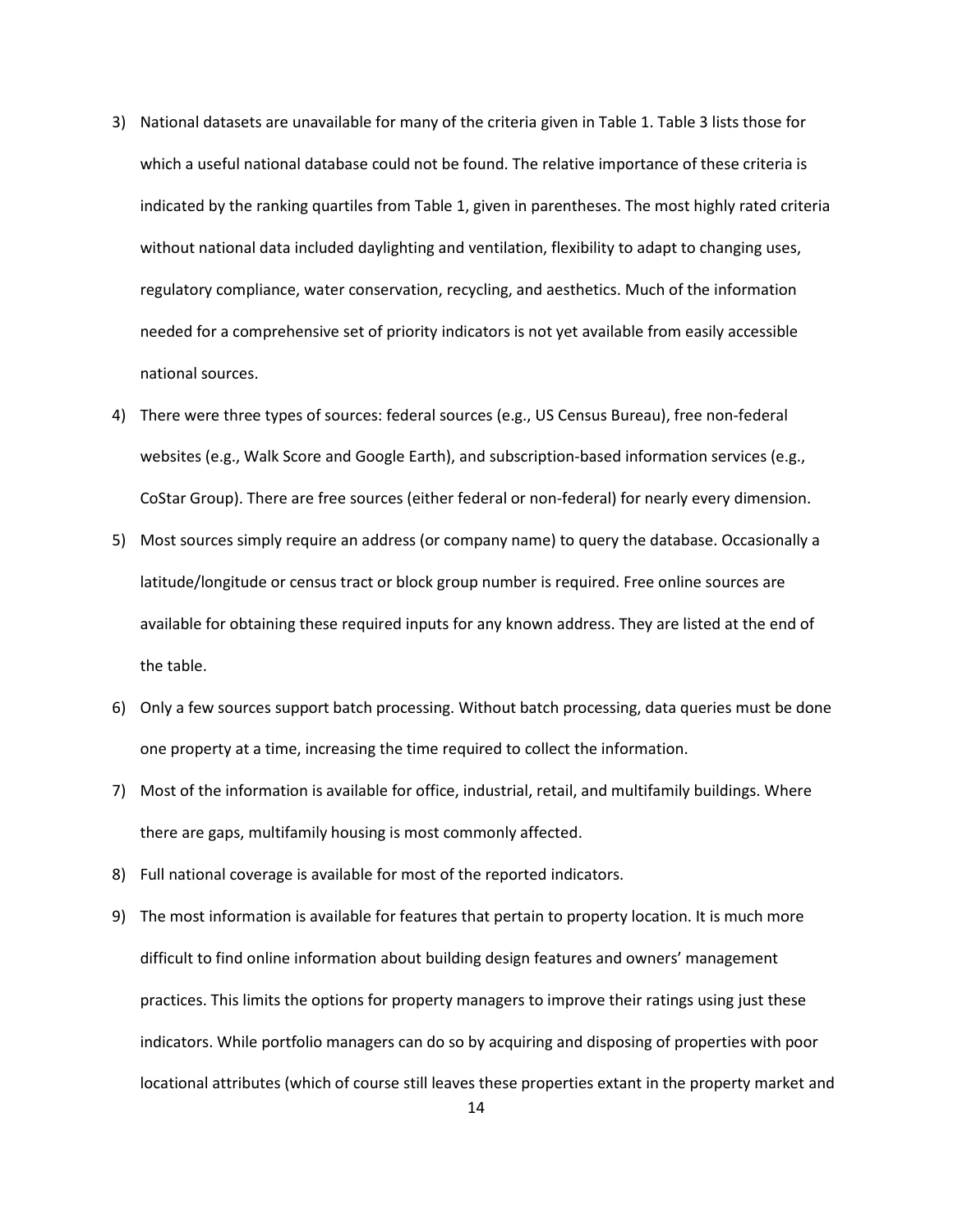therefore does not improve the overall social or environmental performance of the built environment), asset and property managers have fewer options for improving their portfolio performance using this set of indicators. Unfortunately, management practices, design, and engineering probably explain a good deal of the social and environmental performance of properties. A set of indicators such as those found in this study that is weak in these areas cannot be considered a comprehensive set.

Data quality is a key consideration. As Weidema and Wesnæs (1996) point out, the reliability and thus the applicability of metrics depends on the quality of the original data. Weidema and Wesnæs (1996) have developed a series of data quality indicators which were used to assess the quality of the information reported in Table 2. According to their approach, five data quality issues should be considered:

1) *Reliability of measurements and verification*. Some data are provided by voluntary contributors and not fully checked for accuracy. An example would be the data on transit, childcare, and other services reported by the CoStar Group. In practice, this issue could be handled by excluding less reliable data from further use, giving less weight to lower quality data in the construction of indices, reporting a range of possible values rather than a single value, or validating the information thru independent checking by end users.

2) *Completeness of samples*. Some data are collected at the discretion of contributors. This can produce incomplete results. For example, buildings that qualify for energy star labelling may not be labelled because their owners did not apply for recognition.

15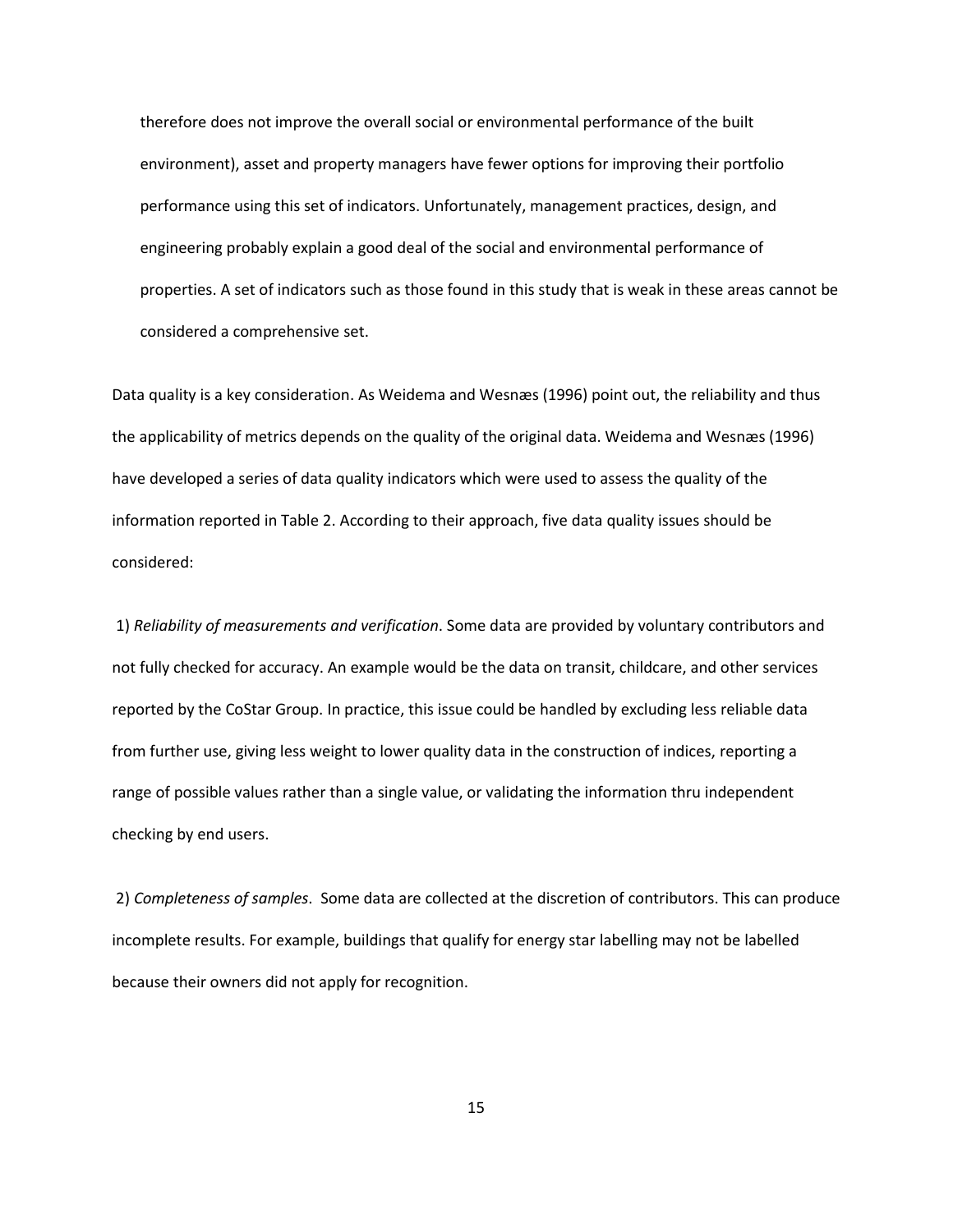3) *Temporal correlation between the time period being assessed and when data were collected*. Certain data are collected infrequently, reducing its correlation with present conditions. An example is the decennial census, which was used in the travel mode indictors. Current conditions may be different from when the data were collected due to improvements in transit levels of service since the date the census was taken.

4) *Geographical correlation between the spatial unit being assessed and the location represented by the data*. Some indicators measure overall conditions in a geographic area and the results for the geographic area may not accurately reflect conditions for specific buildings within it. For example, census-tract level data represents average conditions across a large area and may not accurately gauge conditions at a particular address.

5) *Further technical correlation*. This includes aspects of correlation, other than temporal or geographical, such as whether the data actually represent the process of concern. For example, for safety issues, exposure to natural hazards (e.g., proximity to earthquake shaking) is less important than risk of damage or injury (i.e., how well a building is designed to respond to shaking). But national data are only available on hazards, which must be used as an imperfect proxy for risk.

For each of these five issues, Weidema and Wesnæs created a 5 point scale (with 1 being highest) for rating indicators. Their system was used by the author to rate each identified indicator in terms of all five data quality issues. The results are given in Column 9 of Table 2. According to the analysis, 38 (59%) of the indicators have no quality limitations, 3 (5%) have one, and 23 (36%) have more than one. Any such concerns should be considered by end users when interpreting their results.

16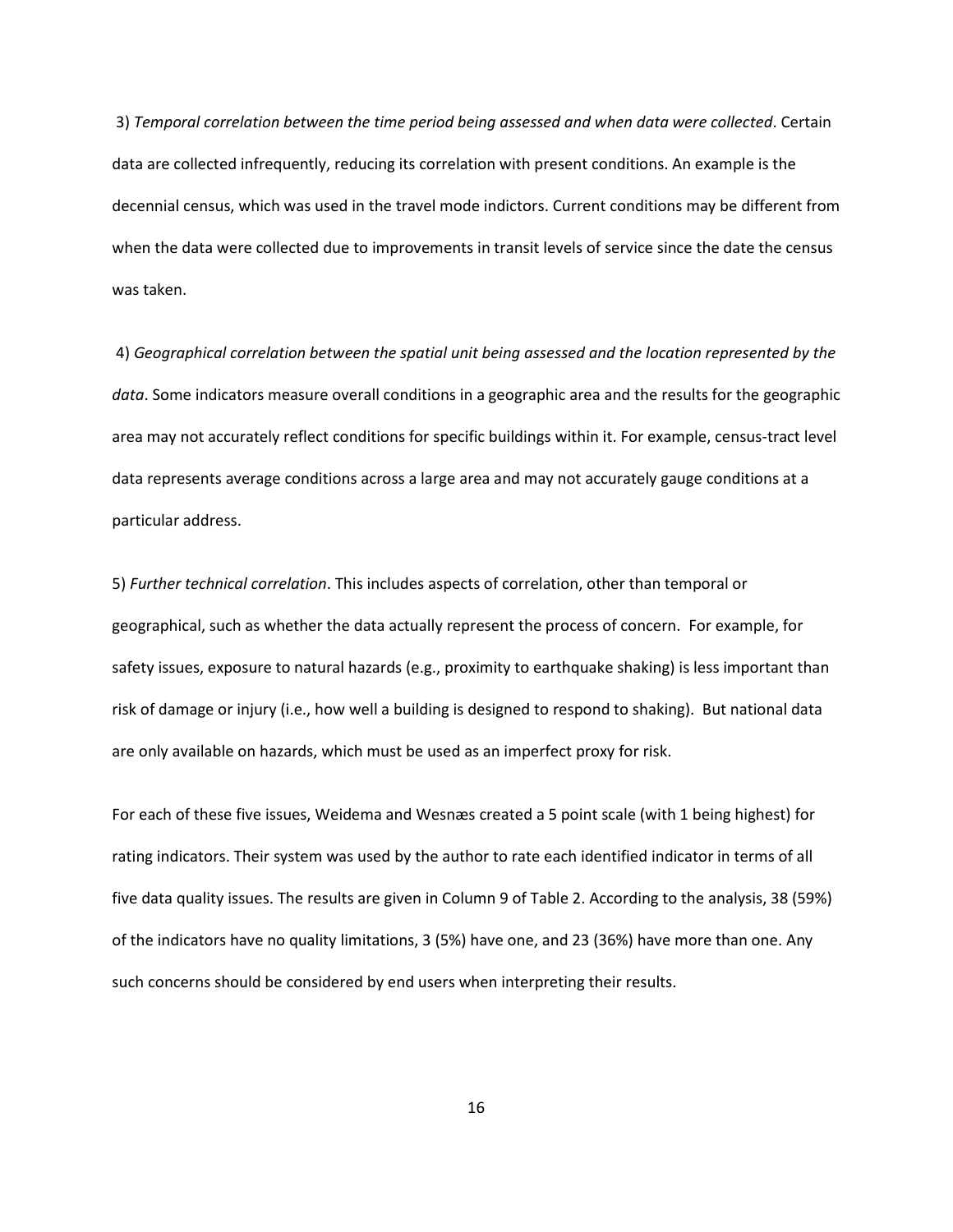As already mentioned, one of the ways to handle data with quality issues is to not use it. This would improve data quality but in exchange for fewer RPI criteria. The number of criteria without data is already large, as shown in Table 3, and eliminating more indicators runs the risk of excluding some social or environmental issues from analysis that are important to stakeholders. As John Maynard Keynes said, "it is better to be roughly right than precisely wrong," suggesting it may not be worth increasing precision at the expense of completeness in the RPI criteria. Nonetheless, some of the indicators given in Table 2 could be eliminated without increasing the number of RPI criteria for which there are no available datasets because good alternatives exist. For example, the first two indicators in Table 2 – the percent who drive alone to work by census tract and block group - have some temporal issues because they are collected in the decennial census and may go out of date. However, they are indicators of transit oriented development and the third and fourth indicators in Table 2 – being less than  $\frac{1}{2}$  mile from a bus stop or transit station – are also indicators of transit oriented development. So in this case, the indicators with data quality problems could be eliminated without eliminating all indicators of transit oriented development, which is a highly ranked RPI criterion. This strategy could be used for several of the lower data quality indicators of less auto dependent development. In fact, for most indicators with data quality issues, across all the RPI dimensions, there are alternative indicators in Table 2 which could allow the lower quality indicators to be eliminated without decreasing the variety of RPI issues being measured. In some instances, however, this could not be done, as in the case of handicapped accessibility. There are no better quality indicators available and eliminating the one that is available because of data quality concerns would mean ignoring the issue of handicapped access, which is a significant stakeholder concern. In addition to the strategy of eliminating lower quality indicators when good quality substitutes are available, another way to think about the data quality issues is to recognize that in many cases the problem is data completeness rather than reliability or another quality concern. In other words, the data are accurate but they are unavailable for many properties. In this case,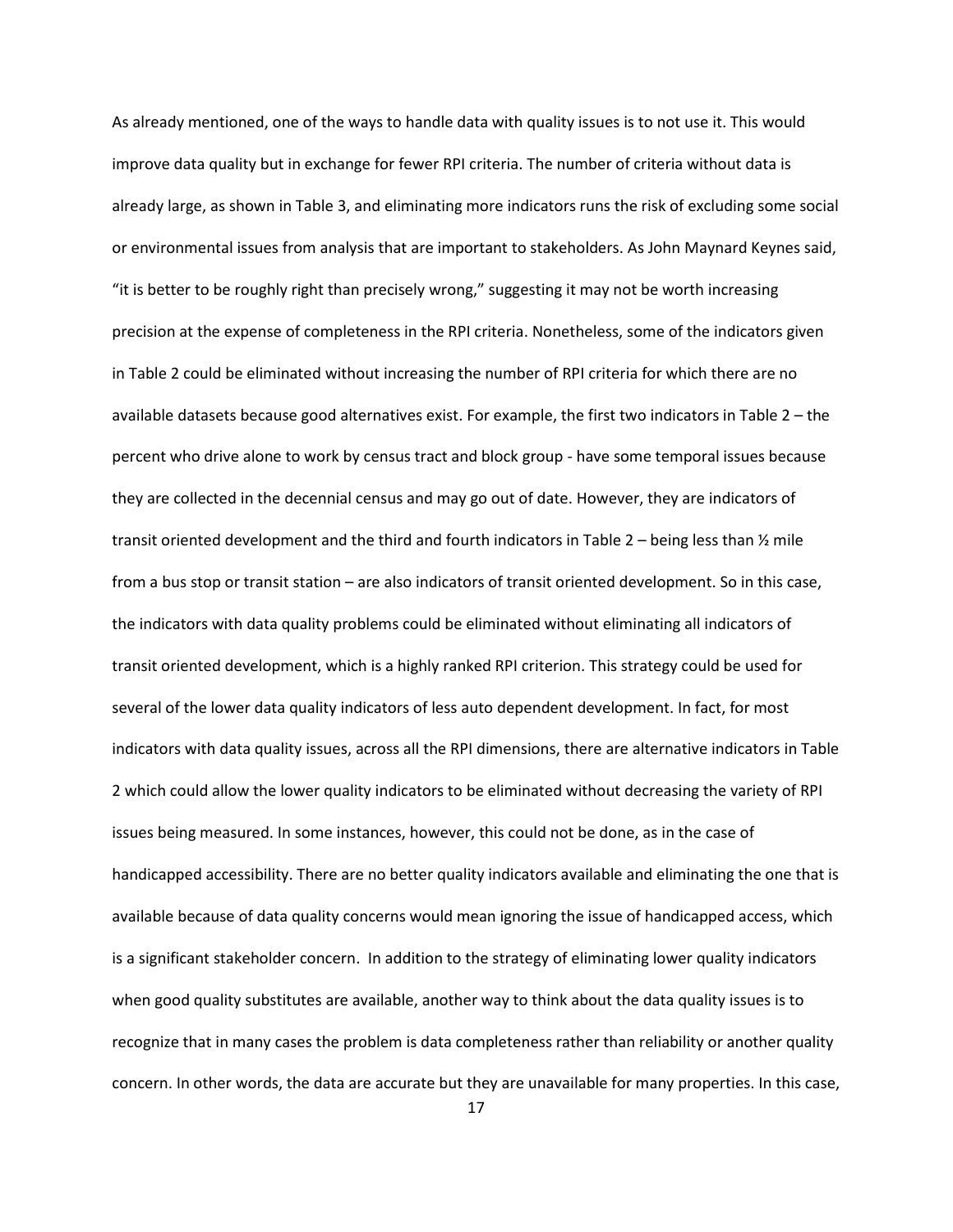it would be reasonable to use what data are available so long as analysts disclose the missing data and any biases this might create when reporting portfolio summary statistics.

### *3.0 Index Construction*

A small four building portfolio can be used to illustrate how these data can be combined into indices useful for comparing the RPI performance of properties and portfolios. The purpose here is to illustrate in a conceptual way how this can be done for a larger portfolio, rather than to demonstrate a fully operational system. A small portfolio is sufficient to do this and simplifies the presentation. It would be possible to expand this demonstration to tens or hundreds of properties. The primary problem that would be faced, however, is that many of the datasets do not support batch processing, so a commitment of 30 to 60 minutes per property (based on the experience of the author using the data sets) would be needed to collect the necessary data using the indicators listed in Table 2.

The method followed for this demonstration generally follows the procedures recommended by Krajnc and Glavic (2005) for comparing companies on sustainability indicators. In this case, comparisons are made between properties and portfolios rather than companies, but their method is fully applicable to this purpose because it deals with techniques for aggregating indicator scores regardless of whether the indicators describe firms, properties, or any other unit of analysis.

Table 4, Column 1 lists the dimensions and indicators used in the example. Again, for simplicity, eight dimensions are used with just two indicators for each. The dimensions and indicators chosen for the demonstration were those, which in the author's judgement would be interesting to real estate and SRI practitioners and would likely be included in an operational RPI metric system. Until a standardized set of indicators becomes available, analysts will be free to select indicators they feel best meet their needs.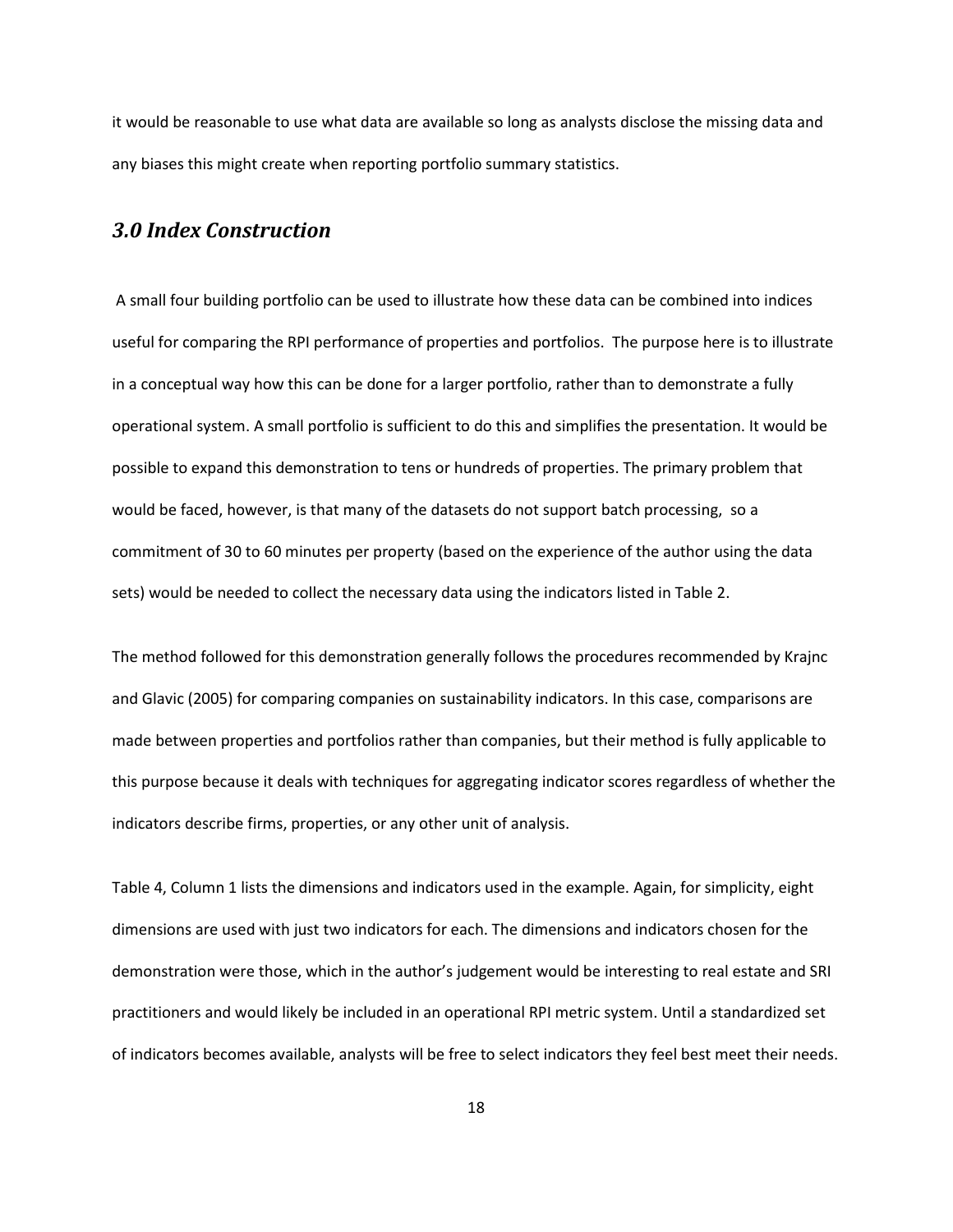Selection considerations may include data availability, data quality, property type, strategic objectives, and stakeholder priorities. The methodology for building indices illustrated here can be used with any number of dimensions and indicators. Ultimately, however, it would help facilitate comparisons and benchmarking if widespread agreement could be reached on an industry-wide set of standard RPI indicators.

Column 2 gives weights signifying the relative importance of each dimension and indicator. Each dimension is given a weight (shown in boldface) to indicate its importance relative to the other dimensions and each indicator is given a weight to indicate its importance relative to the other indicators *within its dimension*. Each set of weights (i.e. all the dimension weights and all the indicator weights within a single dimension) must sum to 1.0. Krajnc and Glavic discuss using an expert panel and a pairwise comparison technique to derive weights. Their technique is based on the Analytic Hierarchy Process developed by Saaty (1995). It asks each panelist to rate the importance of every indicator or dimension relative to all other indicators and dimensions. In the present example, their technique was not employed. Rather, the weights were assigned based on from the author's prior research (Pivo 2008). Rather than using a series of pair-wise comparisons to develop weights, experts were asked to assign weights to each criteria one at a time using a Likert scale without directly ranking them against the other criteria. This is referred to as the Single Judgement Method by Eshlaghy and Radfar (2006) and is commonly used in Delphi studies. According to Eshlaghy and Radfar there are 9 different methods for weighting criteria and "each and every one of the methods has relative advantages and disadvantages." For example, the Single Judgement Method is easy to perform and can handle qualitative criteria. However, each criterion is considered without concern for its rank in relation to other criteria and as such they judge the results to have lower validity. Pairwise methods, on the other hand, do consider relationships between criteria but in practice they can be complicated and face great problems when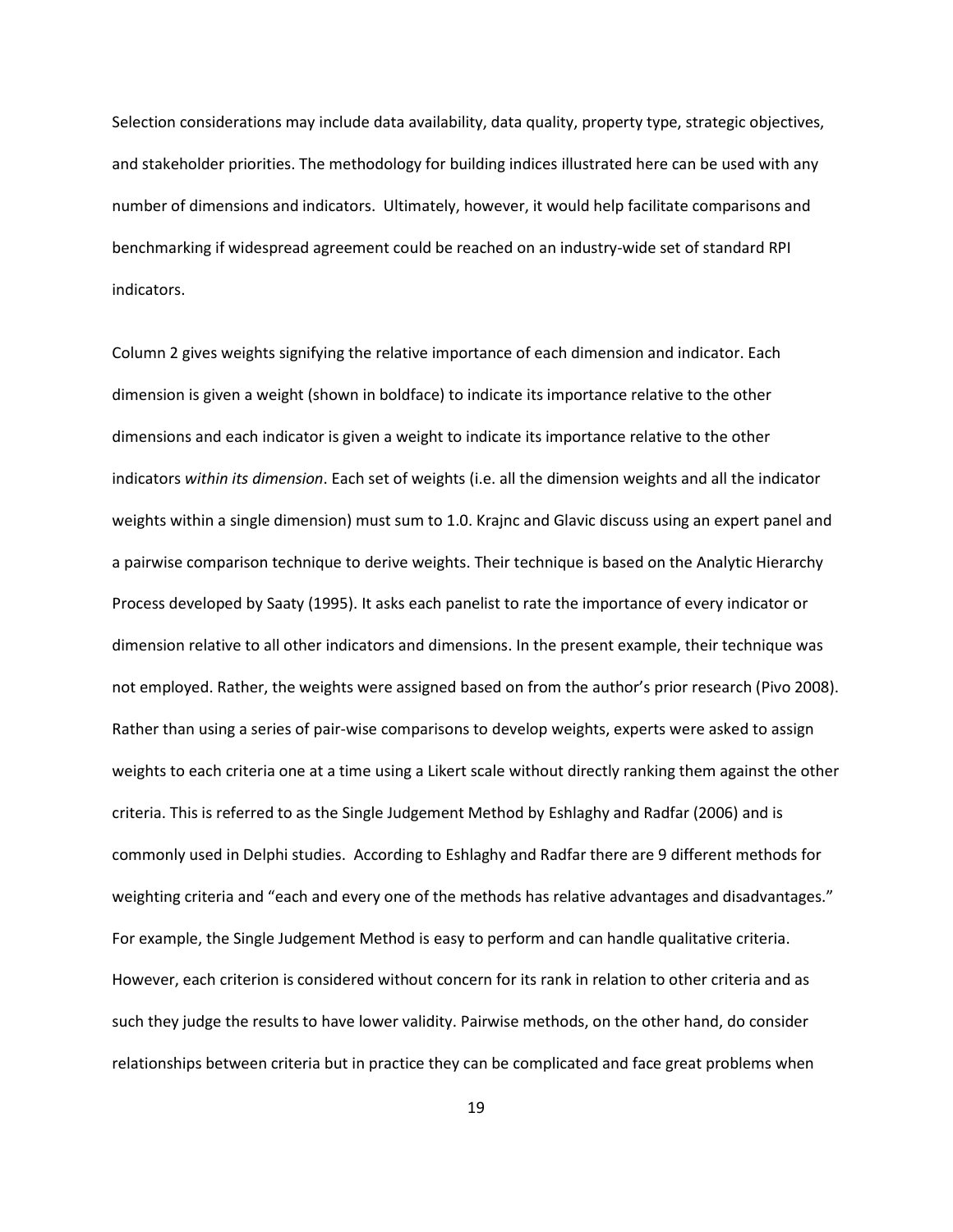the number of criteria exceeds seven (Eshlaghy and Radfar 2006). As Krajnc and Glavic point out, these weights can be difficult to establish with sufficient accuracy. However an attempt should be made to judge the relative importance of the dimensions and indicators and quite possibly more than one weighting scheme could be used to reflect differing priorities unique to particular stakeholder groups or the strengths of different ranking methods.

Columns 3 – 7 give the raw scores given to each property for each indicator. The numbering system used to identify each property was a whole number and decimal, with the whole number indicating its portfolio and the decimal indicating its building number within its portfolio. For most indicators, the measurement scale used in the raw scoring was binary, indicating whether or not a property had the particular characteristic described by the indicator (1=yes, 0=no). For other indicators, however, various scales are used, depending on the scale used by the data source, such as 0 to 100% for the percent that drive alone to work.

In order to allow the scores for the various indicators to be aggregated, they have to be expressed in the same units. This required two formulas; one for indicators of positive performance, where a higher number was preferable (e.g., whether a property was Energy Star labelled, with yes=1 and no=0), and another for indicators of negative performance, where a lower number is preferable (e.g., whether a property was located on prime farmland, with yes=1 and no=0). This was done using a procedure adapted from Krajnc and Glavic (2005) which converts all raw scores to a common scale of 0.0 to 1.0 with larger numbers representing better performance. The procedure used equations (1) and (2):

$$
I_{N,ip}^{+} = \frac{I_{A,i}^{+} - I_{\min,i}^{+}}{I_{\max,i}^{+} - I_{\min,i}^{+}}
$$
(1)

$$
I_{N,ip}^{-} = 1 - \frac{I_{A,i}^{-} - I_{\min}^{-}}{I_{max,i}^{+} - I_{\min,i}^{-}}
$$
 (2)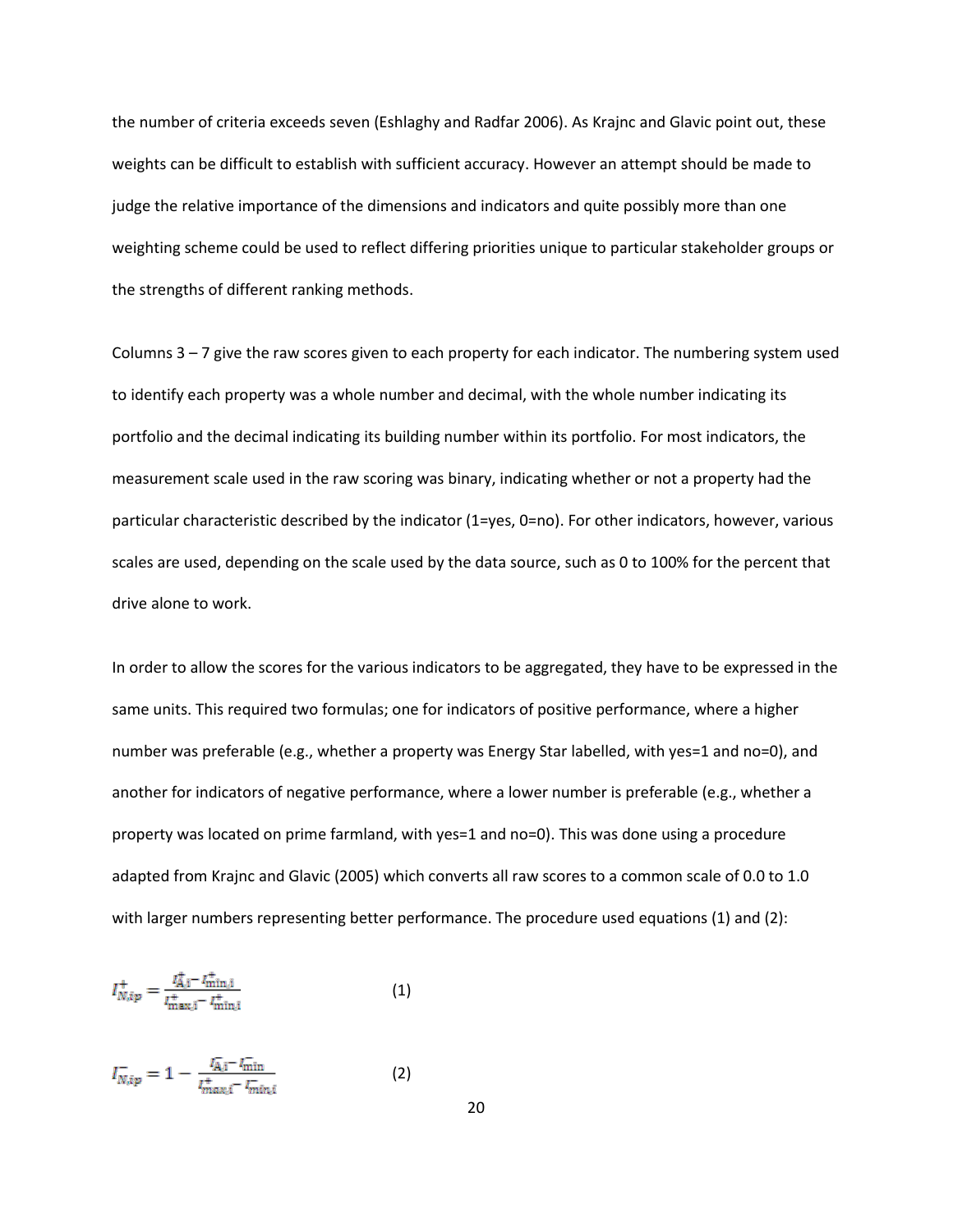where  $I_{N,ip}^+$  is the normalized indicator *i* for positive indicators for property *p*,  $I_{N,ip}^-$  is the normalized indicator *i* for negative indicators,  $I_{A,i}^+$  and  $I_{A,i}^-$  are the raw scores for positive and negative indicators, respectively, and *min* and *max* are the minimum and maximum possible score for a given indicator. The normalized scores produced with this procedure are given in Columns 7-10. As shown, all the normalized scores are now measured on a scale of 0 to 1 with higher values always equal to better performance. With this complete, the normalized value for each indicator was weighted by multiplying the normalized score by the weights from Column 2. The products of this step are given in Columns 11- 14. The weighted indicator scores were then subtotalled by RPI dimension to obtain a weighted RPI Sub-Index for each property's performance in each dimension. This procedure used equation (3):

$$
I_{D,jp} = \sum W_i I_{N,ip}^+ + \sum W_i I_{N,ip}^- \tag{3}
$$

where  $I_{D,jp}$  is the RPI Sub-Index for dimension *j* of property *p* and  $W_i$  is the weight for indicator *i*.

The results are given in the rows marked "*Sub-Indices*" in Columns 11-14. These values represent the relative performance of each property in terms of separate RPI dimensions. They are also shown in Figure 1.

In order to compute an RPI Composite Property Index, the RPI sub-indices for each property were multiplied by the weights for each dimension, given in Column 2, and then summed. This produced the Composite Index shown in the last row of Columns 11-14 and in Figure 1. This procedure used equation (4):

$$
I_{RPI,p} = \sum W_j I_{D,jp} \tag{4}
$$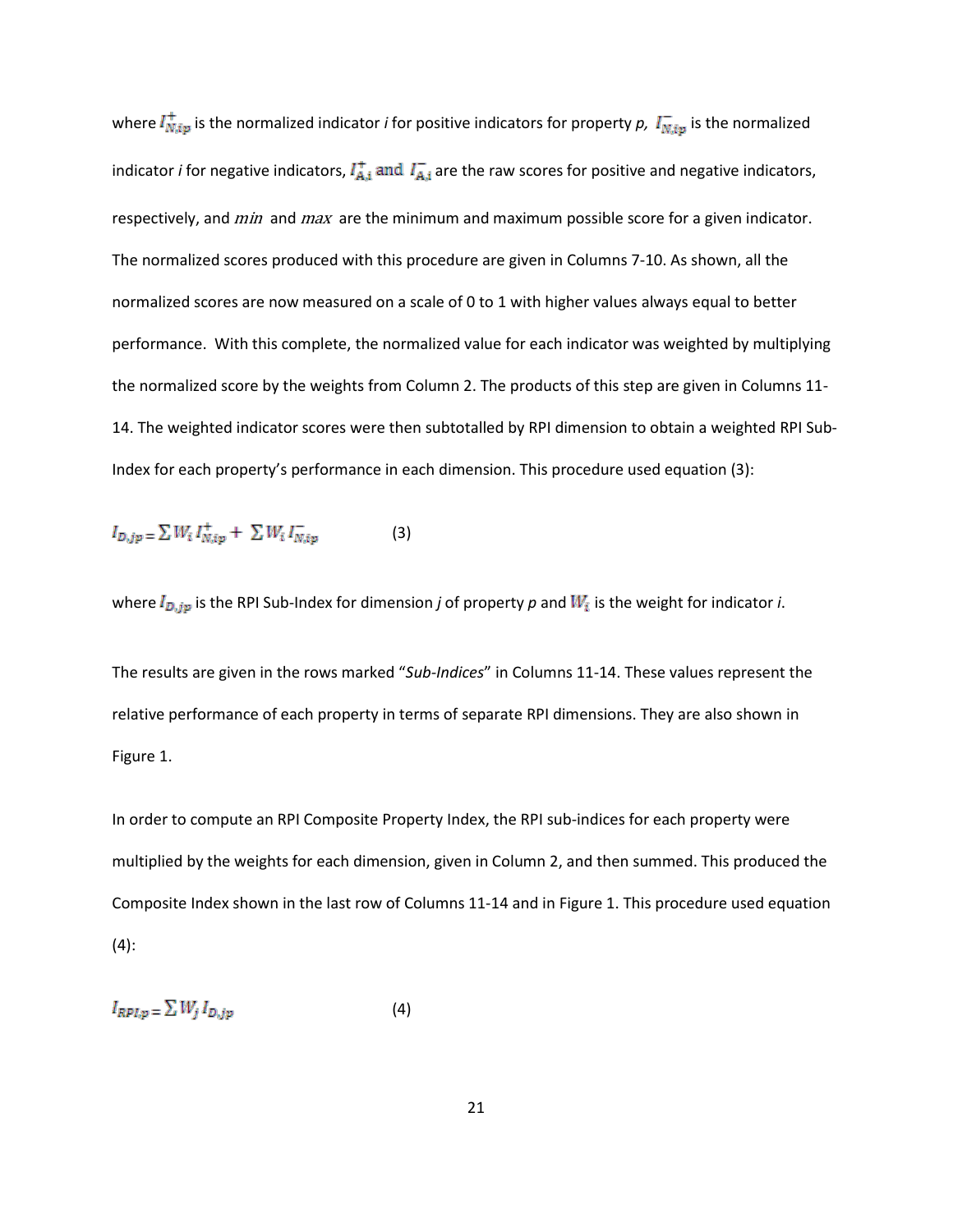where  $I_{RPI,p}$  is the RPI Property Composite Index for property p and  $W_j$  is the weight for dimension *j*. Notice how the composite index was very similar for all four properties even though the properties varied considerably by dimension. This underscores the importance of examining disaggregated data for composite indices, particularly for stakeholders who are more interested in particular issues. This has been referred to as the non-compensatory issue in criteria aggregation, where good performance in some criteria cannot compensate for bad performance in others (Koellner *et al*. 2005). In this case, for example, property 1.1 outperformed relative to other properties on Less Auto-Dependence and underperformed on Environmental Quality.

The next and final stage of the analysis was to compare the two portfolios. Two steps were taken to accomplish this. First, a weighted average of the dimension sub-indices for the properties in each portfolio was computed using each property's proportion of the total portfolio square footage as its weight. This weighting scheme was intended to more accurately portray each property's importance in its portfolio assuming that each property's contribution to total portfolio performance is a function of size. This step was accomplished using equation (5):

$$
I_{D,jz} = \sum I_{D,jp} P_p \tag{5}
$$

where  $I_{D,jz}$  is the RPI sub-index for dimension *j* of portfolio *z* and  $P_p$  is the proportion of total square footage represented by property *p* in its portfolio. The results are given in Columns 15 and 16. Finally, an RPI Composite Index for each portfolio was computed following equation (6), which uses the same procedure as equation (4), except the sub-indices for portfolios were used instead of the sub-indices for properties:

$$
I_{RPI,t} = \sum W_j I_{D,jz} \tag{6}
$$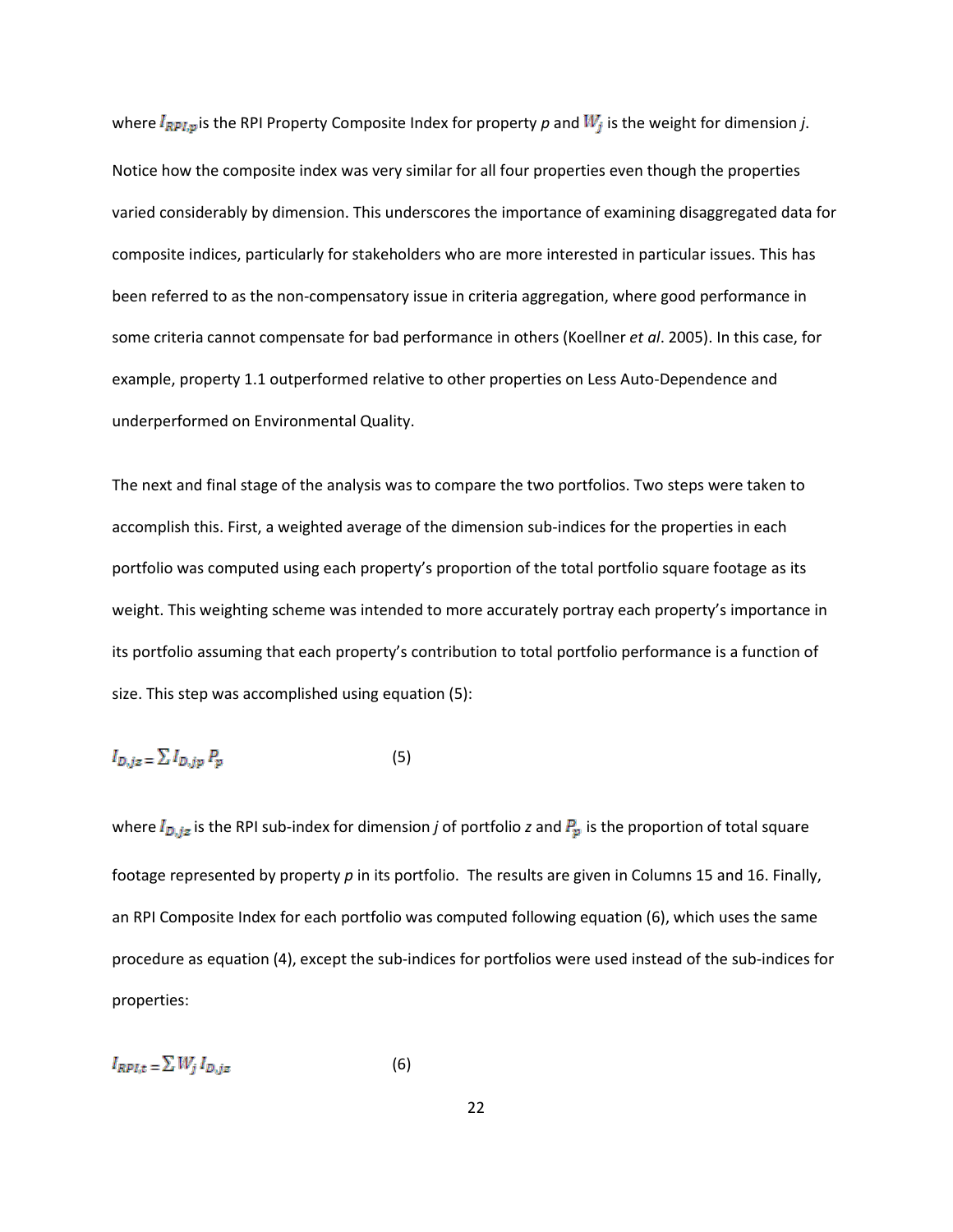where  $I_{RPLt}$  is the RPI Composite Portfolio Index for portfolio *t*. The results of this last step are given in the bottom row of Columns 15 and 16 and Figure 2. As with the Property Composite Index, the Composite Portfolio Index allows the overall RPI performance of portfolios to be compared. But again, it masks the variability in performance at the dimension-level. By comparing the disaggregated results, it is possible to see the relative strengths and weaknesses of portfolios. This can be facilitated by displaying the dimensional results from Figure 2 in the form of a radar plot, as shown in Figure 3. The radar plot more clearly illustrates how Portfolio 1 is stronger than Portfolio 2 in Health & Safety and in Environmental Quality while Portfolio 2 is stronger in Energy Conservation, Less Auto Dependence and Urban Revitalization. One further step that could be taken would be to add minimum and planned performance levels or other benchmarks for each dimension to the radar plot to allow current performance to be compared to separately derived benchmarks, as suggested by Bonacchi and Rinaldi (2007).

Care should be taken when interpreting portfolio comparisons to take into account their varying objectives that could explain differences in their RPI performance (Koellner *et al*. 2005). For example, it seems unreasonable to expect a portfolio of industrial properties to compare favourably to an office portfolio when it comes to issues such as proximity to parks or plazas which are less feasible in industrial districts. However, this remains an open question that will require further research into the specific indicators that are most appropriate for different property types and how to approach comparisons across different types of portfolios.

### *4.0 Conclusion*

This paper has identified and assessed data sources for measuring the social and environmental performance of US real estate portfolios and demonstrated how the data can be aggregated into RPI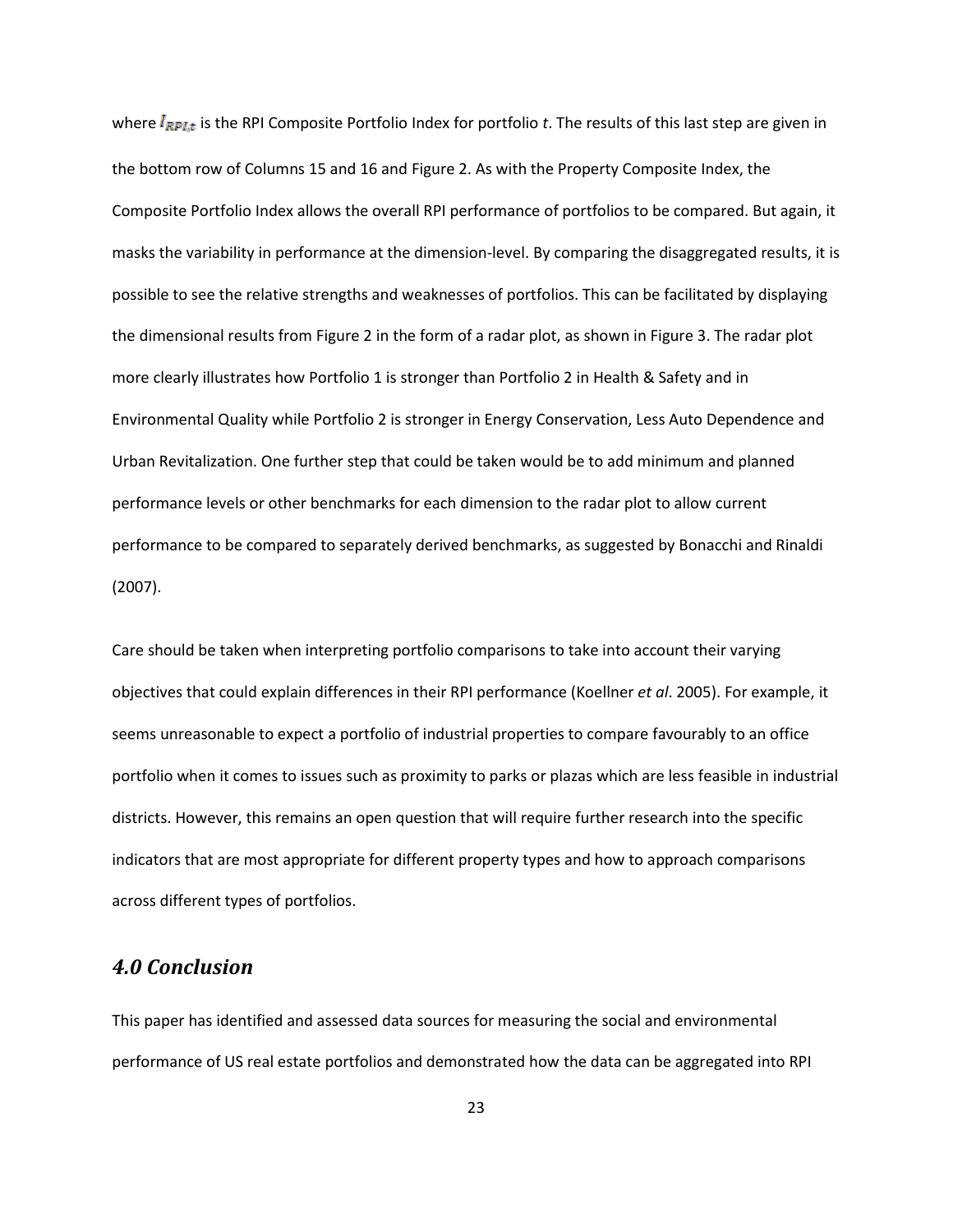indices useful for comparing properties and portfolios. These results help further develop what has come to be called Responsible Property Investing (RPI) by addressing the increasing demand for useable RPI metrics. Other researchers have made progress on measuring corporate sustainability and responsibility but little has been done to date that is directly related to the property sector. As with these other efforts, metrics lies at the heart of social and environmental accounting and reporting systems and useable data must be found if these efforts are to succeed.

Building on prior research that identified dimensions and criteria for RPI, this study found sources for as many as 64 separate indicators obtainable from online sources that can be queried using a property address or other universally available location information. While at least one indicator is currently available for all but one RPI dimension, multiple indicators are available for the most important dimensions, which would allow them to be measured in more than one way. Fifty-seven percent of the most important criteria can be measured with nationally available indicators. Many, though not all, of the available indicators can be obtained from sources that are free to any user, cover properties of various types in all locations, and use data that have few or no data quality issues.

One concern that emerged from the analysis is that more information is available for location-related indicators, as opposed to property-level management or building design information. This means that while fund managers can improve the RPI performance of a fund in terms of these available indicators by acquiring more properties in more favourable locations, asset and property managers can do less within the context of these reported indicators to improve RPI performance because they cannot change the locations of their properties. A rating system heavily weighted to locational indicators would thus give asset and property managers fewer options for enhancing the RPI performance of their activities. Nonetheless, some indicators are reported here which do capture operational and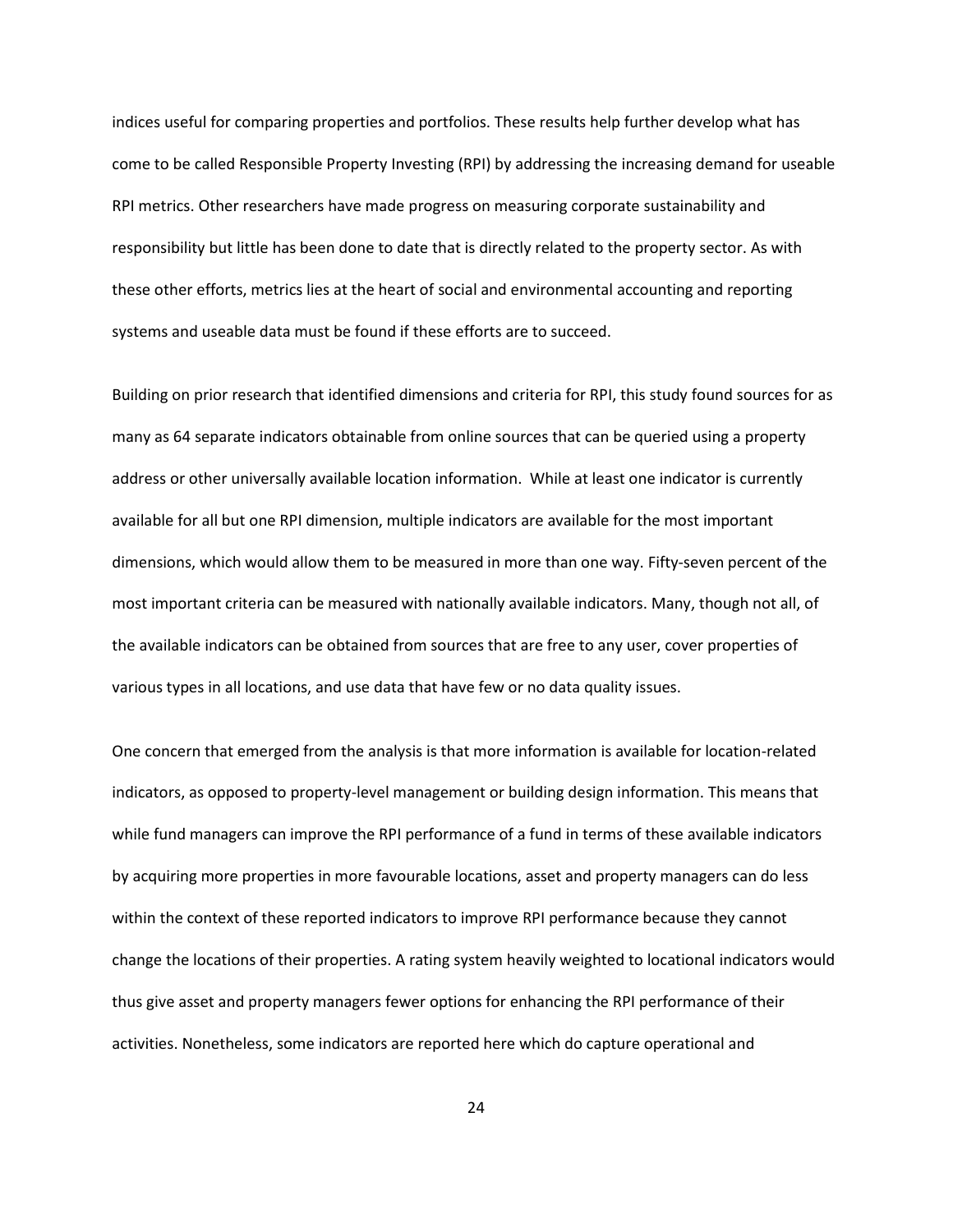management practices, so property and asset managers are not without opportunities to contribute to improving the RPI performance of properties and portfolios using this set of metrics.

Another concern is that there are no national databases that can be used to measure a number of RPI issues, such as water use, property safety, or handicapped access. Some of the issues without related data are among the most important for RPI, such as water conservation and building flexibility. To fill these gaps, individual owners could supplement the national data set by collecting additional information on their own until better databases can be constructed. This is essential if aggregated RPI indices are to cover all of the most important RPI issues.

Few of the identified indicators can be measured using batch processing techniques, so it takes time to compile the available information on larger portfolios. Database owners could address this problem by programming their websites to enable batch processing or by providing an application programming interface to support requests made by third party users.

Once the information is compiled, their performance on a variety of indicators can be aggregated into meaningful indices at the property or portfolio level. However, when the indices combine the performance of multiple dimensions (e.g., energy, environment, community development, etc.) into a single comprehensive measure, information on differences at the dimensional level is eliminated. This can be important to stakeholders who may be more concerned about some dimensions than others and it would be valuable, therefore, to present dimensional performance using a radar plot or another comparable method.

One last concern is that data quality is not always as reliable as it could be. Common problems appear to be related to the age of the data, the geographic specificity, and the completeness of coverage. The

25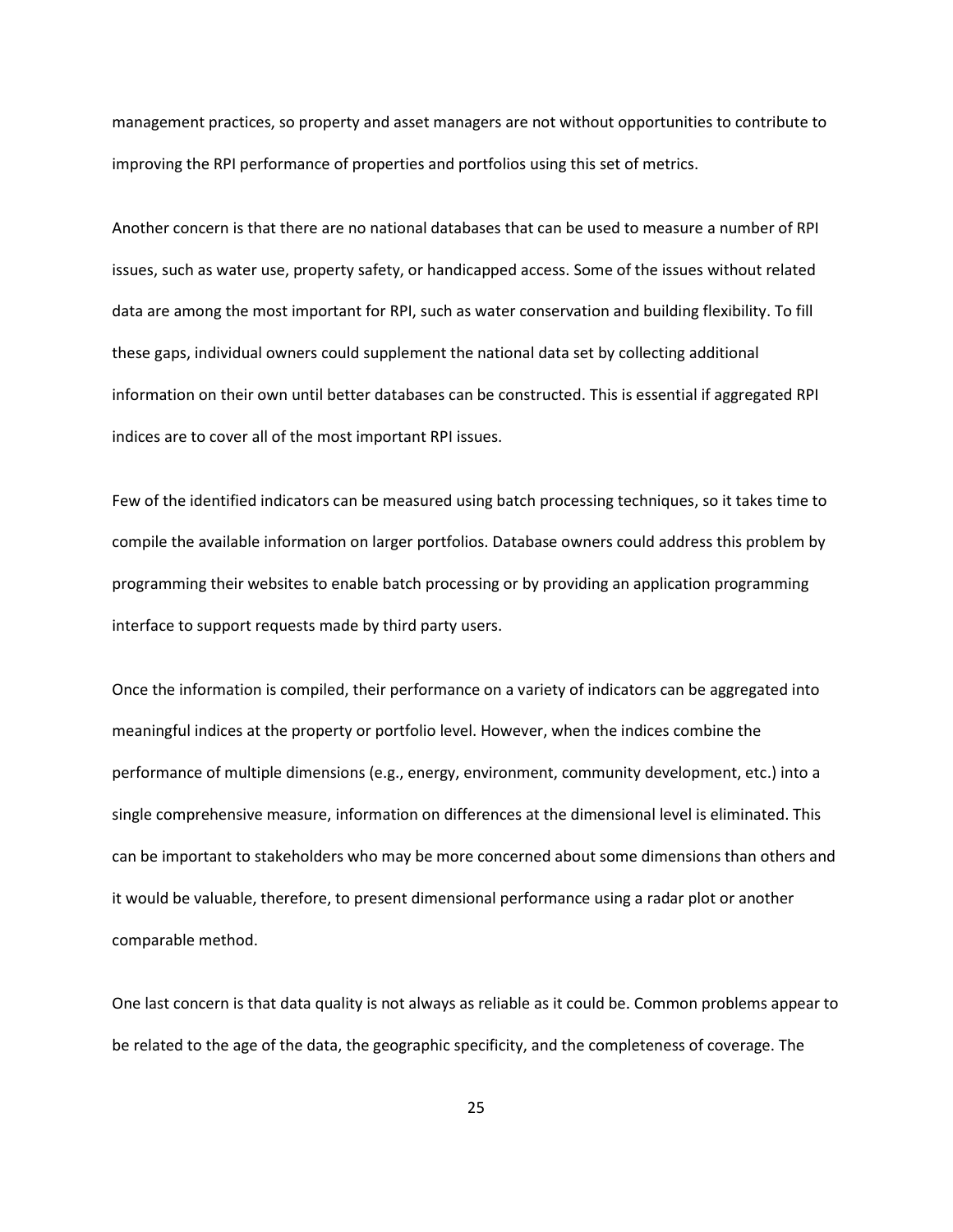later is perhaps the most common problem because some databases rely on voluntary and discretionary contributions by property owners or their agents. More systematic collection efforts by government agencies, private data providers, or data consortia could be developed to address these concerns.

The results of this paper are important because they give a roadmap to RPI analysts and executives who wish to assess the extra-financial performance of properties and portfolios. Asset owners can ask their asset managers to compile this information, fund managers can use it to improve reporting and management of corporate sustainability and responsibility, and socially responsible investors can use it to independently screen and rate REITs and private equity funds as long as they can obtain the addresses of the properties that comprise the investments.

Further progress with RPI metrics can now proceed along several lines. First, fund managers can begin using these datasets on an experimental basis to further assess their usability. Second, those interested in standardizing RPI reporting can discuss the adoption of an industry-wide protocol that identifies which of these available indicators should be used by all analysts wishing to follow a common process. Third, data gaps and quality concerns can be addressed by encouraging existing database owners to address the concerns or by organizing new data collection efforts, such as a water use benchmarking system based upon the EPA Energy Star model. Fourth, data source managers can make it easier to use their data sets for multiple properties by providing batch processing capabilities. And fifth, these data on non-financial attributes can be combined with data on financial performance, such as those collected by the National Council of Real Estate Investment Fiduciaries and BOMA International, to allow the creation of national benchmarks for RPI and research into the relationship between RPI and financial performance.

26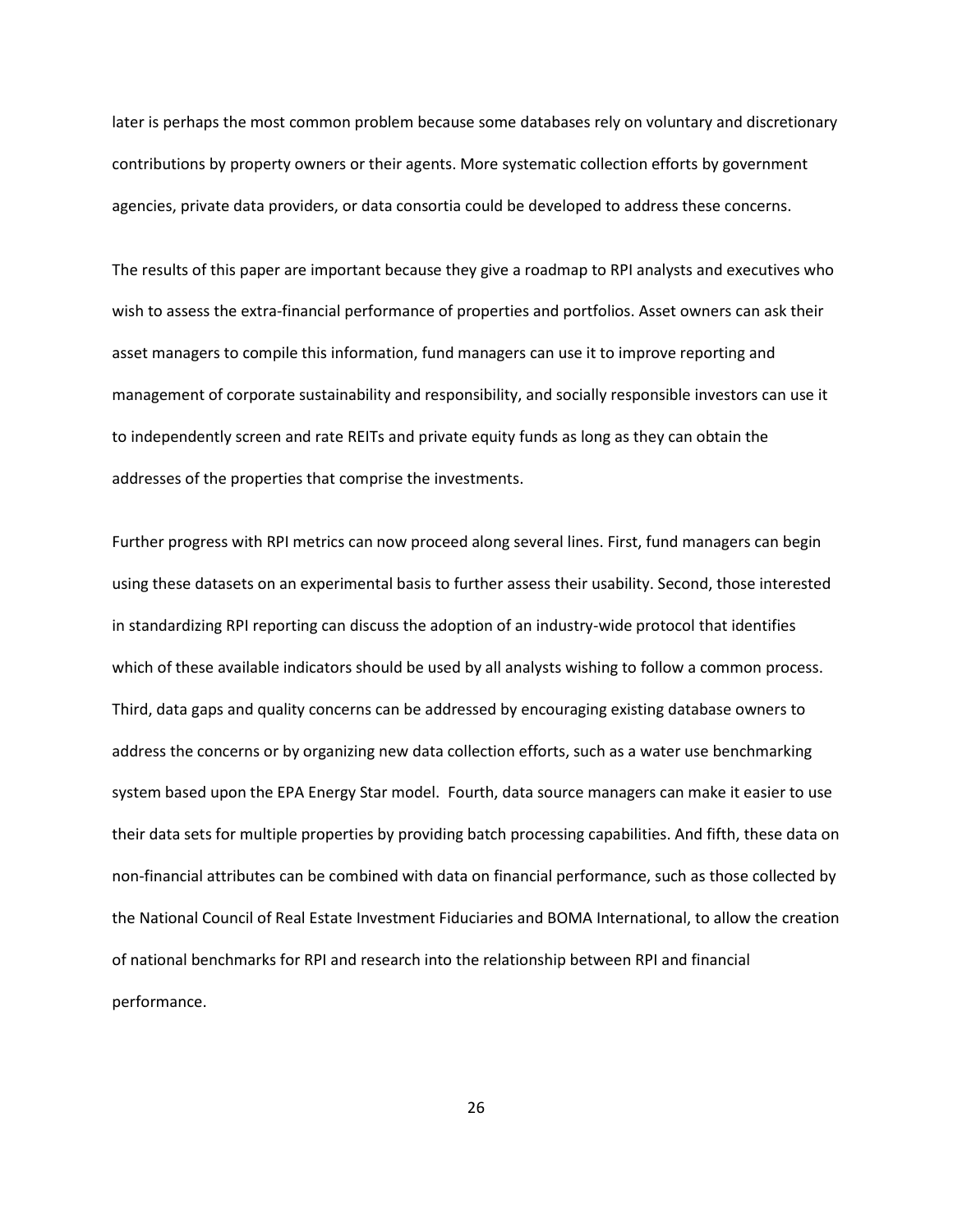Ultimately, these data and related research and development activities will allow property investors and managers to more rationally consider the social and environmental performance of our building stock. There are few elements of our society that are more central to such issues. Of course, the debate will continue about how far investors should go to address these concerns on their own and they will continue being driven by financial interests, stakeholder pressures, and internal leadership skills and priorities. But without practical sources of information for social and environmental metrics, it will be difficult to make much progress toward more responsible and sustainable property investing. Hopefully, this project will be just one of many aimed at strengthening the metrics that lie at the heart of this issue.

# *References*

Arnaud E (2007) "Real Estate and Socially Responsible Investment: New Products, New Investments, New Value," Boston College Center for Corporate Citizenship, Institute for Responsible Investment, Boston.

Atkinson G (2000) 'Measuring Corporate Sustainability', Journal of Environmental Planning and Management, 43:2, 235 – 252.

Bebbington J, Brown J and Frame B (2007) "Accounting Technologies and Sustainability Assessment Models," Ecological Economics 61, 224-236.

Bonacchi M and Rinaldi L (2007) "DartBoards and Clovers as New Tools in Sustainability Planning and Control," Business Strategy and the Environment, 16, 461-473.

Boyd T (2005a) "Can we assess the worth of environmental and social characteristics in investment property?," in Proceedings of the Pacific Rim Real Estate Society (PRRES) Conference, January 2005, Melbourne University, Melbourne, Australia.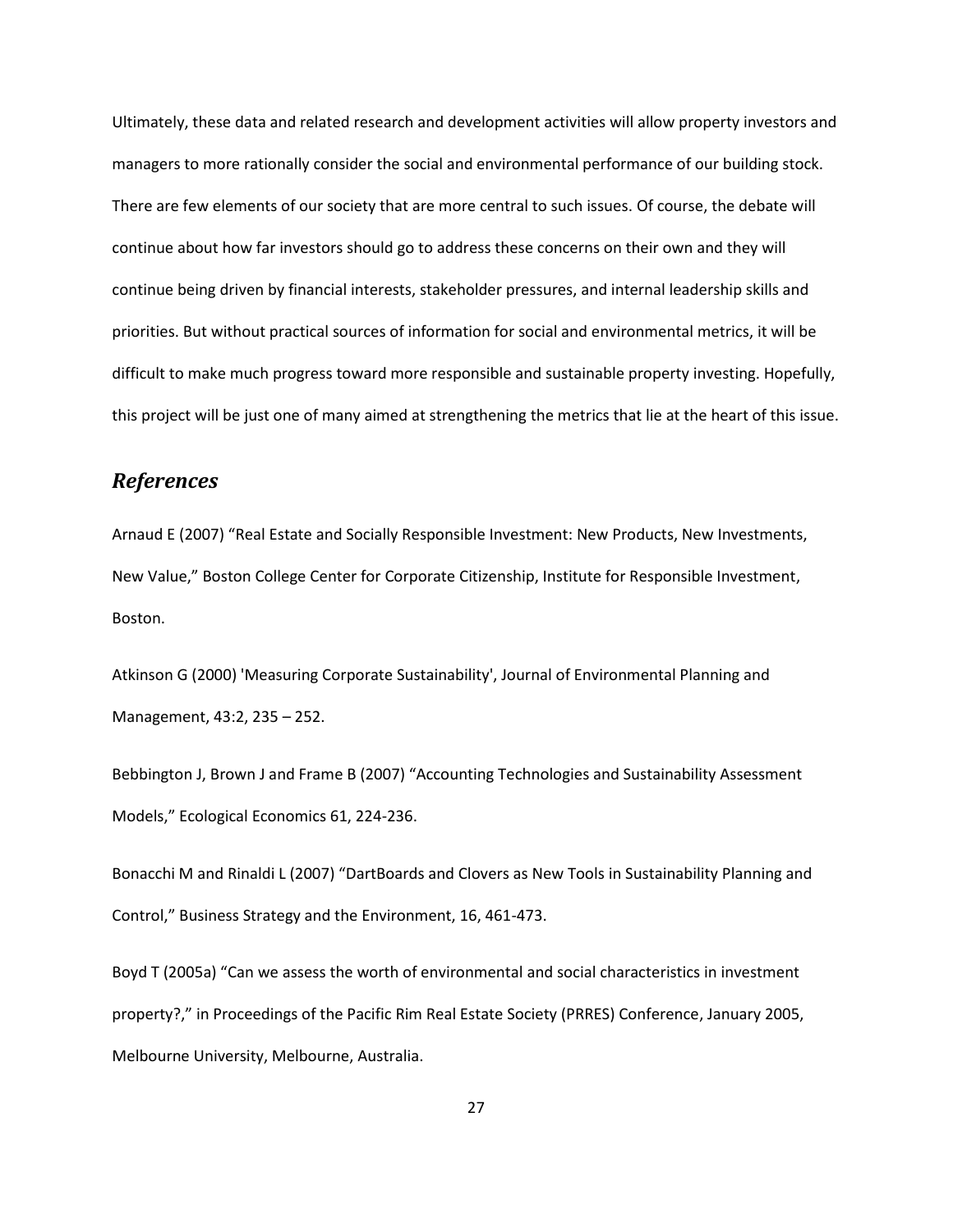Boyd, T. (2005b) Assessing the triple bottom line impact of commercial buildings. In Sidwell, A.C. (ed.), The Queensland University of Technology Research Week International Conference Proceedings, 4-5 July 2005, Brisbane, Australia.

Boyd, T. and Kimmet, P. (2005) The triple bottom line approach to property performance evaluation. Proceedings from the Pacific Rim Real Estate Society (PRRES) Conference, January 2005, Melbourne University, Australia. Boyd T and Kimmet P (2005) "The triple bottom line approach to property performance evaluation," in Proceedings of the Pacific Rim Real Estate Society (PRRES) Conference, January 2005, Melbourne University, Melbourne, Australia.

Brown J and Fraser M (2006) "Approaches and Perspectives in Social and Environmental Accounting: an Overview of the Conceptual Landscape," Business Strategy and the Environment, 15, 103-117.

Cooper SM and Owen DL (2007) "Corporate Social Reporting and Stakeholder Accountability: the Missing Link," Accounting, Organizations and Society, 32, 649-667.

Curtis IA (2004) "Valuing ecosystem goods and services: a new approach using a surrogate market and the combination of a multiple criteria analysis and a Delphi panel to assign weights to the attributes," [Ecological Economics](http://www.sciencedirect.com/science/journal/09218009) [50\(3-4\)](http://www.sciencedirect.com/science?_ob=PublicationURL&_tockey=%23TOC%235995%232004%23999499996%23523690%23FLA%23&_cdi=5995&_pubType=J&view=c&_auth=y&_acct=C000050221&_version=1&_urlVersion=0&_userid=10&md5=007e90e871d501368689ffc40e35fb64), 163-194

Dahlsrud, A (2008) "How Corporate Social Responsibility is Defined: an Analysis of 37 Definitions," Corporate Social Responsibility and Environmental Management, 15, 1-13.

Dias-Sarhinha I and Reijnders L (2001) "Environmental Performance Evaluation and Sustainability Performance Evaluation of Organizations: An Evolutionary Framework," Eco-Management and Auditing 8, 71-79.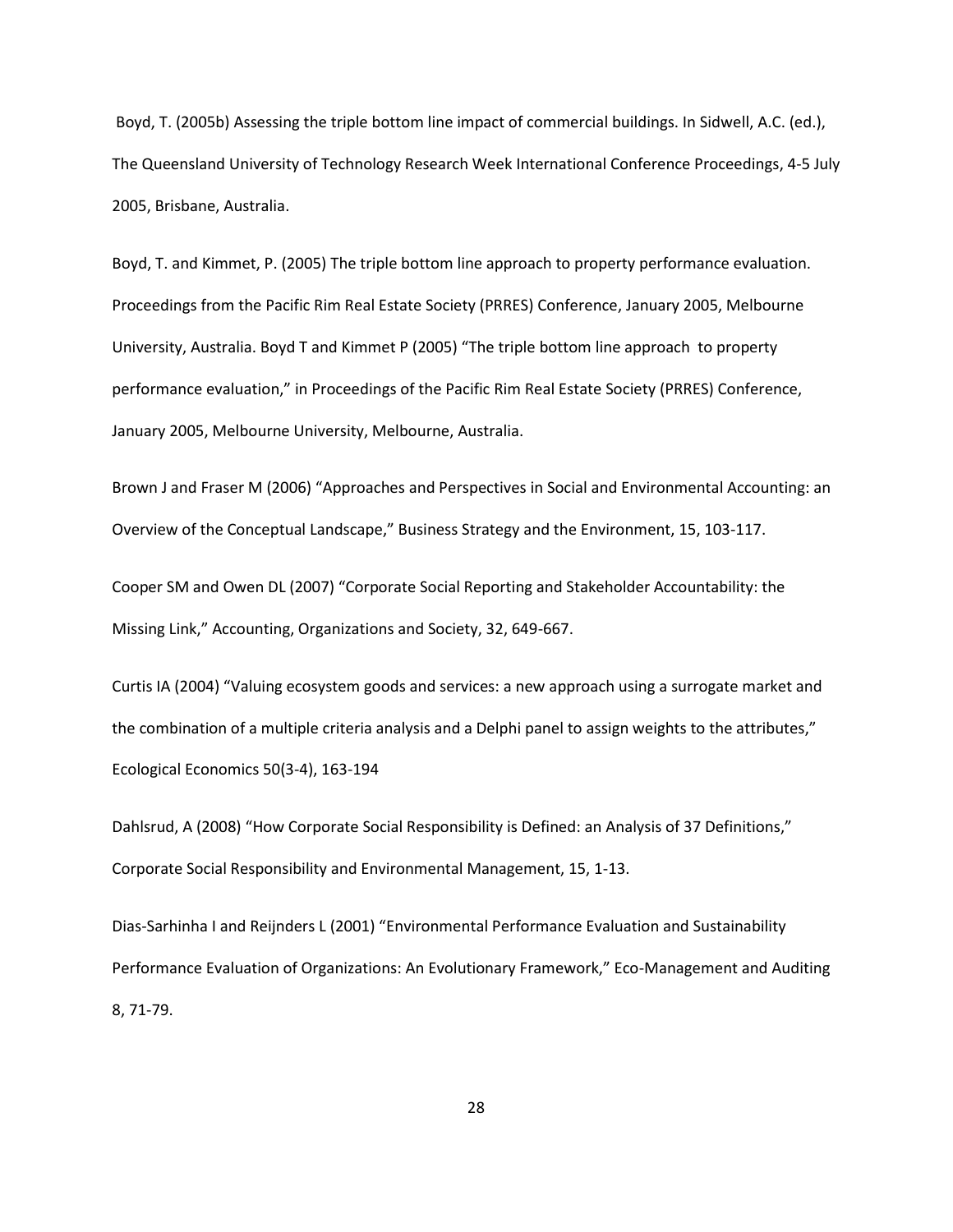Egan, AF and Jones SB (1997) "Determining forest harvest impact assessment criteria using expert opinion: a Delphi study," Northern Journal of Applied Forestry 14(1), 20-25.

Epstein MJ and Roy MJ (2001) "Sustainability in Action: Identifying and Measuring the Key Performance Drivers," Long Range Planning 34, 585-604.

Eshlaghy AT and Radfar R (2006) "A new approach for classification of weighting methods," 2006 IEEE International Conference on Management of Innovation and Technology, Volume 2, pages 1090-1093, June, 2006.

Fraser EDG, Dougill AJ, Mabee WE, Reed M, and McAlpine P (2006) "Bottom Up and Top Down: Analysis of Participatory Processes for Sustainability Indicator Identification as a Pathway to Community Empowerment and Sustainable Environmental Management," Journal of Environmental Management 78, 114-127.

Gray R (2005) "Taking a long view on what we now know about social and environmental accountability and reporting," Electronic Journal of Radical Organisation Theory 9(1), 6-36.

Hasseldine J, Massoud H and Toms JS (2007) "Political, social and economic determinants of corporate social disclosure by multi-national firms in environmentally sensitive industries", University of York, The York Management School, Working Paper No. 28.

Hermes Real Estate (2006) Responsible Property Investment: Defining the Challenge. Hermes Real Estate, London.

Hermes Real Estate Investment Management Ltd. (2008) Who's Responsible? Hermes Real Estate Responsible Property Investment Annual Report, Hermes Real Estate Investment Management Ltd., London. Published online at http://www.hermes.co.uk/rpi\_report\_08/index.htm.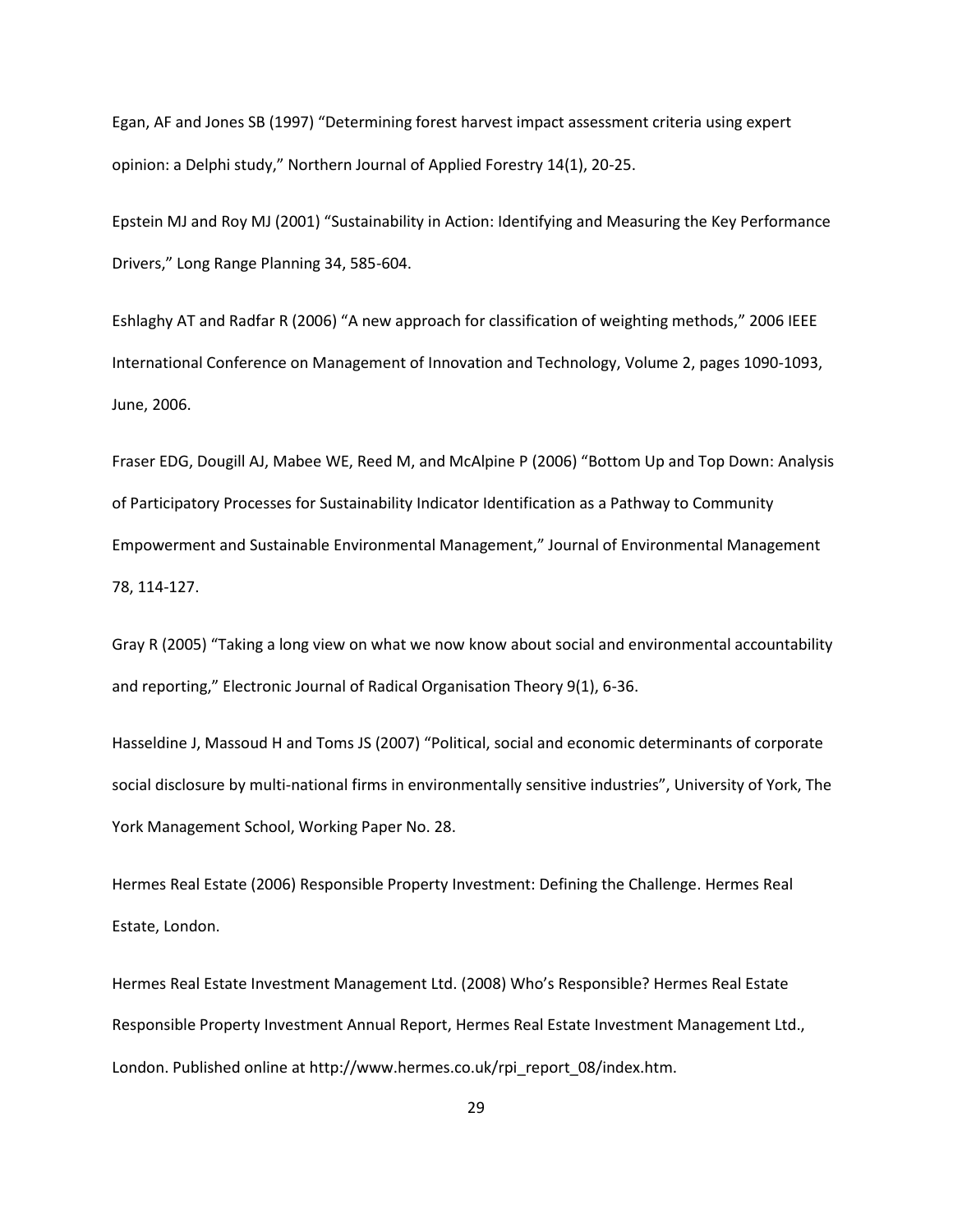Hubbard, G (2006) "Measuring Organizational Performance: Beyond the Triple Bottom Line", Business Strategy and the Environment," Published online in Wiley InterScience (www.interscience.wiley.com).

IPCC(2007) Climate Change 2007: Mitigation. Contribution of Working Group III to the Fourth Assessment Report of the Intergovernmental Panel on Climate Change [B. Metz, O.R. Davidson, P.R. Bosch, R. Dave, L.A. Meyer (eds)], Cambridge University Press, Cambridge, United Kingdom and New York, NY, USA.

Isenmann R, Bey C and Welter M (2007) "Online Reporting for Sustainability Issues," Business Strategy and the Environment 16, 487-501.

Jayne MR (2003) "The importance of being responsible," Property Management 21, 133–135.

Joyner, BE and Raiborn CA (2005) "Management Caveats for Managing and Assessing Public Responsibility Performance," Business Horizons 48, 525-533.

Junilla, S (2004) "The Environmental Significance of Facilities in Service Sector Companies," Facilities 22(7/8), 190-198.

Kimmet P and Boyd T (2004) "An institutional understanding of triple bottom line evaluations and the use of social and environmental metrics", in Proceedings of the Pacific Rim Real Estate Society (PRRES) Conference, January 2004, Bangkok, Thailand.

Koellner T, Weber O, Fenchel M and Scholz R (2005), "Principles for Sustainability Rating of Investment Funds," Business Strategy and the Environment 14, 54-70.

Krajnc D and Glavic P (2005), "How to Compare Companies on Relevant Dimensions of Sustainability," Ecological Economics 55, 551-563.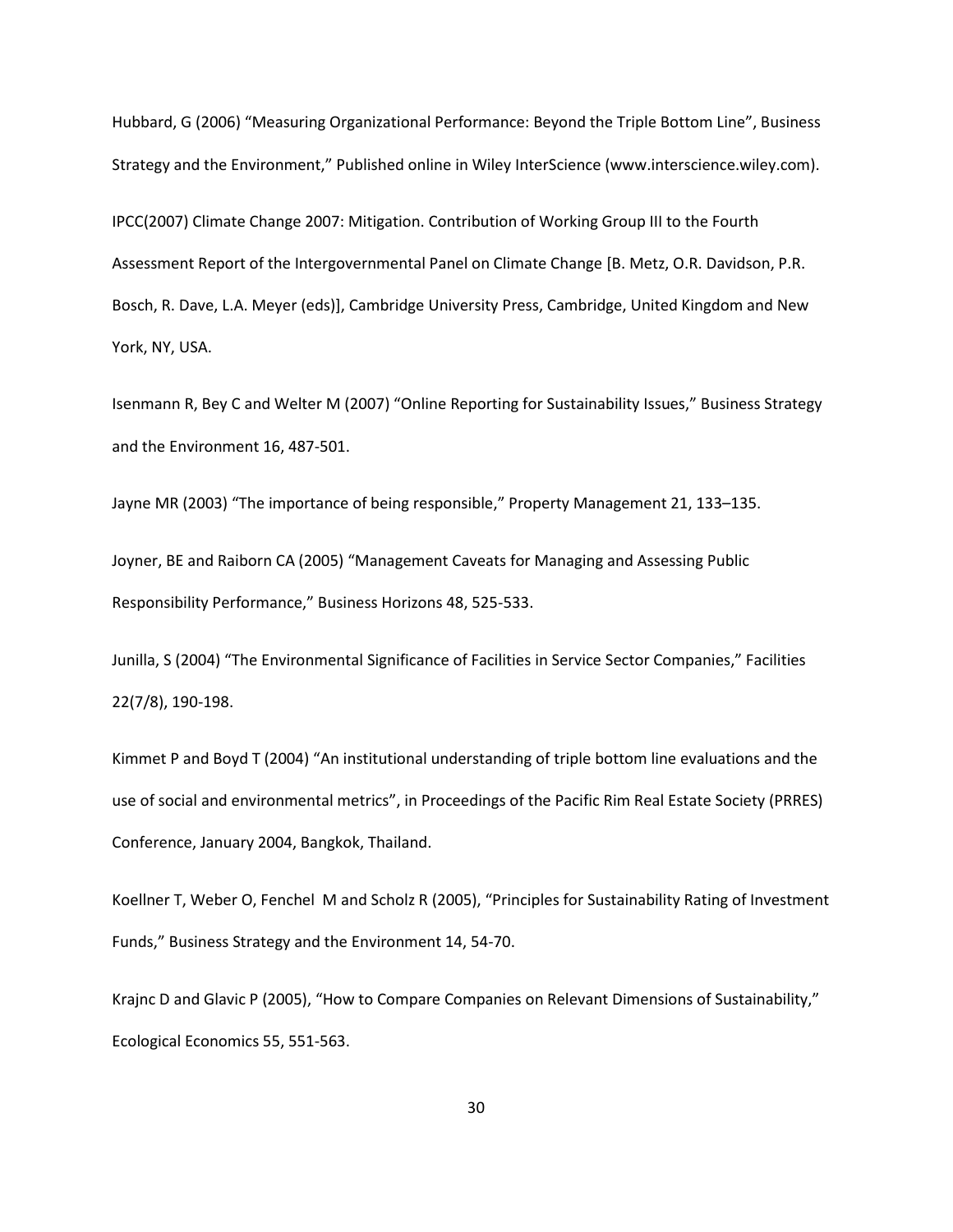Lenz K, Oberweis A and Poblotzki A (2000), "Metrics for World Wide Web information systems," University of Frankfurt,<ftp://kina.wiwi.unifrankfurt.de/pub/publikationen/tanungen/t49.ps>."

Linstone H and Turoff M (1975), The Delphi Method: Techniques and Application, Addison-Welsey, Reading, MA.

Lutzkendorf T and Lorenz D (2005) "Sustainable property investment: valuing sustainable buildings through property performance assessment," Building Research & Information, 33(3), 212–234.

Mansley, M (2000) "Into the ethics of things," Estates Gazette, 47(25 November), 170–171.

McAllister P (2005) "Book Review: Maximize Your Property Assets" Journal of Property Investment and Finance 23, 386–387.

Moore, TD (2005) Examining the impact of quality assurance manning practices in USAF aircraft maintenance units, AFIT/GLM/ENS/05-18, Master's Thesis Report, Air Force Institute of Technology, Wright-Patterson Air Force Base, Ohio.

Newell, G and Acheampong, P (2002) "The role of property in ethical managed funds," Paper presented at The Pacific Rim Real Estate Society (PRRES) Conference, Christchurch, New Zealand, 2002.

Niemeijer, D (2002) "Developing Indicators for Environmental Policy: Data-Driven and Theory-Driven Approaches Examined By Example," Environmental Science and Policy 5, 91-103.

Olsthoorn X, Tyteca D, Wehrmeyer W and Wagner M (2000) "Environmental Indicators for Business: A Review of the Literature and Standardisation Methods," Journal of Cleaner Production 9, 453-463.

Park K and Kahn M (2005) "An Exploratory Study to Identify the Site Selection Factors for U.S. Franchise Restaurants", Journal of Foodservice Business Research 8(1).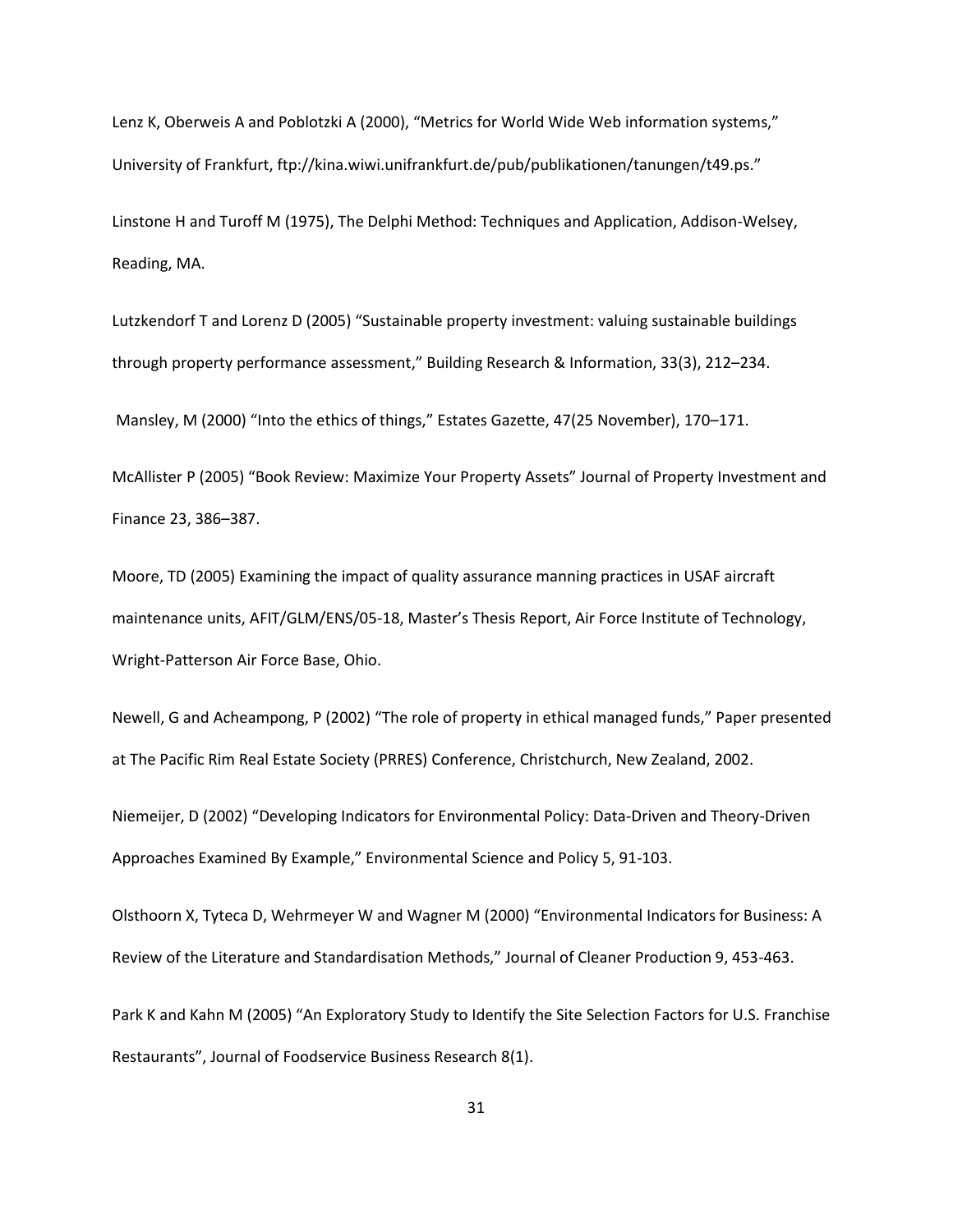Perrini F and Tencati A (2006) "Sustainability and Stakeholder Management: the Need for New Corporate Performance Evaluation and Reporting Systems," Business Strategy and the Environment 15, 296-308.

Petitto K (2003) Identification of metrics used by decision makers to determine efficacy of wireless communication systems in higher education, PhD Dissertation, West Virginia University, Morgantown, West Virginia.

Pivo, G (2005) "Is there a future for socially responsible property investments?" Real Estate Issues, Fall, 16–26.

Pivo G (2007) "Exploring Responsible Property Investing: a Survey of American Executives," Corporate Social Responsibility and Environmental Management, published online by Wiley InterScience (www.interscience.wiley.com).

Pivo, G (2008) "Responsible property investment criteria developed using the Delphi Method," Building Research & Information, 36(1), 20-36

Pivo G and Fisher J (2009), "Investment Returns from Responsible Property Investments: Energy Efficient, Transit-oriented and Urban Regeneration Office Properties in the US from 1998-2007," *in review*, Journal of Real Estate Finance and Economics.

Pivo G and McNamara P (2005) "Responsible property investing," International Real Estate Review 8(1), 128-143.

Pivo G and Wood G (2006) "Real Estate and Socially Responsible Investment: New Products, New Investments, New Value," Boston College Center for Corporate Citizenship, Boston.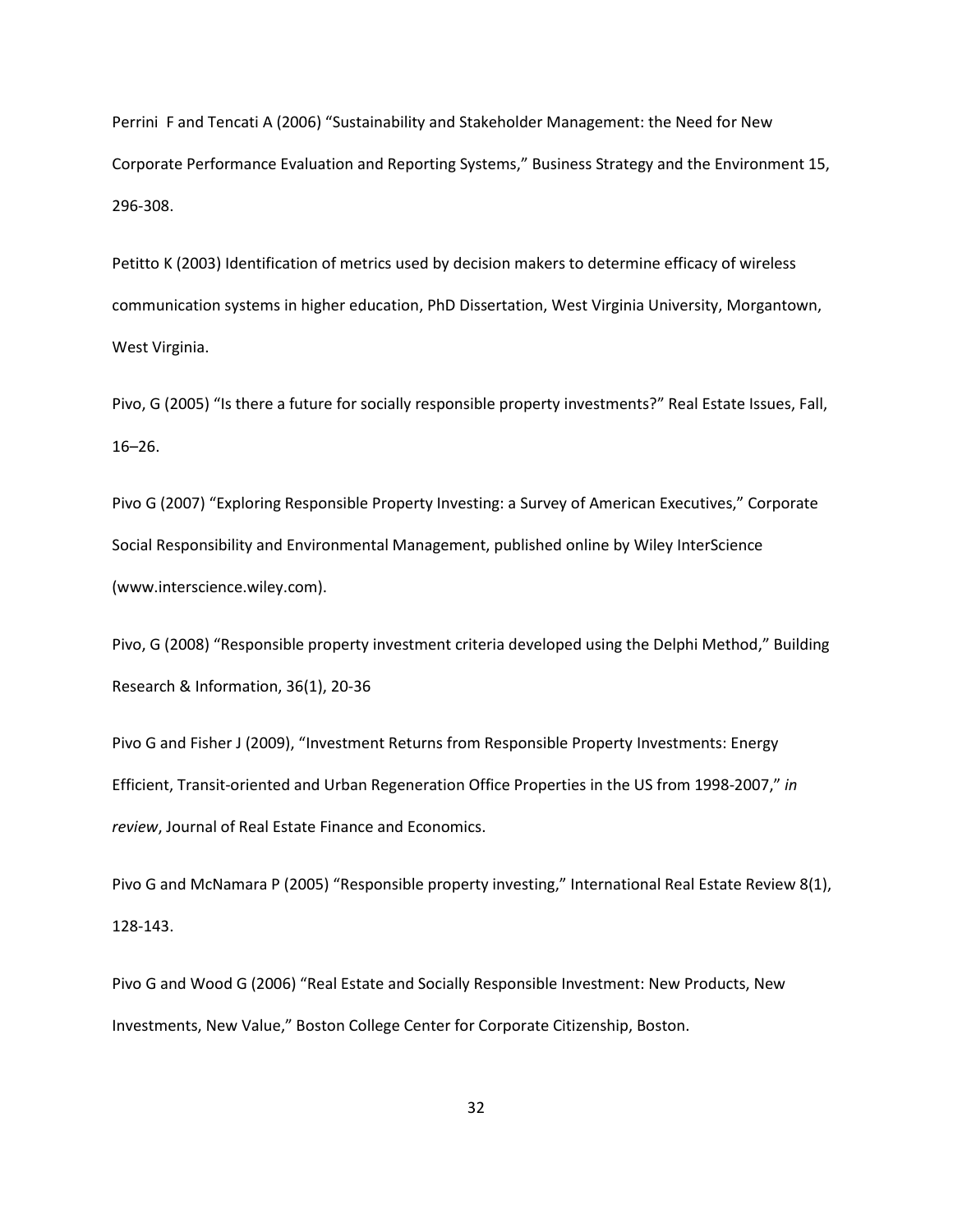Rapson D, Shiers D, Roberts C and Keeping M (2007), "Socially Responsible Property Investing (SRPI): An Analysis of the Relationship Between Equities SRI and UK Property Investment Activities," Journal of Property Investment and Finance 25(4), 342-358.

Responsible Property Investing Center (2007) "RPI Center Homepage."

http://www.responsibleproperty.net/ (June 26, 2008).

Saaty, TL (1995). Decision making for leaders: the analytic hierarchy process in a complex world. RWS Publications, Pittsburgh.

Satava RM, Cuschieri A, Hamdorf J (2003) "Metrics for objective assessment: preliminary summary of the surgical skills workshop," Surgical Endoscopy 17(2), 220-226.

Sayce S (2003) "What price a valuer: is there a need for change?" Journal of Retail and Leisure Property 3, 205–208.

Sayce, S and Ellison, L (2003a) "Integrating sustainability into the appraisal of property worth: identifying appropriate indicators of sustainability," Paper presented at the American Real Estate and Urban Economics Association Conference, Skye, UK.

Sayce, S. and Ellison L. (2003b). Towards sustainability indicators for commercial property occupiers and investors. The American Real Estate and Urban Economics Association Conference, Skye, Scotland.

Sayce, S, Ellison, L and Smith, J (2004) "Incorporating sustainability in commercial property appraisal: evidence from the UK," Paper presented at the 11th European Real Estate Society Conference, Milan, Italy, June 2004.

Sayce S, Ellison L and Parnell P (2007) "Understanding Investment Drivers for UK Sustainable Property," Building Research and Information 35(6), 629-643.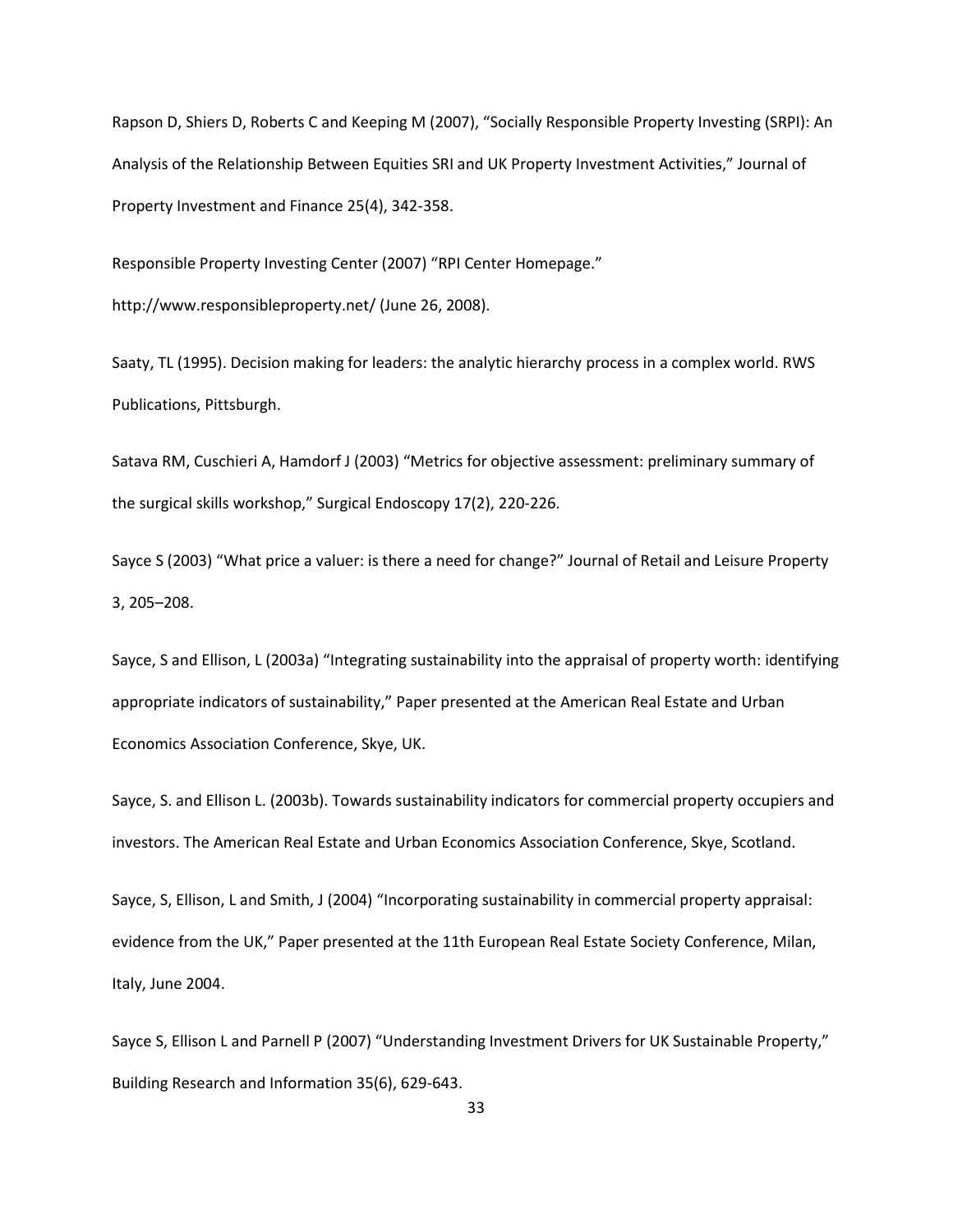St. Lawrence S. 2004. Review of the UK corporate real estate market with regard to availability of environmentally and socially responsible office buildings. Journal of Corporate Real Estate 6: 149-161.

Singh AJ and Kasavana ML (2005) "The impact of information technology on future management of lodging operations: A Delphi study to predict key technological events in 2007 and 2027". [Tourism and](http://www.ingentaconnect.com/content/pal/thr;jsessionid=bbo25h5t3olj9.victoria)  [Hospitality Research](http://www.ingentaconnect.com/content/pal/thr;jsessionid=bbo25h5t3olj9.victoria) 6( 1), 24-37.

Sustainable Property Appraisal Project (2005) The Sustainability Factors. Website: http://www.sustainableproperty.ac.uk/sustainability-factors.htm (5/19/2005).

Sweeney, L and Coughlan J (2008) "Do different industries report Corporate Social Responsibility differently? An investigation through the lens of stakeholder theory," Journal of Marketing Communications, 14(2), 113-124.

Szekely, F and Knirsch M (2005) "Responsible Leadership and Corporate Social Responsibility: Metrics for Sustainable Performance," European Management Journal 23(6), 628-647.

Taleai M, Sharifi A, Sliuzas R and Mesgari M (2007) "Evaluating the compatibility of multi-functional and intensive urban land uses," International Journal of Applied Earth Observation and Geoinformation 9(4), 375-391.

Tam VWY, Tam CM, Shen LY, Zeng SX and Ho CM (2006) "Environmental Performance Assessment: Perceptions of Project Managers on the Relationship Between Operational and Environmental Performance Indicators," Construction Management and Economics 24, 287-299.

Tencati A, Perrini F and Pogutz S (2004) "New Tools to Foster Corporate Socially Responsible Behavior," Journal of Business Ethics 53, 173-190.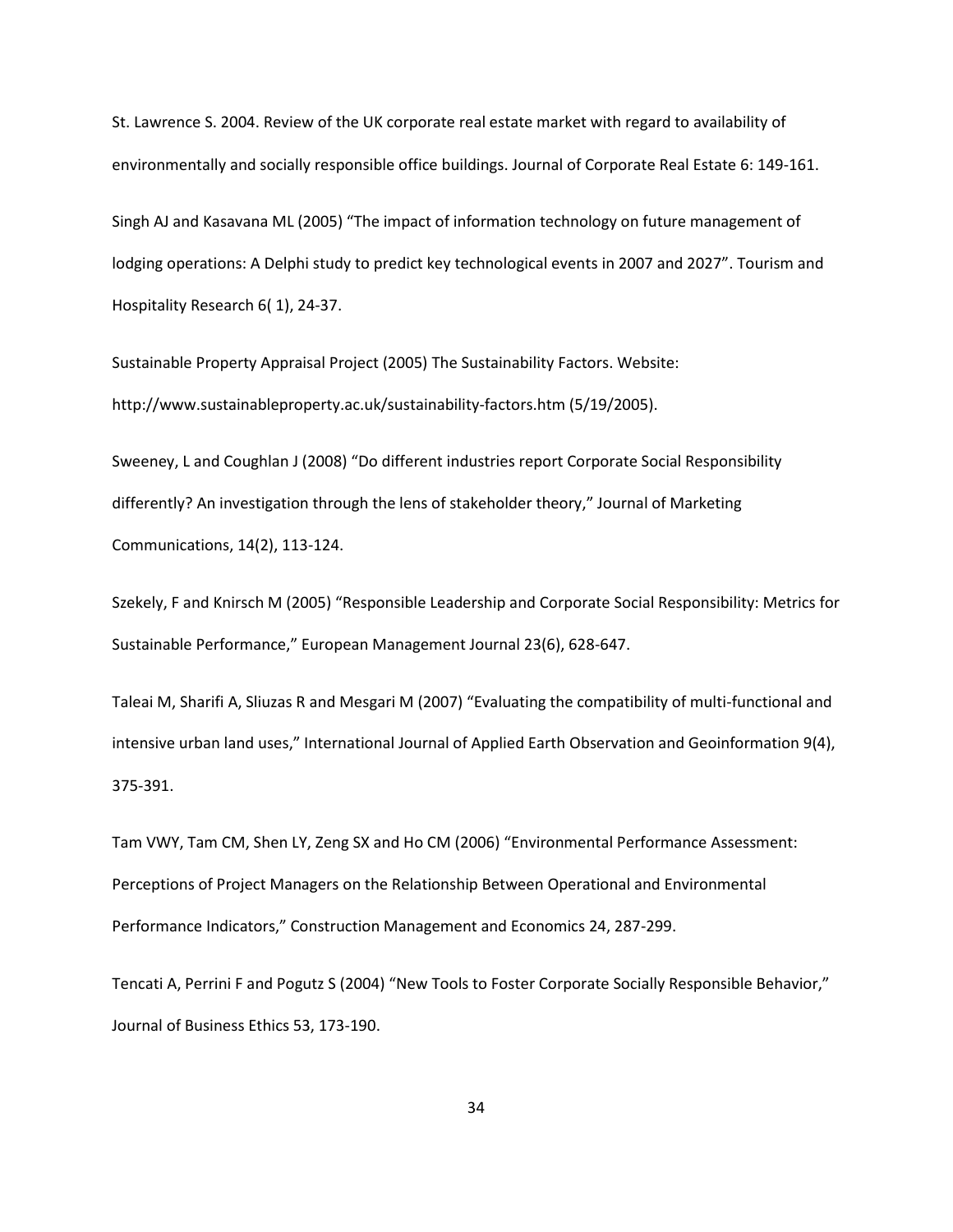UN Environment Programme Finance Initiative (UNEP FI) (2007) "Responsible Property Investing: What the Leaders are Doing. UNEP FI, Geneva.

UN Environment Programme Finance Initiative (UNEP FI) (2008) "Building Responsible Property Portfolios: A Review of Current Practice by UNEP FI and PRI Signatories," UNEP FI, Geneva.

Upstream (2004) Sustainability and the built environment: An agenda for action. Upstream, London.

Weidema P and Wesnæs MS (1996) "Data Quality Management for Life Cycle Inventories – An Example of Using Data Quality Indicators," Journal of Cleaner Production 4(3-4), 167-174.

Valerdi, R., Chen, Y., Yang, Y., System Level Metrics for Software Development Estimation, 3rd ACM-IEEE International Symposium on Empirical Software Engineering, August 2004, Redondo Beach, CA.

Wey W-M and Wu K-Y (2008) "Interdependent urban renewal project selection under the consideration of resource constraints" Environmental and Planning B: Planning and Design 35, 122-147.

Wood D (2008) "3<sup>rd</sup> Annual Responsible Property Investing Forum: Growing the Field," RPI Quarterly 1(2), 3-5. Responsible Property Investing Center, Boston.

Xie S and Hayase K (2007) "Corporate Environmental Performance Evaluation: a Measurement Model and a New Concept," Business Strategy and the Environment 16, 148-168.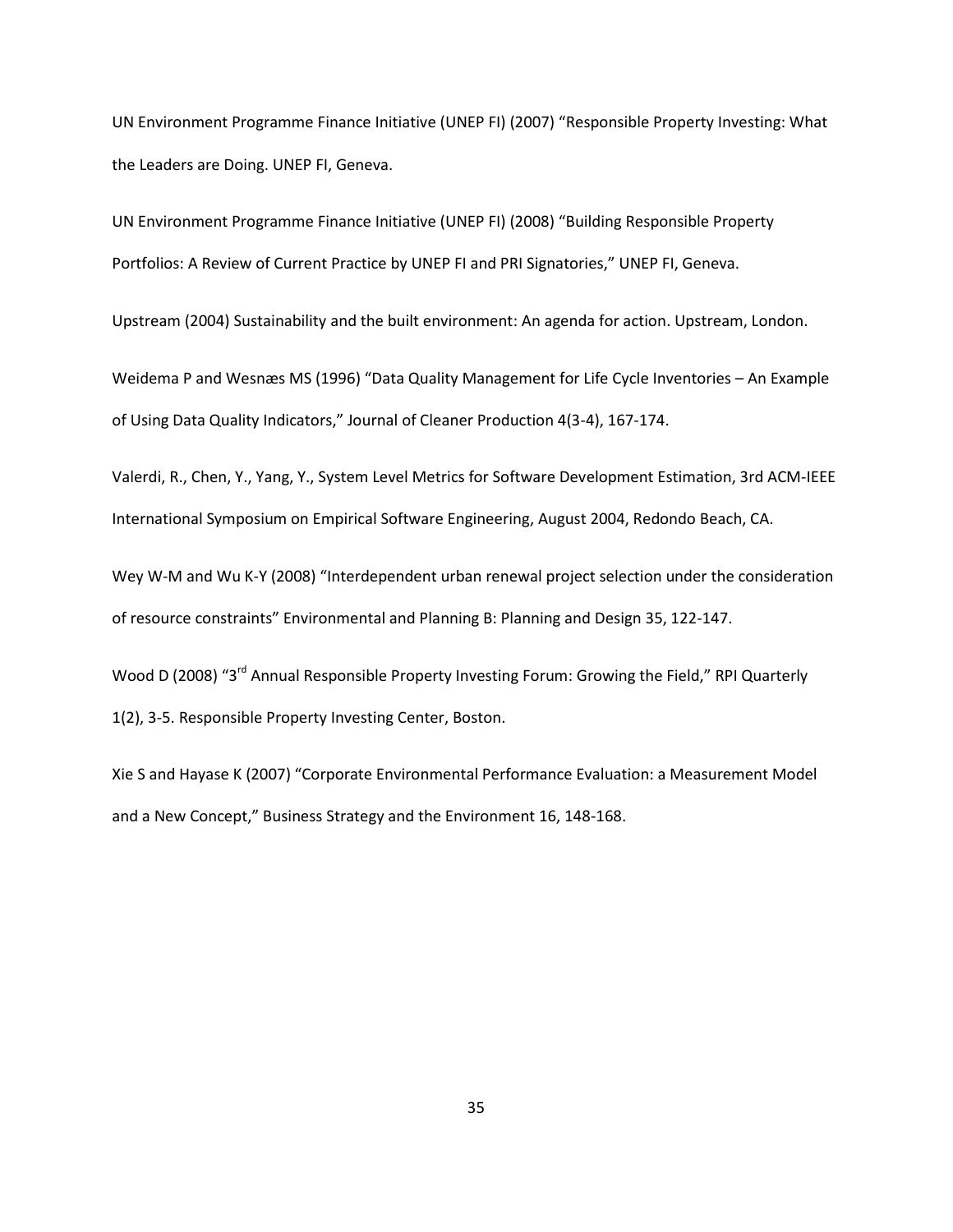# **Table 1: Summary of Delphi Results** (from Pivo 2008)

| <b>Dimension</b>                                 | Criteria Sorted by Panel Rating                                                                                            |                                                                                                                                                |                                                                                                                                |                                                                                                               |       |  |  |  |  |  |  |  |  |
|--------------------------------------------------|----------------------------------------------------------------------------------------------------------------------------|------------------------------------------------------------------------------------------------------------------------------------------------|--------------------------------------------------------------------------------------------------------------------------------|---------------------------------------------------------------------------------------------------------------|-------|--|--|--|--|--|--|--|--|
|                                                  |                                                                                                                            | (ratings based on importance to both investment returns and the public interest,<br>With 5 equal to most and 1 equal to least important)       |                                                                                                                                |                                                                                                               | Mean* |  |  |  |  |  |  |  |  |
|                                                  | $4th$ Quartile<br>$($ >3.70 out of 5)                                                                                      | $3rd$ Quartile<br>(3.42-3.70 out of 5)                                                                                                         | $2^{nd}$ Quartile<br>(3.07-3.41 out of 5)                                                                                      | $\overline{1^{st}}$ Quartile<br>$(2.41 - 3.06$ out of 5)                                                      |       |  |  |  |  |  |  |  |  |
| Less Auto<br>Dependent                           | <b>Transit Oriented</b><br>Development, Transit<br>Level of Service,<br>Central Location,<br>Dense Mixed Use &<br>Walkable |                                                                                                                                                |                                                                                                                                | Carpooling, Bike<br><b>Trails &amp; Facilities</b>                                                            | 4.30  |  |  |  |  |  |  |  |  |
| Energy<br>Conservation                           | Energy Efficiency,<br>Daylight & Ventilation,<br>Renewable Energy                                                          |                                                                                                                                                |                                                                                                                                | <b>Locally Sourced</b><br><b>Materials</b>                                                                    | 4.00  |  |  |  |  |  |  |  |  |
| Worker Well-<br>Being                            | Open Space, Parks &<br>Plazas Nearby                                                                                       | Sense of Community &<br>Place, Childcare,<br>Accommodations for<br>Disabled, Services for<br><b>Working Parents</b>                            |                                                                                                                                |                                                                                                               | 3.64  |  |  |  |  |  |  |  |  |
| Urban<br>Revitalization                          | <b>Benefits Urban</b><br>Revitalization,<br>Flexibility to Adapt to<br><b>Changing Uses</b>                                | Catalyzes Positive<br>Suburban or Peripheral<br>Development, Brownfield<br>& Infill                                                            |                                                                                                                                | Not on Prime<br>Farmland                                                                                      | 3.63  |  |  |  |  |  |  |  |  |
| Corporate<br>Citizenship                         | <b>Regulatory Compliance</b>                                                                                               | Disclosure & Reporting                                                                                                                         | Engagement w/<br>Suppliers                                                                                                     | Philanthropy &<br>Volunteering                                                                                | 3.48  |  |  |  |  |  |  |  |  |
| Environmental<br>Protection                      | Water Conservation,<br>Recycling                                                                                           | Low Contributions to<br>Global Warming, Use of<br>Sustainable Bldg.<br>Materials, Wildlife<br>Habitat                                          | Trees, Wetlands, Ozone,<br>Historic/Cultural, Native<br>Plants, Runoff, Ridges &<br>Views, Eco-Restoration                     |                                                                                                               | 3.38  |  |  |  |  |  |  |  |  |
| Local<br>Citizenship                             | Aesthetics, Fit, Visual<br><b>Blending &amp; Quality</b><br>Public Realm                                                   |                                                                                                                                                | Minimum Local Impacts,<br>No Involuntary<br>Displacement,<br>Considerate<br>Construction, No Undue<br>Influence w/ Local Govt. | Public Art                                                                                                    | 3.29  |  |  |  |  |  |  |  |  |
| Social Equity<br>and<br>Community<br>Development |                                                                                                                            | Community Relations &<br>Development,<br>Stakeholder<br>Engagement, Solicits<br><b>Community Input During</b><br>Development,<br>Affordability | Fair Labor Practices.<br>Union Construction &<br>Service Workers                                                               | Local Low-Income<br>Hiring & Training,<br>Promotes Multi-racial<br>Respect, Respect for<br>Indigenous People, | 3.28  |  |  |  |  |  |  |  |  |
| Voluntary<br>Certifications                      |                                                                                                                            | EPA (Govt.) Partner,<br>Green Certified Bldg.                                                                                                  |                                                                                                                                | No SRI Pariah<br>Tenants, SRI<br>Mortgagee                                                                    | 3.05  |  |  |  |  |  |  |  |  |
| Health and<br>Safety                             |                                                                                                                            | Property & Visitor<br>Security                                                                                                                 | Low Risk of Injury, Low<br><b>Risk from Natural</b><br>Hazards                                                                 | Gyms/Showers,<br>Evac. & Aid Training,<br>First Aid Equipment,<br>H&S Signage, Visitor<br>Insurance           | 2.89  |  |  |  |  |  |  |  |  |
|                                                  |                                                                                                                            | *Grand mean is the average of the mean materiality and public interest ratings for the criteria listed in each dimension.                      |                                                                                                                                |                                                                                                               |       |  |  |  |  |  |  |  |  |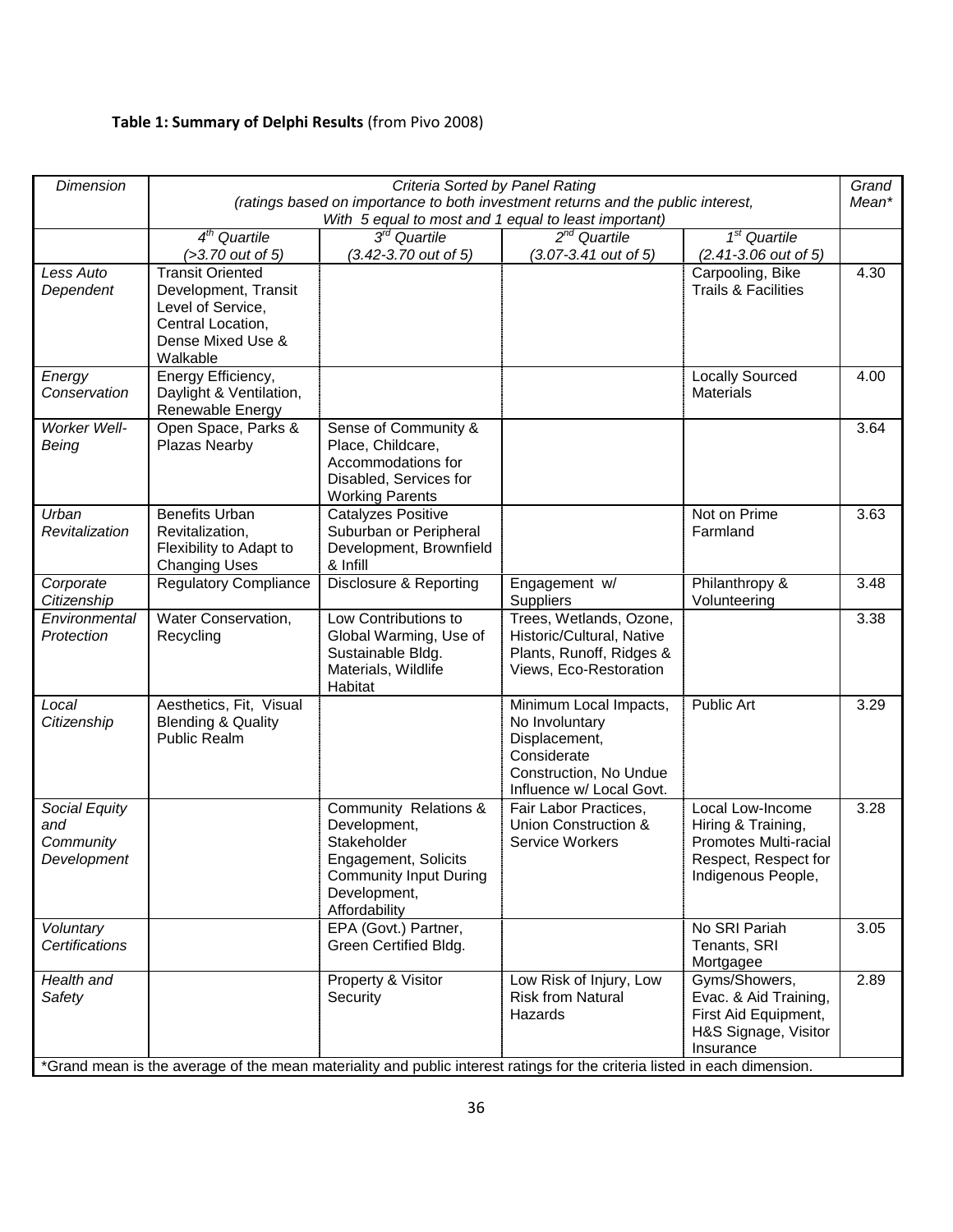### **Table 2: Sources and Qualities of RPI Information**

| (1)                                                                              | (2)                                                                                                                                                                                                                              | (3)                                                                                         | (4)                                | (5)          | (6)                                                                                                   | (7)                   | (8)      | (9)                                                                                                  |
|----------------------------------------------------------------------------------|----------------------------------------------------------------------------------------------------------------------------------------------------------------------------------------------------------------------------------|---------------------------------------------------------------------------------------------|------------------------------------|--------------|-------------------------------------------------------------------------------------------------------|-----------------------|----------|------------------------------------------------------------------------------------------------------|
| <b>Indicator by Dimension</b><br>(Dimensions listed by order of importance)      | Provider & Website                                                                                                                                                                                                               | Availability<br>$FP = Free to$<br>Public<br>$SP = Fee$ to<br>Public<br>$P =$<br>Proprietary | Required<br><b>Information</b>     | <b>Batch</b> | Property<br><b>Types</b><br>$0 =$ Office<br>$I = Industrial$<br>$R = Retail$<br>$M = Multi$<br>Family | U.S.<br>Cover-<br>age | Type     | <b>Data Qualities</b><br>Reliability<br>Completeness<br>Temporal<br>Geographical<br><b>Technical</b> |
| <b>LESS AUTO DEPENDENT</b>                                                       |                                                                                                                                                                                                                                  |                                                                                             |                                    |              |                                                                                                       |                       |          |                                                                                                      |
| Percent in census tract who drive alone to<br>work by place of work or residence | U. of WI-Milwaukee<br><uwm.edu dept="" drilldowns="" eti="" index.html=""></uwm.edu>                                                                                                                                             | <b>FP</b>                                                                                   | State, County<br>&<br>Census tract | <b>No</b>    | OIRM                                                                                                  | Full                  | Location | 1, 1, 4, 2, 1                                                                                        |
| Percent in block group drive who alone to<br>work by place of residence          | US Census 2000 Summary File 3 <www.census.gov></www.census.gov>                                                                                                                                                                  | <b>FP</b>                                                                                   | Address &<br>City or Zip<br>Code   | <b>No</b>    | <b>OIRM</b>                                                                                           | Full                  | Location | 1, 1, 4, 2, 1                                                                                        |
| < 1/2 mi. to bus stop                                                            | Google Earth <earth.google.com><math>1</math></earth.google.com>                                                                                                                                                                 | <b>FP</b>                                                                                   | Address                            | No           | <b>OIRM</b>                                                                                           | Full                  | Location | 1, 1, 1, 1, 1                                                                                        |
| < 1/2 mi. to transit station                                                     | Google Earth <earth.google.com><br/><b>BTS Full Transportation Atlas Database</b><br/><bts.gov 2<br="" atlas="" database="" full="" publications="" transportation="">007/html/transit sta.html&gt;</bts.gov></earth.google.com> | <b>FP</b><br><b>FP</b>                                                                      | Address<br>Latitude<br>Longitude   | No<br>No     | <b>OIRM</b><br><b>OIRM</b>                                                                            | Full<br>Full          | Location | 1, 1, 1, 1, 1<br>1, 1, 2, 1, 1                                                                       |
| Mixed use neighborhood                                                           | Walk Score $TM$ <walkscore.com><sup>2</sup></walkscore.com>                                                                                                                                                                      | FP                                                                                          | Address                            | No           | <b>OIRM</b>                                                                                           | Full                  | Location | 1, 1, 1, 1, 1                                                                                        |
| Commuter rail, metro/subway, or bus line                                         | CoStar Group <costar.org></costar.org>                                                                                                                                                                                           | \$P                                                                                         | Address                            | No           | OIR                                                                                                   | Partial               | Location | 2, 5, 1, 1, 1                                                                                        |
| Office live/work, with street level retail, or<br>office/residential             | CoStar Group <costar.org></costar.org>                                                                                                                                                                                           | \$P                                                                                         | Address                            | No           | O                                                                                                     | Partial               | Use      | 2, 5, 1, 1, 1                                                                                        |
| Mixed use property                                                               | CoStar Group <costar.org></costar.org>                                                                                                                                                                                           | \$P                                                                                         | Address                            | No           | R                                                                                                     | Partial               | Use      | 2, 5, 1, 1, 1                                                                                        |
| Street parking only                                                              | CoStar Group <costar.org></costar.org>                                                                                                                                                                                           | $\overline{SP}$                                                                             | Address                            | No           | <b>OIRM</b>                                                                                           | Partial               | Design   | 2, 5, 1, 1, 1                                                                                        |
| In central employment area                                                       | CoStar Group <costar.org></costar.org>                                                                                                                                                                                           | \$P                                                                                         | Address                            | No           | OIR                                                                                                   | Partial               | Location | 2, 5, 1, 1, 1                                                                                        |
| Floor area ratio                                                                 | CoStar Group <costar.org></costar.org>                                                                                                                                                                                           | \$P                                                                                         | Address                            | No           | O <sub>1</sub>                                                                                        | Partial               | Design   | 2, 5, 1, 1, 1                                                                                        |
| Parking ratio                                                                    | CoStar Group <costar.org></costar.org>                                                                                                                                                                                           | $\overline{SP}$                                                                             | Address                            | <b>No</b>    | <b>OIRM</b>                                                                                           | Partial               | Design   | 2, 5, 1, 1, 1                                                                                        |
| Population, housing, job density within 1<br>mile (requires computation)         | CoStar Group <costar.org></costar.org>                                                                                                                                                                                           | \$P                                                                                         | Address                            | No           | <b>OIRM</b>                                                                                           | Partial               | Location | 1, 1, 1, 1, 1                                                                                        |

 1 Data provided to Google by local transit service providers. 2 Data obtained by Google from infoUSA.com.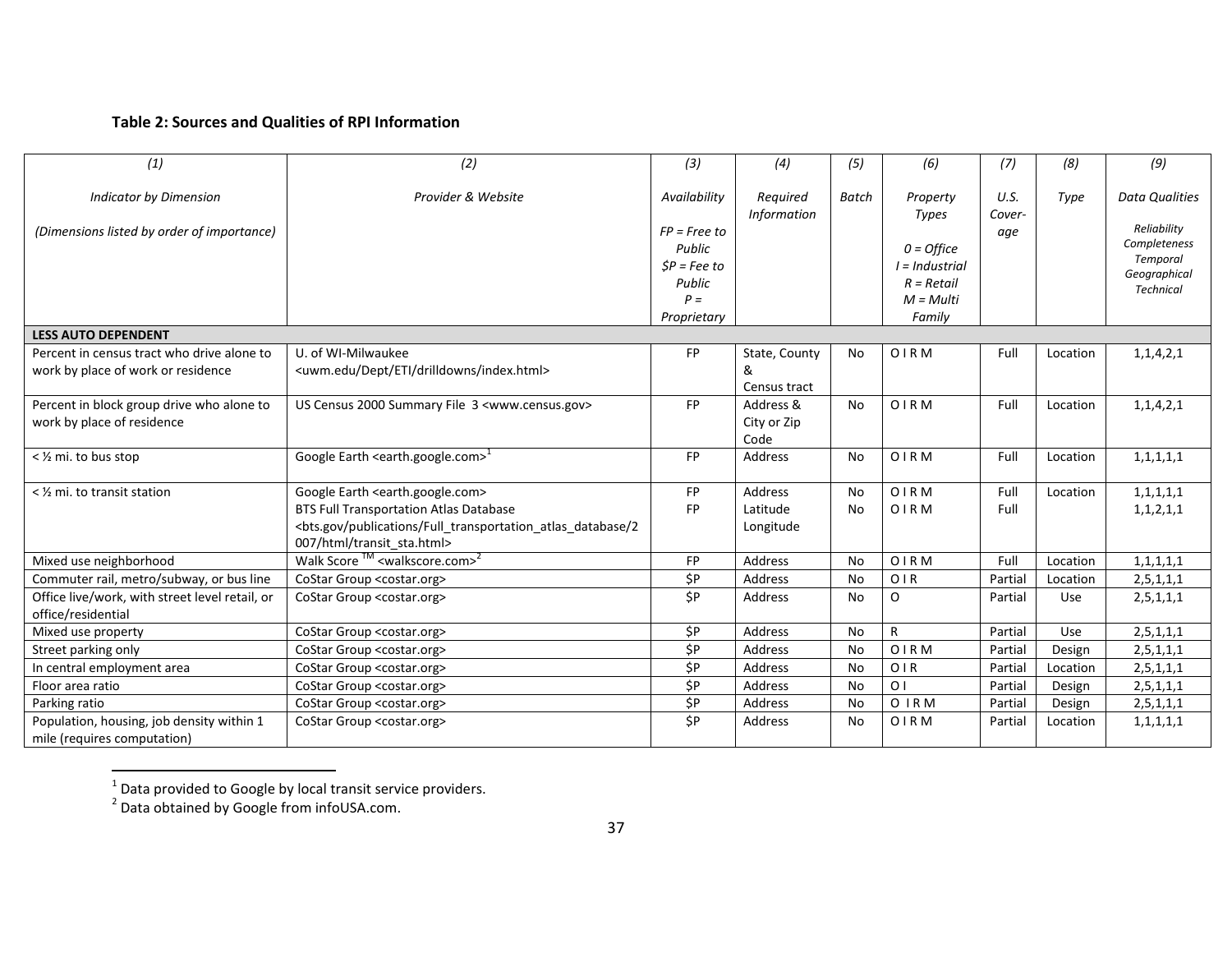| Jobs/housing balance (requires<br>computation)                    | CoStar Group <costar.org></costar.org>                                       | \$P             | Address      | No        | <b>OIRM</b>    | Partial | Location    | 1, 1, 1, 1, 1 |  |  |  |
|-------------------------------------------------------------------|------------------------------------------------------------------------------|-----------------|--------------|-----------|----------------|---------|-------------|---------------|--|--|--|
| Street-level retail                                               | CoStar Group <costar.org></costar.org>                                       | \$P             | Address      | No        | $\circ$        | Partial | Design      | 2, 5, 1, 1, 1 |  |  |  |
| <b>ENERGY CONSERVATION</b>                                        |                                                                              |                 |              |           |                |         |             |               |  |  |  |
| Energy Star Buildings & Plants Partner                            | US EPA <energystar.gov></energystar.gov>                                     | <b>FP</b>       | Name         | No        | OIR            | Full    | Owner       | 1, 1, 1, 1, 1 |  |  |  |
| <b>Energy Star New Homes Partner</b>                              |                                                                              | FP              |              | No        | ${\sf M}$      | Full    |             | 1, 1, 1, 1, 1 |  |  |  |
| Energy Star Partner of the Year                                   | US EPA <energystar.gov></energystar.gov>                                     | FP              | Name         | No        | OIR            | Full    | Owner       | 1, 1, 1, 1, 1 |  |  |  |
| <b>Energy Star Leader</b>                                         | US EPA <energystar.gov></energystar.gov>                                     | <b>FP</b>       | Name         | <b>No</b> | OIR            | Full    | Portfolio   | 1, 1, 1, 1, 1 |  |  |  |
| <b>Energy Star Top Performer</b>                                  | US EPA <energystar.gov></energystar.gov>                                     | FP              | Name         | No        | OIR            | Full    | Portfolio   | 1, 1, 1, 1, 1 |  |  |  |
| <b>Energy Star Labeled Property</b>                               | US EPA <energystar.gov></energystar.gov>                                     | FP              | Address      | No        | OIR            | Full    | Perform     | 1, 1, 1, 1, 1 |  |  |  |
|                                                                   | CoStar Group <costar.org></costar.org>                                       |                 | Address      |           | OIR            | Full    | ance        |               |  |  |  |
| <b>Energy Star Rating</b>                                         | US EPA <energystar.gov></energystar.gov>                                     | P               | Size, hours, | No        | OIR            | Full    | Perform     | 1, 5, 1, 1, 1 |  |  |  |
|                                                                   |                                                                              |                 | computers    |           |                |         | ance        |               |  |  |  |
| Skylights                                                         | CoStar Group <costar.org></costar.org>                                       | \$P             | Address      | No        |                | Partial | Design      | 1, 5, 1, 1, 1 |  |  |  |
| <b>Tenant Controlled HVAC</b>                                     | CoStar Group <costar.org></costar.org>                                       | $\overline{SP}$ | Address      | No        | $\mathsf{R}$   | Partial | Design      | 1, 5, 1, 1, 1 |  |  |  |
| 100% Green Power Purchaser                                        | US EPA <epa.gov greenpower=""></epa.gov>                                     | FP              | Name         | No        | <b>OIRM</b>    | Full    | Owner       | 1, 5, 1, 1, 1 |  |  |  |
| <b>WORKER WELL-BEING</b>                                          |                                                                              |                 |              |           |                |         |             |               |  |  |  |
| Access to services                                                | Google Earth <earth.google.com></earth.google.com>                           | <b>FP</b>       | Address      | No        | <b>OIRM</b>    |         | Location    | 1, 1, 1, 1, 1 |  |  |  |
|                                                                   | Walk Score ™ <walkscore.com></walkscore.com>                                 | <b>FP</b>       | Address      | <b>No</b> | <b>OIRM</b>    |         |             | 1, 1, 1, 1, 1 |  |  |  |
|                                                                   | First American CoreLogic RealQuest®                                          | \$P             | Address      | No        | <b>OIRM</b>    |         |             | 1, 1, 1, 1, 1 |  |  |  |
| Access to parks and recreation                                    | Walk Score ™ <walkscore.com></walkscore.com>                                 | FP              | Address      | No        | <b>OIRM</b>    |         | Location    | 1, 1, 1, 1, 1 |  |  |  |
| Childcare on or near the premises                                 | Google Earth <earth.google.com></earth.google.com>                           | <b>FP</b>       | Address      | No        | <b>OIRM</b>    |         | Location    | 1, 1, 1, 1, 1 |  |  |  |
|                                                                   | CoStar Group <costar.org></costar.org>                                       | \$P             | Address      | No        | $\circ$        |         |             | 2, 5, 1, 1, 1 |  |  |  |
|                                                                   | First American CoreLogic RealQuest®                                          | \$P             | Address      | No        | <b>OIRM</b>    |         |             | 1, 1, 1, 1, 1 |  |  |  |
| Banking, convenience store, cleaners, food<br>service on premises | CoStar Group <costar.org></costar.org>                                       | \$P             | Address      | No        | O <sub>R</sub> | Partial | <b>Uses</b> | 2, 5, 1, 1, 1 |  |  |  |
| Courtyard on premises                                             | CoStar Group <costar.org></costar.org>                                       | \$P             | Address      | No        | OR             | Partial | Design      | 2, 5, 1, 1, 1 |  |  |  |
| <b>URBAN REVITALIZATION</b>                                       |                                                                              |                 |              |           |                |         |             |               |  |  |  |
| In tax abatement zone                                             | US HUD <egis.hud.gov cpd="" egis="" rcezec="" welcome.htm=""></egis.hud.gov> | <b>FP</b>       | Address      | Yes       | <b>OIRM</b>    | Full    | Location    | 1, 1, 1, 1, 1 |  |  |  |
|                                                                   | CoStar Group <www.costar.com></www.costar.com>                               | \$P             | Address      | No        | OIRM           |         |             | 2, 5, 1, 1, 1 |  |  |  |
|                                                                   | CCH Tax Zone Locator <tax.cchgroup.com taxzonelocator=""></tax.cchgroup.com> | \$P             | Address      | Yes       | <b>OIRM</b>    |         |             | 1, 1, 1, 1, 1 |  |  |  |
| In low income, underserved or distressed                          | FFIEC <ffiec.gov default.aspx="" geocode=""></ffiec.gov>                     | FP              | Address      | No        | <b>OIRM</b>    | Full    | Location    | 1, 1, 1, 1, 1 |  |  |  |
| tract                                                             |                                                                              |                 |              |           |                |         |             |               |  |  |  |
| In Historically Underutilized Business zone                       | FFIEC <ffiec.gov default.aspx="" geocode=""></ffiec.gov>                     | FP              | Address      | No        | <b>OIRM</b>    | Full    | Location    | 1, 1, 1, 1, 1 |  |  |  |
| In Principal City                                                 | FFIEC <ffiec.gov default.aspx="" geocode=""></ffiec.gov>                     | FP              | Address      | No        | <b>OIRM</b>    | Full    | Location    | 1, 1, 1, 1, 1 |  |  |  |
| <b>Brownfield Site</b>                                            | US EPA <iaspub.epa.gov cleanups=""></iaspub.epa.gov>                         | <b>FP</b>       | Address      | No        | <b>OIRM</b>    | Full    | Location    | 1, 1, 1, 1, 1 |  |  |  |
| Adaptive reuse project                                            | CoStar Group <costar.org></costar.org>                                       | $\overline{SP}$ | Address      | No        | $\mathsf{R}$   | Partial | Design      | 2, 5, 1, 1, 1 |  |  |  |
| <b>CORPORATE CITIZENSHIP</b>                                      |                                                                              |                 |              |           |                |         |             |               |  |  |  |
| Signatory to the UN Principles for                                | UNEP FI <unpri.org></unpri.org>                                              | <b>FP</b>       | Name         | No        | <b>OIRM</b>    | Full    | Owner       | 1, 1, 1, 1, 1 |  |  |  |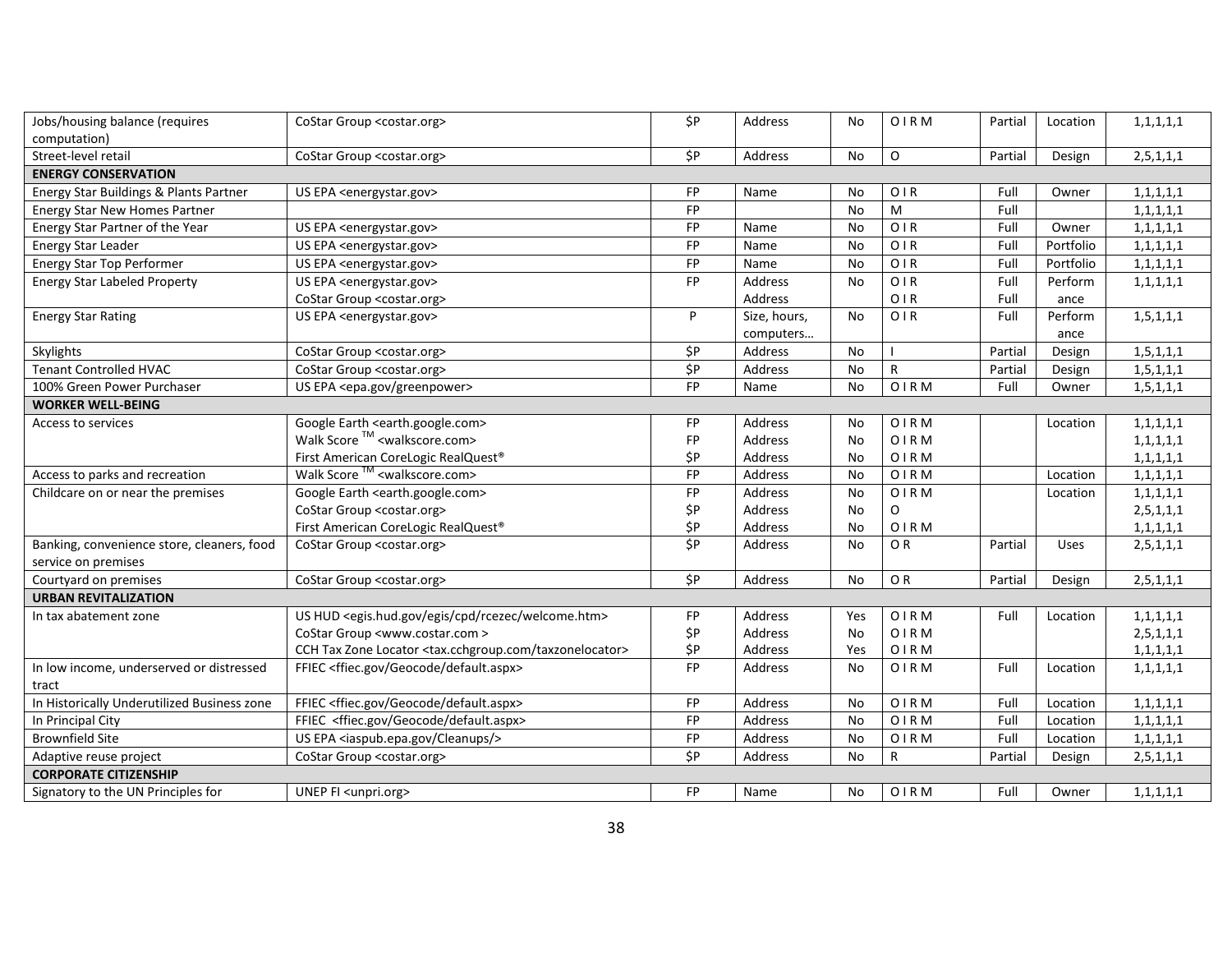| Responsible Investing                            |                                                                                                                                                                  |           |            |           |                |         |          |               |
|--------------------------------------------------|------------------------------------------------------------------------------------------------------------------------------------------------------------------|-----------|------------|-----------|----------------|---------|----------|---------------|
| Publishes sustainability /responsibility rpt.    | Corporate Register.com <corporateregister.com></corporateregister.com>                                                                                           | <b>FP</b> | Name       | <b>No</b> | <b>OIRM</b>    | Full    | Owner    | 1, 1, 1, 1, 1 |
| <b>ENVIRONMENTAL PROTECTION</b>                  |                                                                                                                                                                  |           |            |           |                |         |          |               |
| Not on prime farmland                            | NRCS <websoilsurvey.nrcs.usda.gov app=""></websoilsurvey.nrcs.usda.gov>                                                                                          | FP        | Address    | No        | <b>OIRM</b>    | Full    | Location | 1, 1, 1, 2, 1 |
| On national register of historic places          | NPS <nps.gov history="" nr=""></nps.gov>                                                                                                                         | <b>FP</b> | Address    | No        | OIRM           | Full    | Location | 1, 1, 1, 1, 1 |
| Outside critical habitat                         | US F&WL <criticalhabitat.fws.gov></criticalhabitat.fws.gov>                                                                                                      | <b>FP</b> | Address    | No        | <b>OIRM</b>    | Full    | Location | 1,5,1,2,1     |
|                                                  |                                                                                                                                                                  |           |            |           |                |         |          |               |
| <b>LOCAL CITIZENSHIP</b>                         |                                                                                                                                                                  |           |            |           |                |         |          |               |
| None                                             |                                                                                                                                                                  |           |            |           |                |         |          |               |
| <b>SOCIAL EQUITY &amp; COMMUNITY DEVELOPMENT</b> |                                                                                                                                                                  |           |            |           |                |         |          |               |
| Handicapped Accessible                           | Full Accessible Apartments Clearinghouse                                                                                                                         | <b>FP</b> | City       | No        | R              | Partial | Design   | 3, 1, 5, 1, 1 |
|                                                  | <accessibleapartments.org></accessibleapartments.org>                                                                                                            |           |            |           |                |         |          |               |
| <b>CREDENTIALING</b>                             |                                                                                                                                                                  |           |            |           |                |         |          |               |
| <b>EPA Partnerships:</b>                         |                                                                                                                                                                  |           |            |           |                |         |          |               |
| Best workplaces for commuters                    | Bestworkplaces.org                                                                                                                                               | <b>FP</b> | Name       | No        | <b>OIRM</b>    | Full    | Owner    | 1, 1, 1, 1, 1 |
| Combined heat and power partnership              | epa.gov/chp/                                                                                                                                                     | <b>FP</b> | Name       | No        | <b>OIRM</b>    | Full    | Owner    | 1, 1, 1, 1, 1 |
| Energy Star building and plants partner          | energystar.gov                                                                                                                                                   | FP        | Name       | No        | OIRM           | Full    | Owner    | 1, 1, 1, 1, 1 |
| Energy Star new homes partner                    | energystar.gov                                                                                                                                                   | FP        | Name       | No        | OIRM           | Full    | Owner    | 1, 1, 1, 1, 1 |
| Green power partnership                          | epa.gov/greenpower/                                                                                                                                              | FP        | Name       | No        | <b>OIRM</b>    | Full    | Owner    | 1, 1, 1, 1, 1 |
| WasteWise                                        | epa.gov/wastewise/                                                                                                                                               | FP        | Name       | <b>No</b> | <b>OIRM</b>    | Full    | Owner    | 1, 1, 1, 1, 1 |
| <b>LEED</b> certification                        | USGBC <usgbc.org></usgbc.org>                                                                                                                                    | <b>FP</b> | City and   | No        | OIR            | Full    | Design   | 1, 1, 1, 1, 1 |
|                                                  | CoStar Group <costar.com></costar.com>                                                                                                                           | \$P       | Project or | No        | OIR            | Full    |          | 1, 1, 1, 1, 1 |
|                                                  |                                                                                                                                                                  |           | Address    |           |                |         |          |               |
| <b>HEALTH AND SAFETY</b>                         |                                                                                                                                                                  |           |            |           |                |         |          |               |
| Outside high flood risk area                     | NFIP < floodsmart.gov/floodsmart/>                                                                                                                               | FP        | Address    | No        | <b>OIRM</b>    | Full    | Location | 2,1,4,1,1     |
| Seismic hazard (ground motion)                   | USGS < gldims.cr.usgs.gov/nshmp2008/viewer.htm >                                                                                                                 | FP        | Lat./Long. | No        | <b>OIRM</b>    | Full    | Location | 1, 1, 1, 1, 1 |
| Seismic Risk Rating = A or AA                    | ABS Consulting PropertyRisk™ Report                                                                                                                              | \$P       | Address    | <b>No</b> | <b>OIRM</b>    | Full    | Design   | 2, 5, 1, 1, 1 |
|                                                  | <propertyrisk.com prquake.htm=""></propertyrisk.com>                                                                                                             |           |            |           |                |         |          |               |
| Fitness facilities on the premises               | CoStar Group <costar.com></costar.com>                                                                                                                           | \$P       | Address    | <b>No</b> | O              | Partial | Design   | 2, 5, 1, 1, 1 |
| Security system on the premises                  | CoStar Group <costar.com> All</costar.com>                                                                                                                       | \$P       | Address    | <b>No</b> | O <sub>1</sub> | Partial | Mgt.     | 2, 5, 1, 1, 1 |
| <b>LOCATION INFORMATION</b>                      |                                                                                                                                                                  |           |            |           |                |         |          |               |
| Latitude/Longitude                               | Stephen P. Morse [stevemorse.org/jcal/latlon.php]                                                                                                                | <b>FP</b> | Address    | Yes       | <b>OIRM</b>    | Full    | Location | 1, 1, 1, 1, 1 |
| Census tract and block group                     | <b>US Census</b>                                                                                                                                                 | <b>FP</b> | Address    | No        | OIRM           | Full    | Location | 1, 1, 1, 1, 1 |
|                                                  | <factfinder.census.gov dtgeoaddressservlet?="" servlet="" ts="23&lt;/td"><td></td><td></td><td></td><td></td><td></td><td></td><td></td></factfinder.census.gov> |           |            |           |                |         |          |               |
|                                                  | 0834899171>                                                                                                                                                      |           |            |           |                |         |          |               |

Acronyms: CID-NY – Center for Independence of the Disabled, New York, FFIEC – Federal Financial Institutions Examination Council, INCR – Investor Network on Climate Risk, NFIP – Full Flood Insurance Program, NPS – Full Park Service, NRCS – Full Resource Conservation Service, RC/EZ/EC – Renewal Community, Empowerment Zone or Enterprise Community, UNEP FI – United Nations Environment Programme Finance Initiative, US EPA – US Environmental Protection Agency, US F&WS – US Fish and Wildlife Service, US HUD – US Department of Housing and Urban Development, USGBC – US Green Building Council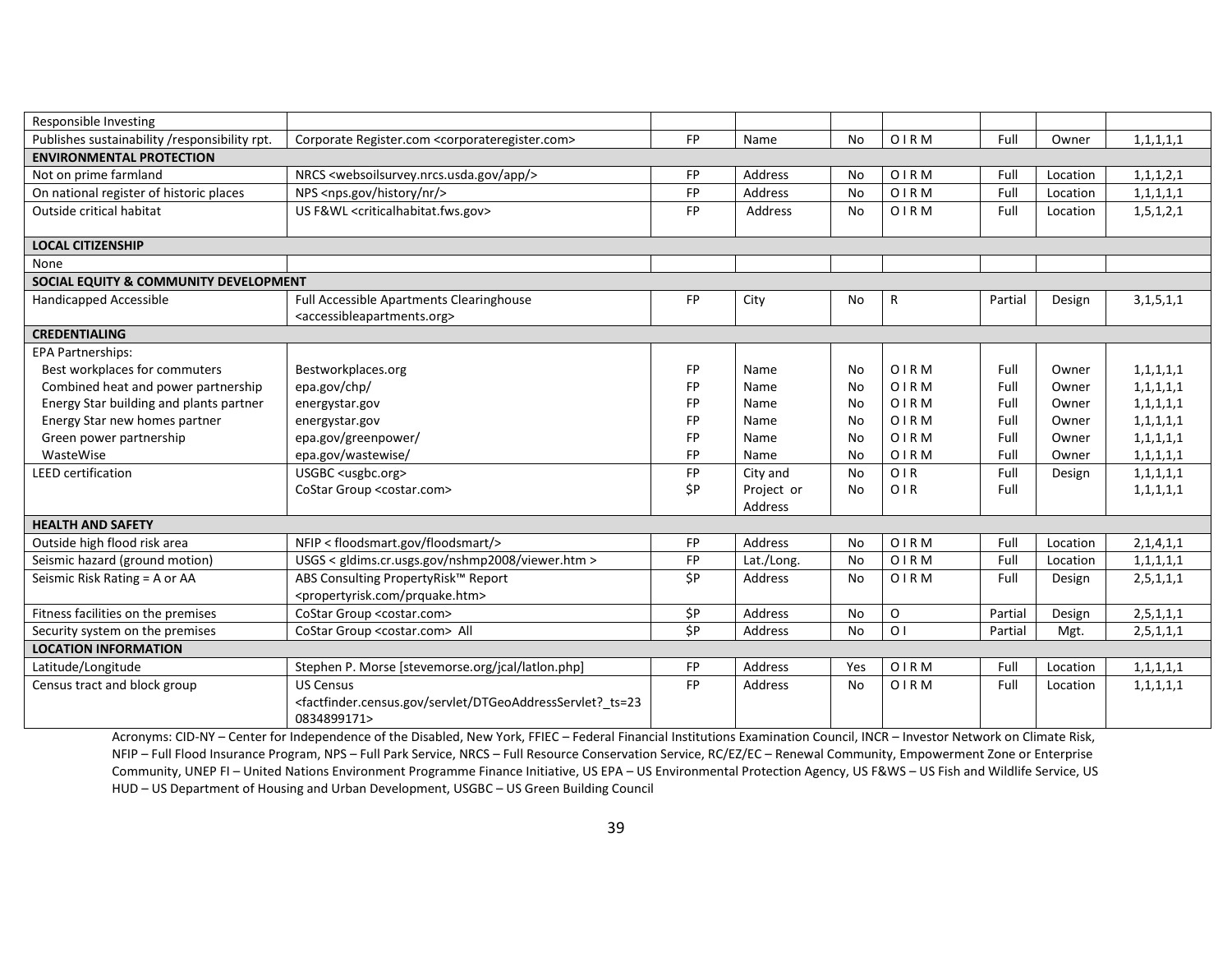# **Table 3: National RPI Data Gaps**

(Ranking quartiles per Table 1)

| <b>LESS AUTO DEPENDENT</b>                                          |
|---------------------------------------------------------------------|
|                                                                     |
| Carpooling facilities and services (1)                              |
| Bicycle trails and facilities (1)                                   |
| <b>ENERGY CONSERVATION</b>                                          |
| Daylighting and ventilation (4)                                     |
| Use of locally sourced materials (1)                                |
| <b>WORKER WELL BEING</b>                                            |
| Promotes community & sense of place (3)                             |
| Accommodations for the disabled (3)                                 |
| <b>URBAN REVITALIZATION</b>                                         |
| Flexibility & adaptability for changing uses (4)                    |
| <b>CORPORATE CITIZENSHIP</b>                                        |
| Regulatory compliance (4)                                           |
| Supplier screening & engagement (2)                                 |
| Philanthropy and volunteering (1)                                   |
| <b>ENVIRONMENTAL PROTECTION</b>                                     |
| Water conservation (4)                                              |
| Recycling (4)                                                       |
| Contributions to global warming (3)                                 |
| Sustainable building materials & furnishings (3)                    |
| Surface water management (2)                                        |
| Wildlife habitat (3)                                                |
| Wetland and riparian protection (2)                                 |
| Trees and native plants (2)                                         |
| Views, ridgelines & landforms (2)                                   |
| Ozone protection (2)                                                |
| Eco restoration (2)                                                 |
| <b>LOCAL CITIZENSHIP</b>                                            |
| Aesthetics, fit, blending, quality public realm(4)                  |
| Neighborhood impacts (2)                                            |
| Involuntary displacement (2)                                        |
| Considerate construction practices (2)                              |
| Undue influence in local government (2)                             |
| Public art (1)                                                      |
| SOCIAL EQUITY & COMMUNITY DEVELOPMENT                               |
| Community outreach and contributions (3)                            |
| Affordability (3)                                                   |
| Fair labor practices (2)                                            |
|                                                                     |
| Local hiring and training programs (1)<br>Respect for diversity (1) |
| <b>CREDENTIALING</b>                                                |
|                                                                     |
| Renting to pariah tenants (1)                                       |
| Socially responsible mortgagee (1)                                  |
| <b>HEALTH AND SAFETY</b>                                            |
| Natural hazards (wildfire, landslide, etc.) (2)                     |
| Accidental death and injury record (2)                              |
| Evacuation/first aid training and equipment (1)                     |
| Health and safety signage (1)                                       |
| Visitor insurance (1)                                               |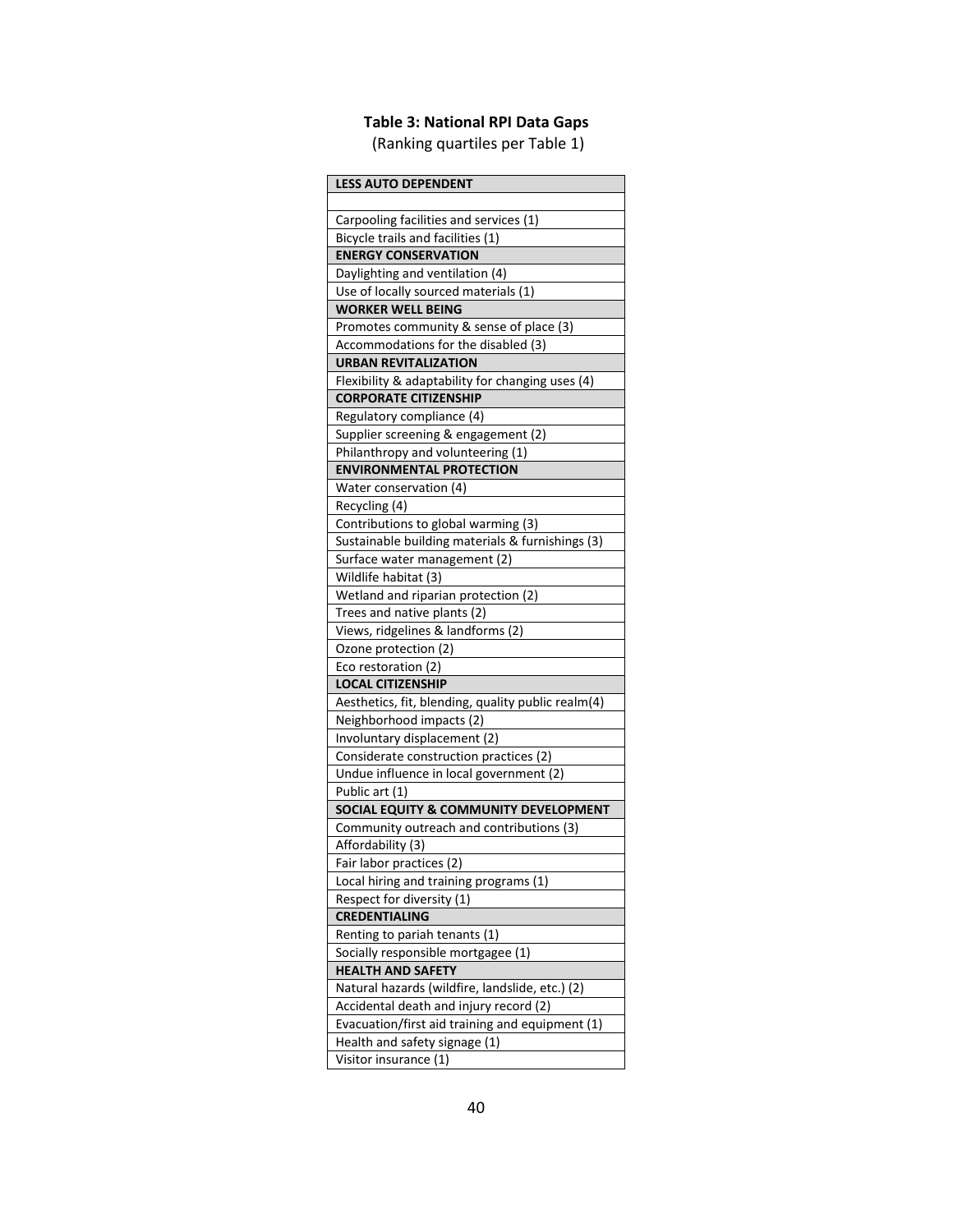## **Table 4: Illustration of Property and Portfolio Data and Indices**

| $\mathbf{1}$                                        | $\overline{2}$ | 3            | $\overline{a}$ | 5                          | 6     | $\overline{z}$    | 8    | 9                 | 10   | 11           | 12                         | 13                     | 14           | 15           | 16<br>Weighted by<br>Importance and |
|-----------------------------------------------------|----------------|--------------|----------------|----------------------------|-------|-------------------|------|-------------------|------|--------------|----------------------------|------------------------|--------------|--------------|-------------------------------------|
| Indicator                                           | Weight         |              |                | Raw Score                  |       |                   |      | Normalized Score  |      |              |                            | Weighted by Importance |              | Portfolio    | <b>Property Size</b>                |
|                                                     |                |              |                | Prop 1.1 Prop 1.2 Prop 2.1 |       | Prop 2.2 Prop 1.1 |      | Prop 1.2 Prop 2.1 |      |              | Prop 2.2 Prop 1.1 Prop 1.2 | Prop 2.1 Prop 2.2      |              | $\mathbf{1}$ | Portfolio 2                         |
| <b>Less Auto-Dependence</b>                         | 0.2            |              |                |                            |       |                   |      |                   |      |              |                            |                        |              |              |                                     |
| Pct Drive Alone in tract                            | 0.8            | 23.60        | 76.80          | 84.50                      | 85.80 | 0.76              | 0.23 | 0.16              | 0.14 | 0.61         | 0.19                       | 0.12                   | 0.11         |              |                                     |
| 1/4 mi. to rail<br>Sub-Indices                      | 0.2            | 1.00         | 0.00           | 0.00                       | 0.00  | 1.00              | 0.00 | 0.00              | 0.00 | 0.20<br>0.81 | 0.00<br>0.19               | 0.00<br>0.12           | 0.00<br>0.11 | 0.67         | 0.12                                |
| <b>Energy Conservation</b>                          | 0.2            |              |                |                            |       |                   |      |                   |      |              |                            |                        |              |              |                                     |
| <b>EStar Labeled Property</b>                       | 0.8            | $\mathbf{1}$ | 1              | 1.00                       | 0.00  | 1.00              | 1.00 | 1.00              | 0.00 | 0.80         | 0.80                       | 0.80                   | 0.00         |              |                                     |
| EStar rating <sup>2</sup>                           | 0.2            | 95           | 80             | 77.00                      | 45.00 | 0.95              | 0.80 | 0.77              | 0.45 | 0.19         | 0.16                       | 0.15                   | 0.09         |              |                                     |
| Sub-Indices                                         |                |              |                |                            |       | 1.00              |      |                   |      | 0.99         | 0.96                       | 0.95                   | 0.09         | 0.98         | 0.69                                |
| <b>Worker Well-Being</b>                            | 0.12           |              |                |                            |       | 0.95              |      |                   |      |              |                            |                        |              |              |                                     |
| Park or Plaza within 1/4 mi.                        | 0.50           | 1.00         | 1.00           | 0.00                       | 0.00  | 1.00              | 1.00 | 0.00              | 0.00 | 0.50         | 0.50                       | 0.00                   | 0.00         |              |                                     |
| Childcare on premises <sup>1</sup><br>Sub-Indices   | 0.50           | 0.00         | 0.00           | 1.00                       | 1.00  | 0.00              | 0.00 | 1.00              | 1.00 | 0.00<br>0.50 | 0.00<br>0.50               | 0.50<br>0.50           | 0.50<br>0.50 | 0.50         | 0.50                                |
| <b>Urban Revitalization</b>                         | 0.12           |              |                |                            |       |                   |      |                   |      |              |                            |                        |              |              |                                     |
| In a Principle City                                 | 0.50           | 1.00         | 1.00           | 1.00                       | 0.00  | 1.00              | 1.00 | 1.00              | 0.00 | 0.50         | 0.50                       | 0.50                   | 0.00         |              |                                     |
| In a federal RC/EZ/EC Zone<br>Sub-Indices           | 0.50           | 1.00         | 0.00           | 0.00                       | 1.00  | 1.00              | 0.00 | 0.00              | 1.00 | 0.50<br>1.00 | 0.00<br>0.50               | 0.00<br>0.50           | 0.50<br>0.50 | 0.88         | 0.50                                |
| <b>Environmental Quality</b>                        | 0.12           |              |                |                            |       |                   |      |                   |      |              |                            |                        |              |              |                                     |
| <b>Certified Green Building</b>                     | 0.70           | 0.00         | 0.00           | 1.00                       | 1.00  | 0.00              | 0.00 | 1.00              | 1.00 | 0.00         | 0.00                       | 0.70                   | 0.70         |              |                                     |
| <b>Prime Farmland</b><br>Sub-Indices                | 0.30           | 0.00         | 0.00           | 0.00                       | 0.00  | 1.00              | 1.00 | 1.00              | 1.00 | 0.30<br>0.30 | 0.30<br>0.30               | 0.30<br>1.00           | 0.30<br>1.00 | 0.30         | 1.00                                |
| <b>Health &amp; Safety</b>                          | 0.12           |              |                |                            |       |                   |      |                   |      |              |                            |                        |              |              |                                     |
| High Flood Risk                                     | 0.5            | 0.00         | 1.00           | 0.00                       | 0.00  | 1.00              | 0.00 | 1.00              | 1.00 | 0.50         | 0.00                       | 0.50                   | 0.50         |              |                                     |
| Earthquake Hazard<br>Sub-Indices                    | 0.5            | 47.03        | 34.34          | 3.88                       | 1.68  | 0.53              | 0.66 | 0.96              | 0.98 | 0.26<br>0.76 | 0.33<br>0.33               | 0.48<br>0.98           | 0.49<br>0.99 | 0.66         | 0.98                                |
| <b>Corporate Citizenship</b>                        | 0.12           |              |                |                            |       |                   |      |                   |      |              |                            |                        |              |              |                                     |
| AA1000AS Report                                     | 0.50           | 1.00         | 1.00           | 1.00                       | 0.00  | 1.00              | 1.00 | 1.00              | 0.00 | 0.50         | 0.50                       | 0.50                   | 0.00         |              |                                     |
| <b>PRI Signatory</b>                                | 0.50           | 0.00         | 0.00           | 0.00                       | 1.00  | 0.00              | 0.00 | 0.00              | 1.00 | 0.00         | 0.00                       | 0.00                   | 0.50         |              |                                     |
| Sub-Indices                                         |                |              |                |                            |       |                   |      |                   |      | 0.50         | 0.50                       | 0.50                   | 0.50         | 0.50         | 0.00                                |
| <b>RPI Property and Portfolio Composite Indices</b> |                |              |                |                            |       |                   |      |                   |      | 0.73         | 0.48                       | 0.63                   | 0.46         | 0.67         | 0.52                                |